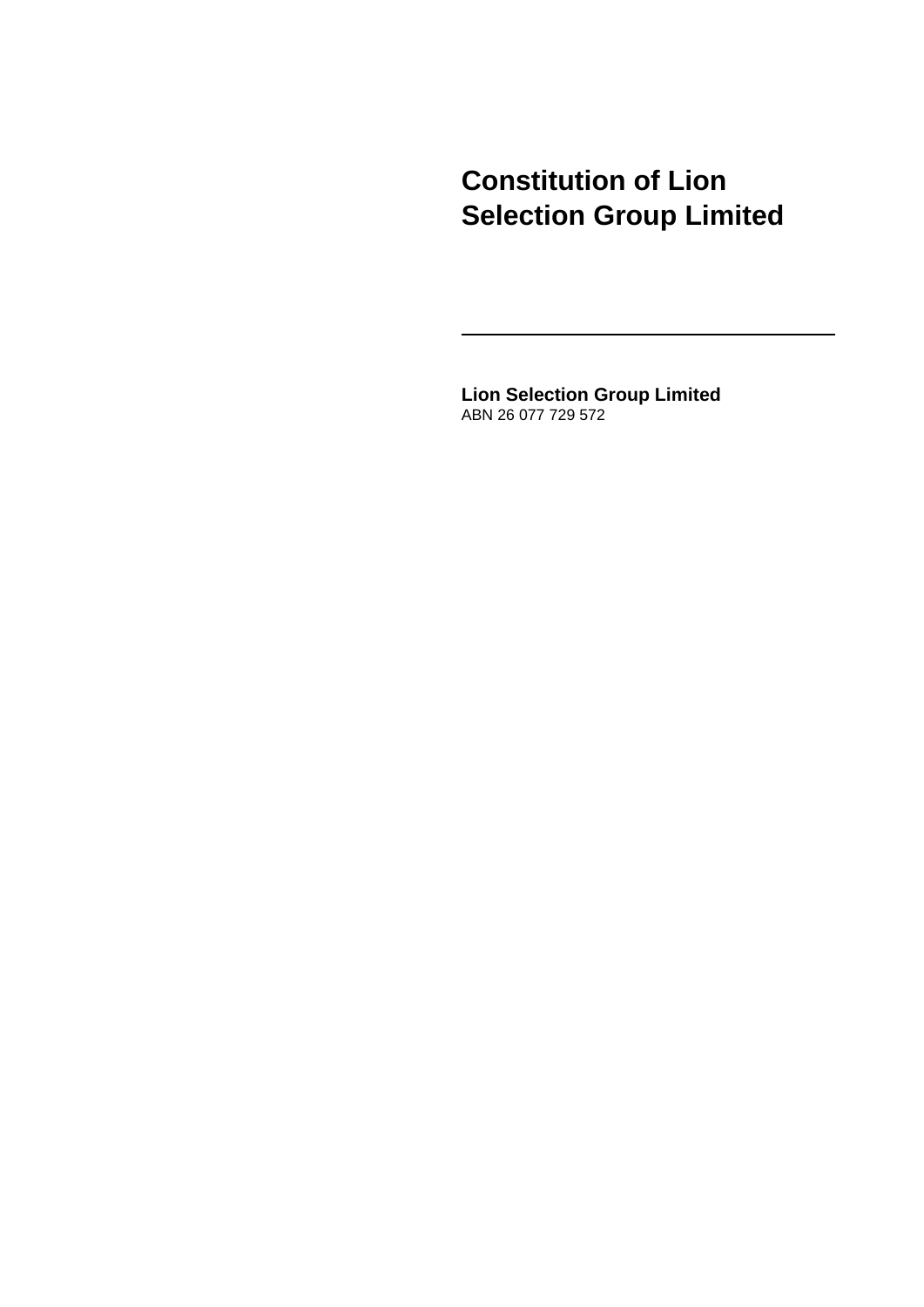# **Contents**

| 1. |                                   | <b>PRELIMINARY</b>                                                | 1      |  |
|----|-----------------------------------|-------------------------------------------------------------------|--------|--|
|    | 1.1                               | Replaceable rules                                                 | 1      |  |
|    | 1.2                               | Definitions                                                       | 1      |  |
|    | 1.3                               | Interpretation of this document                                   | 3      |  |
| 2. |                                   | <b>CONSTITUTION SUBJECT TO LISTING RULES IF COMPANY IS LISTED</b> | 4      |  |
| 3. |                                   | <b>DIRECTORS</b>                                                  | 4      |  |
|    | 3.1                               | <b>Number of Directors</b>                                        | 4      |  |
|    | 3.2                               | Qualification                                                     | 4      |  |
|    | 3.3                               | Appointment by the Board                                          | 4      |  |
|    | 3.4                               | Election by general meeting                                       | 5      |  |
|    | 3.5                               | Eligible candidates                                               | 5      |  |
|    | 3.6                               | One third of Directors retire annually                            | 5<br>5 |  |
|    | 3.7                               | Selection of Directors to retire                                  |        |  |
|    | 3.8                               | Time of retirement                                                | 5      |  |
|    | 3.9                               | Cessation of Director's appointment                               | 6      |  |
|    | 3.10                              | Removal from office                                               | 6      |  |
|    | 3.11                              | <b>Too few Directors</b>                                          | 6      |  |
| 4. | <b>ALTERNATE DIRECTORS</b>        |                                                                   |        |  |
|    | 4.1                               | Appointment of Alternates                                         | 6      |  |
|    | 4.2                               | Notice of Board meetings                                          | 6      |  |
|    | 4.3                               | Obligations and entitlements of Alternates                        | 7      |  |
|    | 4.4                               | Termination of appointment                                        | 7      |  |
|    | 4.5                               | Appointments and revocations in writing                           | 7      |  |
| 5. |                                   | <b>POWERS OF THE BOARD</b>                                        | 7      |  |
|    | 5.1                               | Powers generally                                                  | 7      |  |
|    | 5.2                               | Exercise of powers                                                | 7      |  |
|    | 5.3                               | Sale of main undertaking                                          | 8      |  |
| 6. |                                   | <b>EXECUTING NEGOTIABLE INSTRUMENTS</b>                           | 8      |  |
| 7. |                                   | <b>MANAGING DIRECTOR</b>                                          | 8      |  |
|    | 7.1                               | Appointment and power of Managing Director                        | 8      |  |
|    | 7.2                               | Retirement and removal of Managing Director                       | 8      |  |
|    | 7.3                               | Termination of appointment of Managing Director                   | 8      |  |
| 8. | <b>DELEGATION OF BOARD POWERS</b> |                                                                   |        |  |
|    | 8.1                               | Power to delegate                                                 | 9      |  |
|    | 8.2                               | Terms of delegation                                               | 9      |  |
|    | 8.3                               | Powers of attorney                                                | 9      |  |
|    | 8.4                               | Proceedings of committees                                         | 9      |  |
| 9. |                                   | <b>DIRECTOR'S DUTIES AND INTERESTS</b>                            | 9      |  |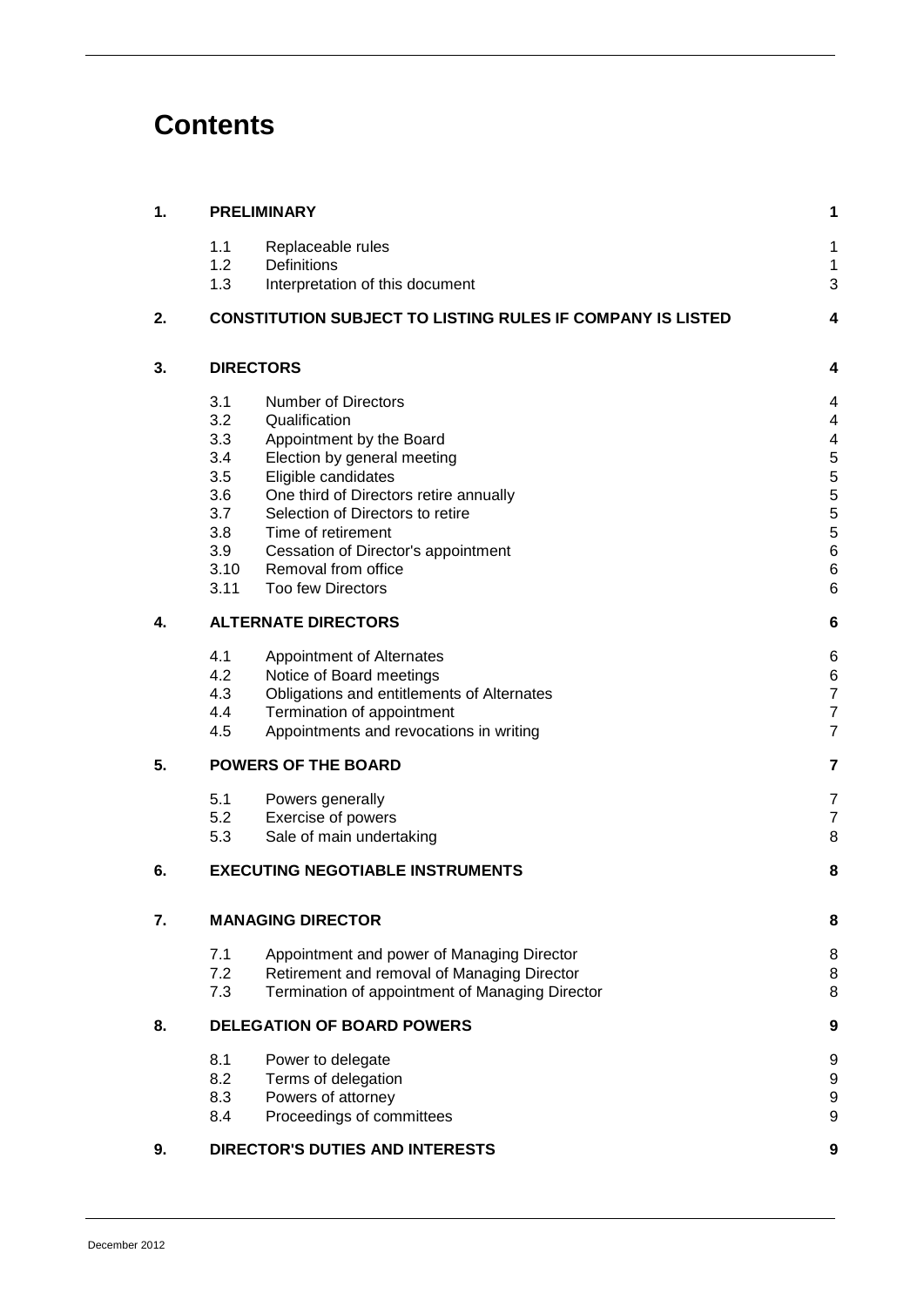|     | 9.1                                                                                                                   | Compliance with duties under the Act and general law.                                                                                                                                                                                                                                                                                                                                                                                 | 9                                                                                            |
|-----|-----------------------------------------------------------------------------------------------------------------------|---------------------------------------------------------------------------------------------------------------------------------------------------------------------------------------------------------------------------------------------------------------------------------------------------------------------------------------------------------------------------------------------------------------------------------------|----------------------------------------------------------------------------------------------|
|     | 9.2                                                                                                                   | Director can hold other offices etc                                                                                                                                                                                                                                                                                                                                                                                                   | 9                                                                                            |
|     | 9.3                                                                                                                   | Disclosure of interests                                                                                                                                                                                                                                                                                                                                                                                                               | 9                                                                                            |
|     | 9.4                                                                                                                   | Director interested in a matter                                                                                                                                                                                                                                                                                                                                                                                                       | 10                                                                                           |
|     | 9.5                                                                                                                   | Agreements with third parties                                                                                                                                                                                                                                                                                                                                                                                                         | 10                                                                                           |
|     | 9.6                                                                                                                   | Obligation of secrecy                                                                                                                                                                                                                                                                                                                                                                                                                 | 10                                                                                           |
| 10. | <b>DIRECTORS' REMUNERATION</b>                                                                                        |                                                                                                                                                                                                                                                                                                                                                                                                                                       |                                                                                              |
|     | 10.1                                                                                                                  | <b>Remuneration of Executive Directors</b>                                                                                                                                                                                                                                                                                                                                                                                            | 10                                                                                           |
|     | 10.2                                                                                                                  | Remuneration of non-executive Directors                                                                                                                                                                                                                                                                                                                                                                                               | 11                                                                                           |
|     | 10.3                                                                                                                  | Additional Remuneration for extra services                                                                                                                                                                                                                                                                                                                                                                                            | 11                                                                                           |
|     | 10.4                                                                                                                  | <b>Expenses of Directors</b>                                                                                                                                                                                                                                                                                                                                                                                                          | 11                                                                                           |
|     | 10.5                                                                                                                  | Directors' retirement benefits                                                                                                                                                                                                                                                                                                                                                                                                        | 11                                                                                           |
| 11. |                                                                                                                       | <b>OFFICERS' INDEMNITY AND INSURANCE</b>                                                                                                                                                                                                                                                                                                                                                                                              | 12                                                                                           |
|     | 11.1                                                                                                                  | Indemnity                                                                                                                                                                                                                                                                                                                                                                                                                             | 12                                                                                           |
|     | 11.2                                                                                                                  | Insurance                                                                                                                                                                                                                                                                                                                                                                                                                             | 12                                                                                           |
|     | 11.3                                                                                                                  | Former officers                                                                                                                                                                                                                                                                                                                                                                                                                       | 12                                                                                           |
|     | 11.4                                                                                                                  | Deeds                                                                                                                                                                                                                                                                                                                                                                                                                                 | 12                                                                                           |
| 12. |                                                                                                                       | <b>BOARD MEETINGS</b>                                                                                                                                                                                                                                                                                                                                                                                                                 | 12                                                                                           |
| 13. | 12.1<br>12.2<br>12.3<br>12.4<br>12.5<br>12.6<br>12.7<br>12.8<br>12.9<br>12.10<br>13.1<br>13.2<br>13.3<br>13.4<br>13.5 | <b>Convening Board meetings</b><br>Notice of Board meeting<br>Use of technology<br><b>Chairing Board meetings</b><br>Quorum<br>Majority decisions<br>Procedural rules<br>Written resolution<br>Additional provisions concerning written resolutions<br>Valid proceedings<br><b>MEETINGS OF MEMBERS</b><br>Annual general meeting<br>Calling meetings of members<br>Notice of meeting<br>Notice to ASX<br>Postponement or cancellation | 12<br>13<br>13<br>13<br>13<br>13<br>14<br>14<br>14<br>14<br>14<br>14<br>14<br>14<br>15<br>15 |
|     | 13.6                                                                                                                  | Fresh notice                                                                                                                                                                                                                                                                                                                                                                                                                          | 15                                                                                           |
|     | 13.7                                                                                                                  | Notice to joint holders of shares                                                                                                                                                                                                                                                                                                                                                                                                     | 15                                                                                           |
|     | 13.8                                                                                                                  | Technology                                                                                                                                                                                                                                                                                                                                                                                                                            | 15                                                                                           |
|     | 13.9                                                                                                                  | Accidental omission                                                                                                                                                                                                                                                                                                                                                                                                                   | 15                                                                                           |
|     | 13.10                                                                                                                 | Class meetings                                                                                                                                                                                                                                                                                                                                                                                                                        | 15                                                                                           |
| 14. |                                                                                                                       | PROCEEDINGS AT MEETINGS OF MEMBERS                                                                                                                                                                                                                                                                                                                                                                                                    | 16                                                                                           |
|     | 14.1                                                                                                                  | Member present at meeting                                                                                                                                                                                                                                                                                                                                                                                                             | 16                                                                                           |
|     | 14.2                                                                                                                  | Quorum                                                                                                                                                                                                                                                                                                                                                                                                                                | 16                                                                                           |
|     | 14.3                                                                                                                  | Quorum not present                                                                                                                                                                                                                                                                                                                                                                                                                    | 16                                                                                           |
|     | 14.4                                                                                                                  | Chairing meetings of members                                                                                                                                                                                                                                                                                                                                                                                                          | 16                                                                                           |
|     | 14.5                                                                                                                  | Attendance at meetings of members                                                                                                                                                                                                                                                                                                                                                                                                     | 16                                                                                           |
|     | 14.6                                                                                                                  | Members rights suspended while call unpaid                                                                                                                                                                                                                                                                                                                                                                                            | 17                                                                                           |
|     | 14.7                                                                                                                  | Chairman's powers at a meeting of members                                                                                                                                                                                                                                                                                                                                                                                             | 17                                                                                           |
|     | 14.8                                                                                                                  | Admission to meetings of members                                                                                                                                                                                                                                                                                                                                                                                                      | 17                                                                                           |
|     | 14.9                                                                                                                  | Adjournment                                                                                                                                                                                                                                                                                                                                                                                                                           | 18                                                                                           |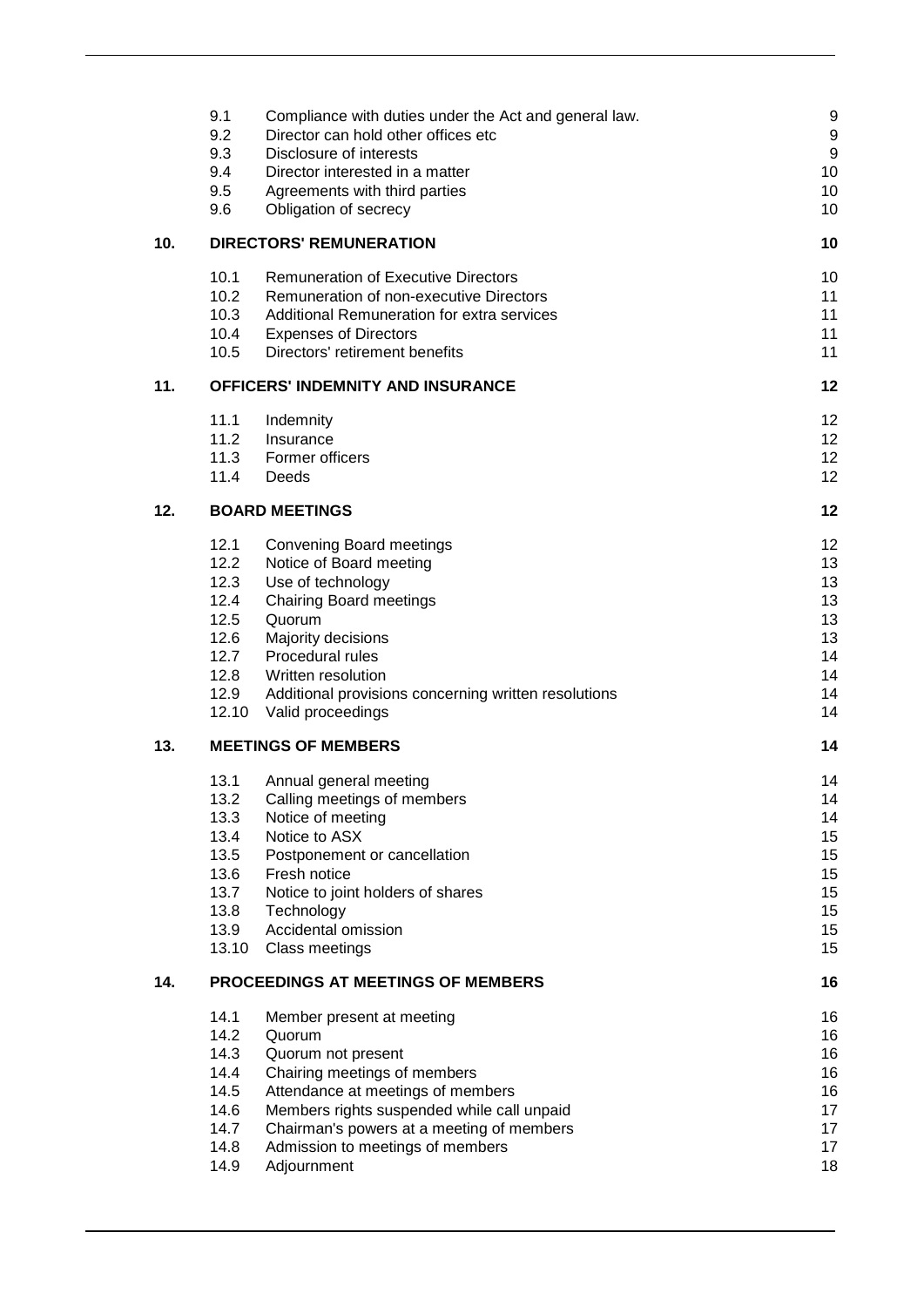|     | 14.10                      | Business at adjourned meetings                                     | 18 |  |
|-----|----------------------------|--------------------------------------------------------------------|----|--|
|     | 14.11                      | Outcome of resolutions                                             | 18 |  |
| 15. |                            | PROXIES, ATTORNEYS AND REPRESENTATIVES                             | 18 |  |
|     | 15.1                       | Appointment of proxies                                             | 18 |  |
|     | 15.2                       | Member's attorney                                                  | 18 |  |
|     | 15.3                       | Deposit of proxy forms and powers of attorney                      | 18 |  |
|     | 15.4                       | Evidence of proxy forms, powers of attorney and other appointments | 19 |  |
|     | 15.5                       | Corporate representatives                                          | 19 |  |
|     | 15.6                       | Standing appointments                                              | 19 |  |
|     | 15.7                       | Suspension of proxy or attorney's powers if member present         | 19 |  |
|     | 15.8                       | Priority of conflicting appointments of attorney or representative | 19 |  |
|     | 15.9                       | More than 2 current proxy appointments                             | 19 |  |
|     | 15.10                      | Continuing authority                                               | 20 |  |
| 16. | <b>ENTITLEMENT TO VOTE</b> |                                                                    |    |  |
|     | 16.1                       | Determining voting entitlements                                    | 20 |  |
|     | 16.2                       | Number of votes                                                    | 20 |  |
|     | 16.3                       | Votes of joint holders                                             | 21 |  |
|     | 16.4                       | Votes of transmittees and guardians                                | 21 |  |
|     | 16.5                       | Voting restrictions                                                | 21 |  |
|     | 16.6                       | Decision on right to vote                                          | 21 |  |
| 17. |                            | <b>HOW VOTING IS CARRIED OUT</b>                                   | 21 |  |
|     | 17.1                       | Method of voting                                                   | 21 |  |
|     | 17.2                       | Demand for a poll                                                  | 22 |  |
|     | 17.3                       | When and how polls must be taken                                   | 22 |  |
| 18. |                            | <b>SECRETARY</b>                                                   | 22 |  |
|     | 18.1                       | Appointment and removal of secretary                               | 22 |  |
|     | 18.2                       | Terms and conditions of office                                     | 22 |  |
|     | 18.3                       | Cessation of Secretary's appointment                               | 22 |  |
|     | 18.4                       | Removal from office                                                | 23 |  |
| 19. | <b>MINUTES</b>             |                                                                    | 23 |  |
|     | 19.1                       | Minutes must be kept                                               | 23 |  |
|     | 19.2                       | Minutes as evidence                                                | 23 |  |
|     | 19.3                       | Inspection of minute books                                         | 23 |  |
| 20. |                            | <b>COMPANY SEALS</b>                                               | 23 |  |
|     | 20.1                       | Common seal                                                        | 23 |  |
|     | 20.2                       | Use of seals                                                       | 23 |  |
|     | 20.3                       | Fixing seals to documents                                          | 23 |  |
| 21. |                            | <b>FINANCIAL REPORTS AND AUDIT</b>                                 | 24 |  |
|     | 21.1                       | Company must keep financial records                                | 24 |  |
|     | 21.2                       | Financial reporting                                                | 24 |  |
|     | 21.3                       | Audit                                                              | 24 |  |
|     | 21.4                       | Conclusive reports                                                 | 24 |  |
|     | 21.5                       | Inspection of financial records and books                          | 24 |  |
| 22. | <b>SHARES</b>              |                                                                    | 24 |  |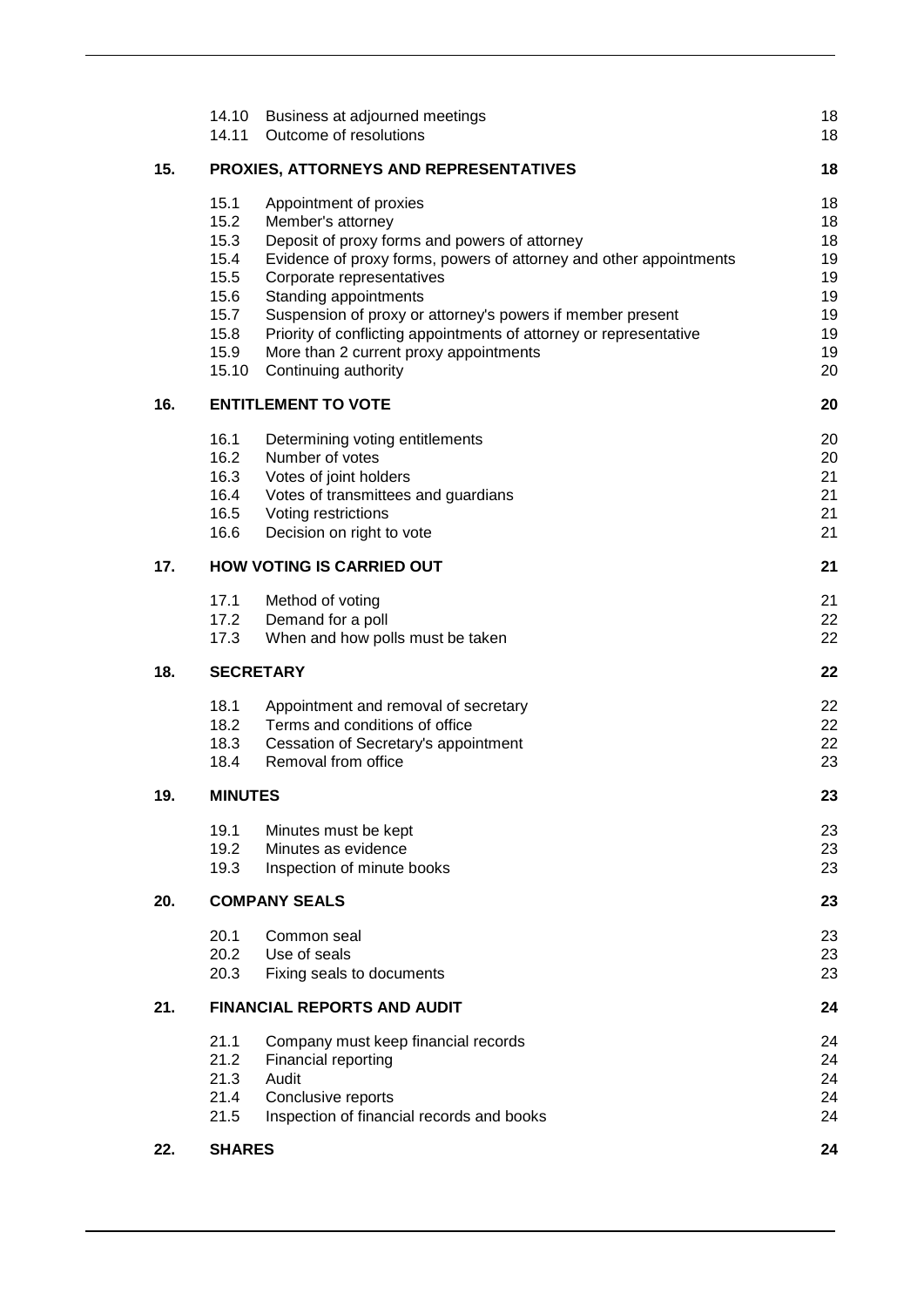|     | 22.1                                                                                                                     | Issue at discretion of Board                                                                                                                                                                                                                                                                                                                                                                                                                                                                                         | 24                                                                                                             |
|-----|--------------------------------------------------------------------------------------------------------------------------|----------------------------------------------------------------------------------------------------------------------------------------------------------------------------------------------------------------------------------------------------------------------------------------------------------------------------------------------------------------------------------------------------------------------------------------------------------------------------------------------------------------------|----------------------------------------------------------------------------------------------------------------|
|     | 22.2                                                                                                                     | Preference and redeemable preference shares                                                                                                                                                                                                                                                                                                                                                                                                                                                                          | 25                                                                                                             |
|     | 22.3                                                                                                                     | Restrictions on issue                                                                                                                                                                                                                                                                                                                                                                                                                                                                                                | 25                                                                                                             |
|     | 22.4                                                                                                                     | Brokerage and commissions                                                                                                                                                                                                                                                                                                                                                                                                                                                                                            | 25                                                                                                             |
|     | 22.5                                                                                                                     | Surrender of shares                                                                                                                                                                                                                                                                                                                                                                                                                                                                                                  | 25                                                                                                             |
|     | 22.6                                                                                                                     | Variation of rights                                                                                                                                                                                                                                                                                                                                                                                                                                                                                                  | 25                                                                                                             |
| 23. |                                                                                                                          | <b>CERTIFICATES</b>                                                                                                                                                                                                                                                                                                                                                                                                                                                                                                  | 25                                                                                                             |
|     | 23.1                                                                                                                     | Uncertificated securities                                                                                                                                                                                                                                                                                                                                                                                                                                                                                            | 25                                                                                                             |
|     | 23.2                                                                                                                     | Certificated shares                                                                                                                                                                                                                                                                                                                                                                                                                                                                                                  | 25                                                                                                             |
|     | 23.3                                                                                                                     | Multiple certificates and joint holders                                                                                                                                                                                                                                                                                                                                                                                                                                                                              | 26                                                                                                             |
|     | 23.4                                                                                                                     | Lost and worn out certificates                                                                                                                                                                                                                                                                                                                                                                                                                                                                                       | 26                                                                                                             |
| 24. | <b>REGISTER</b>                                                                                                          |                                                                                                                                                                                                                                                                                                                                                                                                                                                                                                                      | 26                                                                                                             |
|     | 24.1                                                                                                                     | Joint holders                                                                                                                                                                                                                                                                                                                                                                                                                                                                                                        | 26                                                                                                             |
|     | 24.2                                                                                                                     | Non-beneficial holders                                                                                                                                                                                                                                                                                                                                                                                                                                                                                               | 26                                                                                                             |
| 25. |                                                                                                                          | <b>PARTLY PAID SHARES</b>                                                                                                                                                                                                                                                                                                                                                                                                                                                                                            | 26                                                                                                             |
| 26. | 25.1<br>25.2<br>25.3<br>25.4<br>25.5<br>25.6<br>25.7<br>25.8<br>25.9<br>25.11<br>25.12<br>25.16<br>25.17<br><b>CHESS</b> | <b>Fixed instalments</b><br>Pre-payment of calls<br>Calls made by Board<br>Notice of call<br><b>Classes of shares</b><br>Obligation to pay calls<br><b>Called Amounts</b><br>Proof of call<br>Forfeiture notice<br>25.10 Forfeiture<br>Disposal and re-issue of forfeited shares<br>Notice of forfeiture<br>25.13 Cancellation of forfeiture<br>25.14 Effect of forfeiture<br>25.15 Application of proceeds<br>Title of new holder<br>Mortgage of uncalled capital<br>25.18 Reorganisation of partly paid securities | 26<br>27<br>27<br>27<br>27<br>27<br>27<br>28<br>28<br>28<br>28<br>28<br>29<br>29<br>29<br>29<br>29<br>29<br>29 |
|     | 26.1                                                                                                                     | Participation in CHESS                                                                                                                                                                                                                                                                                                                                                                                                                                                                                               | 29                                                                                                             |
|     | 26.2                                                                                                                     | Compliance with ASX Settlement Operating Rules                                                                                                                                                                                                                                                                                                                                                                                                                                                                       | 30                                                                                                             |
|     | 26.3                                                                                                                     | Registers                                                                                                                                                                                                                                                                                                                                                                                                                                                                                                            | 30                                                                                                             |
|     | 26.4                                                                                                                     | No Interference with Proper ASX Settlement Transfer                                                                                                                                                                                                                                                                                                                                                                                                                                                                  | 30                                                                                                             |
| 27. |                                                                                                                          | <b>COMPANY LIENS</b>                                                                                                                                                                                                                                                                                                                                                                                                                                                                                                 | 30                                                                                                             |
|     | 27.1                                                                                                                     | Existence of liens                                                                                                                                                                                                                                                                                                                                                                                                                                                                                                   | 30                                                                                                             |
|     | 27.2                                                                                                                     | Sale under lien                                                                                                                                                                                                                                                                                                                                                                                                                                                                                                      | 30                                                                                                             |
|     | 27.3                                                                                                                     | Protection of lien                                                                                                                                                                                                                                                                                                                                                                                                                                                                                                   | 31                                                                                                             |
|     | 27.4                                                                                                                     | Indemnity for payments required to be made by the Company                                                                                                                                                                                                                                                                                                                                                                                                                                                            | 31                                                                                                             |
| 28. | <b>DIVIDENDS</b>                                                                                                         |                                                                                                                                                                                                                                                                                                                                                                                                                                                                                                                      | 31                                                                                                             |
|     | 28.1                                                                                                                     | Accumulation of reserves                                                                                                                                                                                                                                                                                                                                                                                                                                                                                             | 31                                                                                                             |
|     | 28.2                                                                                                                     | Restrictions on payment of dividends                                                                                                                                                                                                                                                                                                                                                                                                                                                                                 | 31                                                                                                             |
|     | 28.3                                                                                                                     | Payment of dividends                                                                                                                                                                                                                                                                                                                                                                                                                                                                                                 | 32                                                                                                             |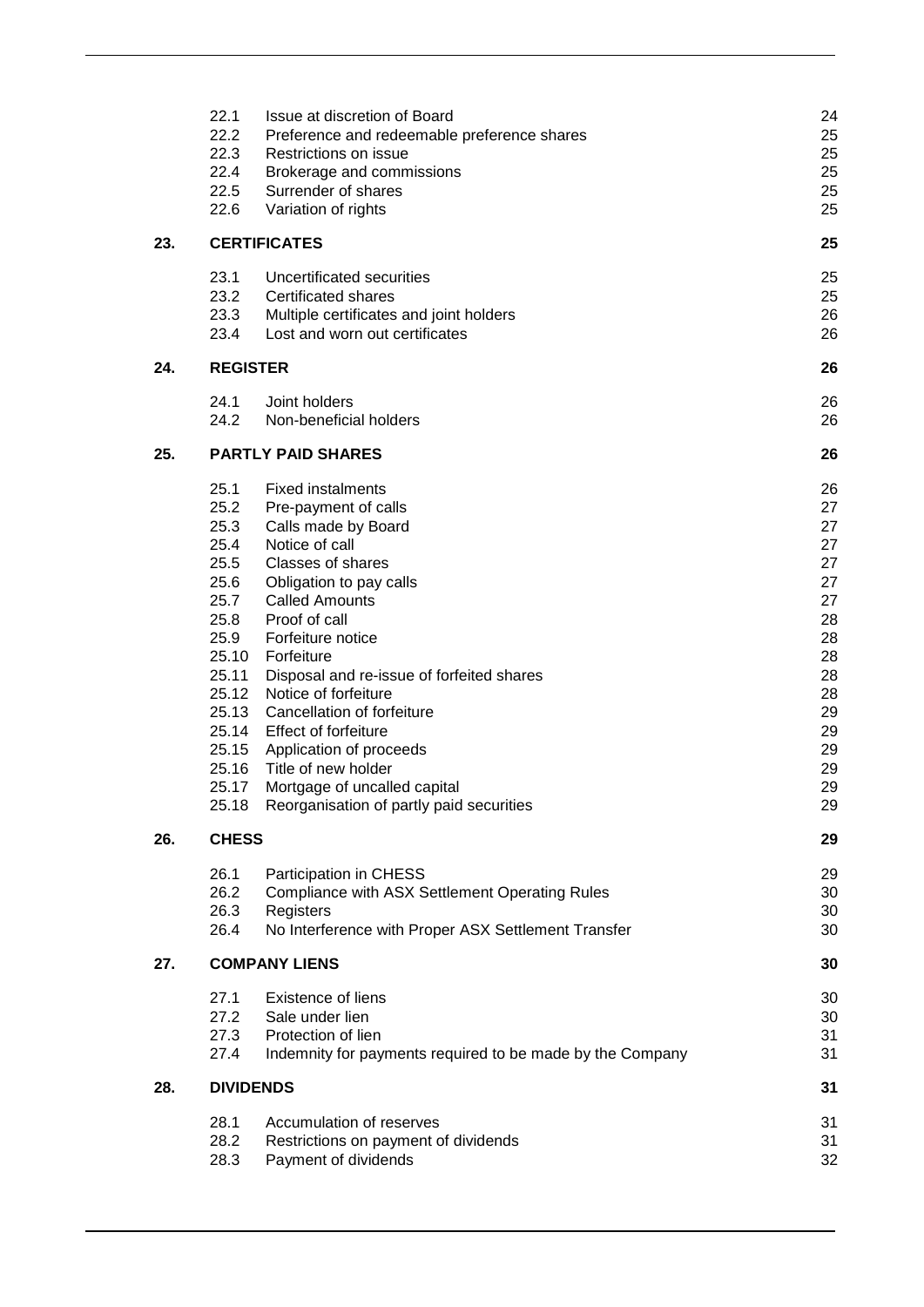|     | 28.4         | Amount of dividend                                                                     | 32       |
|-----|--------------|----------------------------------------------------------------------------------------|----------|
|     | 28.5         | Prepayments, payments during dividend period and credits without                       |          |
|     |              | payment                                                                                | 32       |
|     | 28.6<br>28.7 | Dividends in kind                                                                      | 32<br>32 |
|     | 28.8         | Payment of dividend by way of securities in another corporation<br>Source of dividends | 33       |
|     | 28.9         | Method of payment                                                                      | 33       |
|     | 28.10        | Joint holders' receipt                                                                 | 33       |
|     |              | 28.11 Retention of dividends by Company                                                | 33       |
|     |              | 28.12 No interest on dividends                                                         | 33       |
| 29. |              | <b>SHARE PLANS</b>                                                                     | 33       |
|     | 29.1         | Implementing share plans                                                               | 33       |
|     | 29.2         | Board obligations and discretions                                                      | 34       |
| 30. |              | <b>TRANSFER OF SHARES</b>                                                              | 34       |
|     | 30.1         | Modes of transfer                                                                      | 34       |
|     | 30.2         | Market obligations                                                                     | 34       |
|     | 30.3         | Transfer by written document                                                           | 35       |
|     | 30.4         | <b>Restricted Securities</b>                                                           | 35       |
|     | 30.5         | Refusal to register transfer                                                           | 35       |
|     | 30.6         | Transferor remains holder until transfer registered                                    | 36       |
|     | 30.7         | Powers of attorney                                                                     | 36       |
| 31. |              | <b>TRANSMISSION OF SHARES</b>                                                          | 36       |
|     | 31.1         | Death of joint holder                                                                  | 36       |
|     | 31.2         | Death of single holder                                                                 | 36       |
|     | 31.3         | Transmission of shares on insolvency or mental incapacity                              | 37       |
|     | 31.4         | Refusal to register holder                                                             | 37       |
| 32. |              | <b>SMALL HOLDINGS</b>                                                                  | 37       |
|     | 32.1         | Company power of sale                                                                  | 37       |
|     | 32.2         | No sale where member gives notice                                                      | 37       |
|     | 32.3         | Terms of sale                                                                          | 37       |
|     | 32.4         | Share transfers                                                                        | 37       |
|     | 32.5<br>32.6 | Application of proceeds<br>Protections for transferee                                  | 38<br>38 |
| 33. |              | <b>ALTERATION OF SHARE CAPITAL</b>                                                     | 38       |
|     | 33.1         | Capitalisation of profits                                                              | 38       |
|     | 33.2         | Adjustment of capitalised amounts                                                      | 38       |
|     | 33.3         | Conversion of shares                                                                   | 39       |
|     | 33.4         | Adjustments on conversion                                                              | 39       |
|     | 33.5         | Reduction of capital                                                                   | 39       |
|     | 33.6         | Payments in kind                                                                       | 39       |
|     | 33.7         | Payment in kind by way of securities in another corporation                            | 39       |
| 34. |              | <b>CURRENCY FOR PAYMENTS</b>                                                           | 40       |
|     | 34.1         | Board may decide currency                                                              | 40       |
|     | 34.2         | Conversion to Australian dollars                                                       | 40       |
| 35. |              | <b>WINDING UP</b>                                                                      | 40       |
|     |              |                                                                                        |          |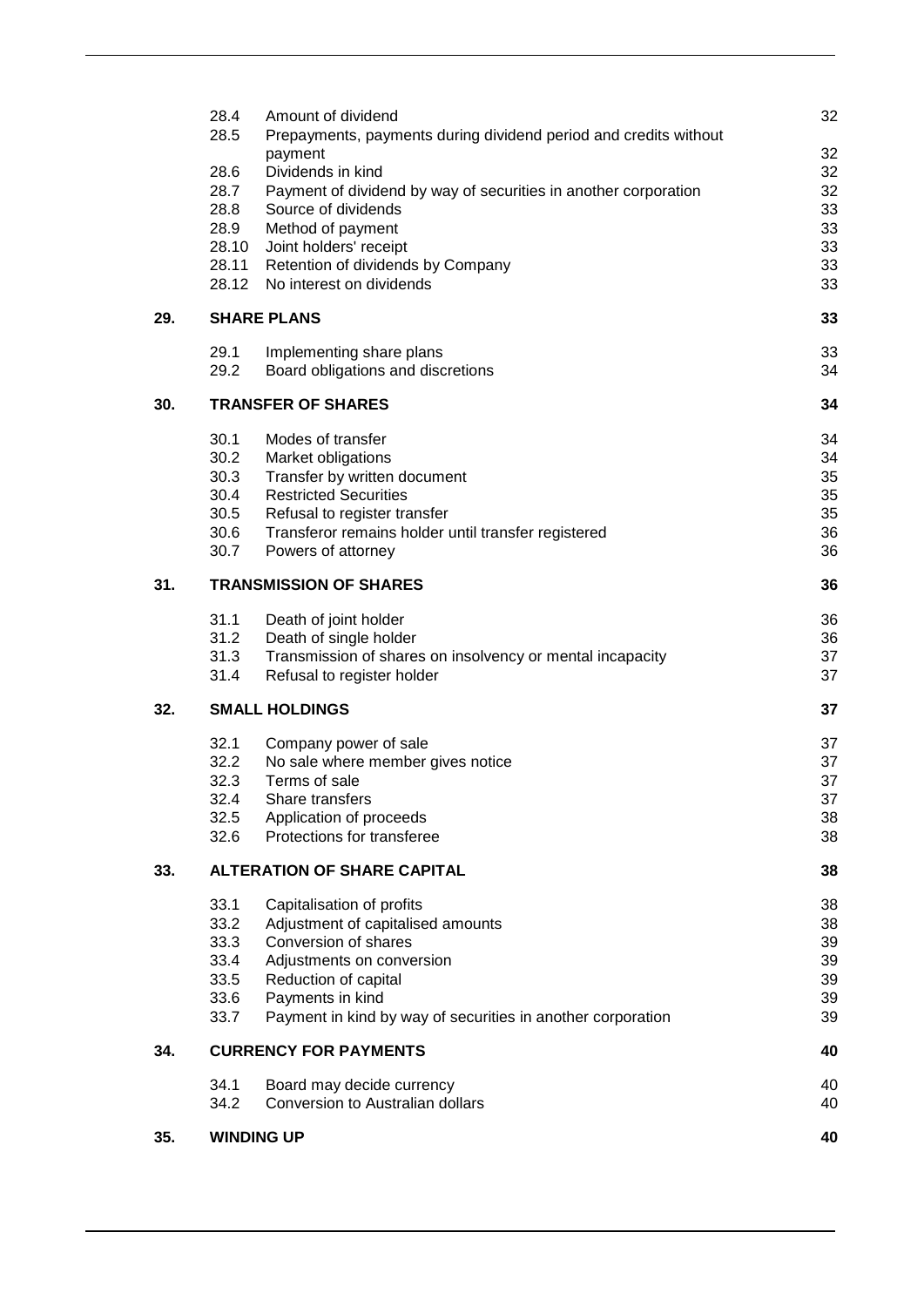|     | 35.1           | <b>Entitlement of Members</b>                    | 40 |
|-----|----------------|--------------------------------------------------|----|
|     | 35.2           | Distribution of assets generally                 | 40 |
|     | 35.3           | No distribution of liabilities                   | 40 |
|     | 35.4           | Distribution not in accordance with legal rights | 41 |
| 36. | <b>NOTICES</b> |                                                  | 41 |
|     | 36.1           | Notices by Company                               | 41 |
|     | 36.2           | Overseas members                                 | 41 |
|     | 36.3           | When notice is given                             | 41 |
|     | 36.4           | Notice to joint holders                          | 42 |
|     | 36.5           | Counting days                                    | 42 |
|     | 36.6           | Notices to "lost" members                        | 42 |
|     | 36.7           | Notices to ASX                                   | 42 |
| 37. |                | <b>UNCLAIMED MONEY</b>                           | 42 |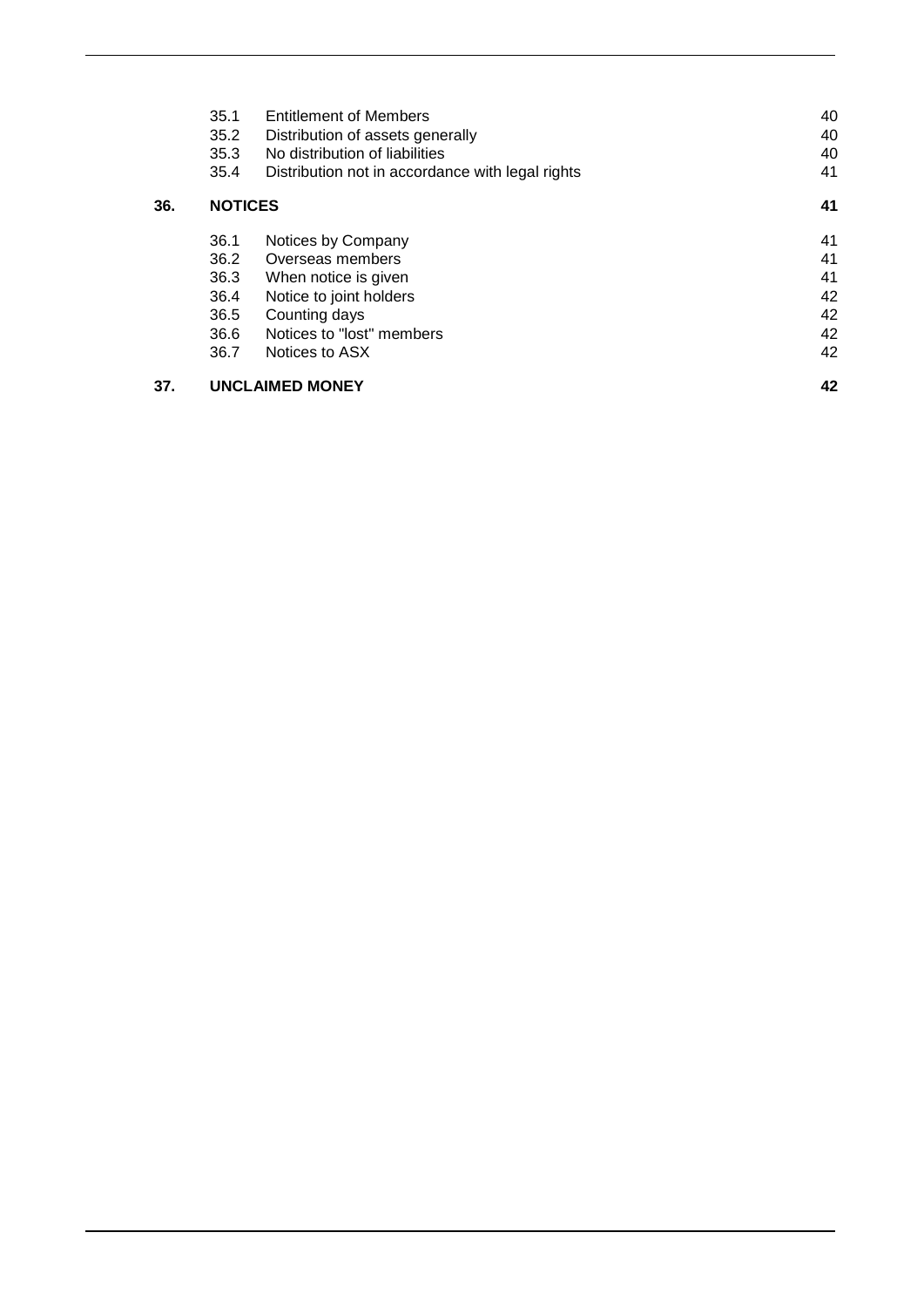# **CONSTITUTION OF LION SELECTION GROUP LIMITED ACN 007 729 572**

#### **1. PRELIMINARY**

#### **1.1 Replaceable rules**

The replaceable rules referred to in section 141 do not apply to the Company and are replaced by the rules set out in this document.

## <span id="page-7-0"></span>**1.2 Definitions**

The following definitions apply in this document.

**Act** means the *Corporations Act 2001* (Cth).

**Alternate** means an alternate Director appointed under rule [4.1.](#page-12-0)

**Appointor** in relation to an Alternate, means the Director who appointed the Alternate.

**Approved Fees** for a Director (other than an Executive Director), means fees, salary, bonuses, fringe benefits and superannuation contributions provided by the Company, but does not include:

- (a) a payment made as compensation for loss of office or in connection with retirement from office (which includes resignation from office and death while in office);
- (b) an insurance premium paid by the Company or indemnity under rule [11;](#page-18-0) or
- (c) any issue or acquisition of securities.

**ASX Settlement** means ASX Settlement Pty Ltd (ABN 49 008 504 532).

**ASX Settlement Operating Rules** means the operating rules of the settlement facility provided by ASX Settlement and any other rules of ASX Settlement (or the ASX or the NSX) which are applicable while the Company is admitted to the ASX or the NSX, each as amended or replaced from time to time except to the extent of any express written waiver by the ASX or the NSX (as applicable).

**ASX** means ASX Limited (ABN 98 008 624 691) or the market conducted by it as the context requires.

**ASX Listing Rules** means the Listing Rules of the ASX and other rules of the ASX which are applicable while the Company is admitted to the ASX, each as amended or replaced from time to time, except to the extent of any express written waiver by the ASX.

**Board** means the Directors acting collectively under this document.

**business day** has the meaning given by the Listing Rules.

**Called Amount** in respect of a share means:

- (a) the amount of a call on that share which is due and unpaid; and
- (b) any amount the Board requires a member to pay under rule [25.7.](#page-33-0)

**CHESS** stands for the Clearing House Electronic Subregister System operated by ASX Settlement for the purpose of settling transactions in certain securities and registering certain transfers of securities.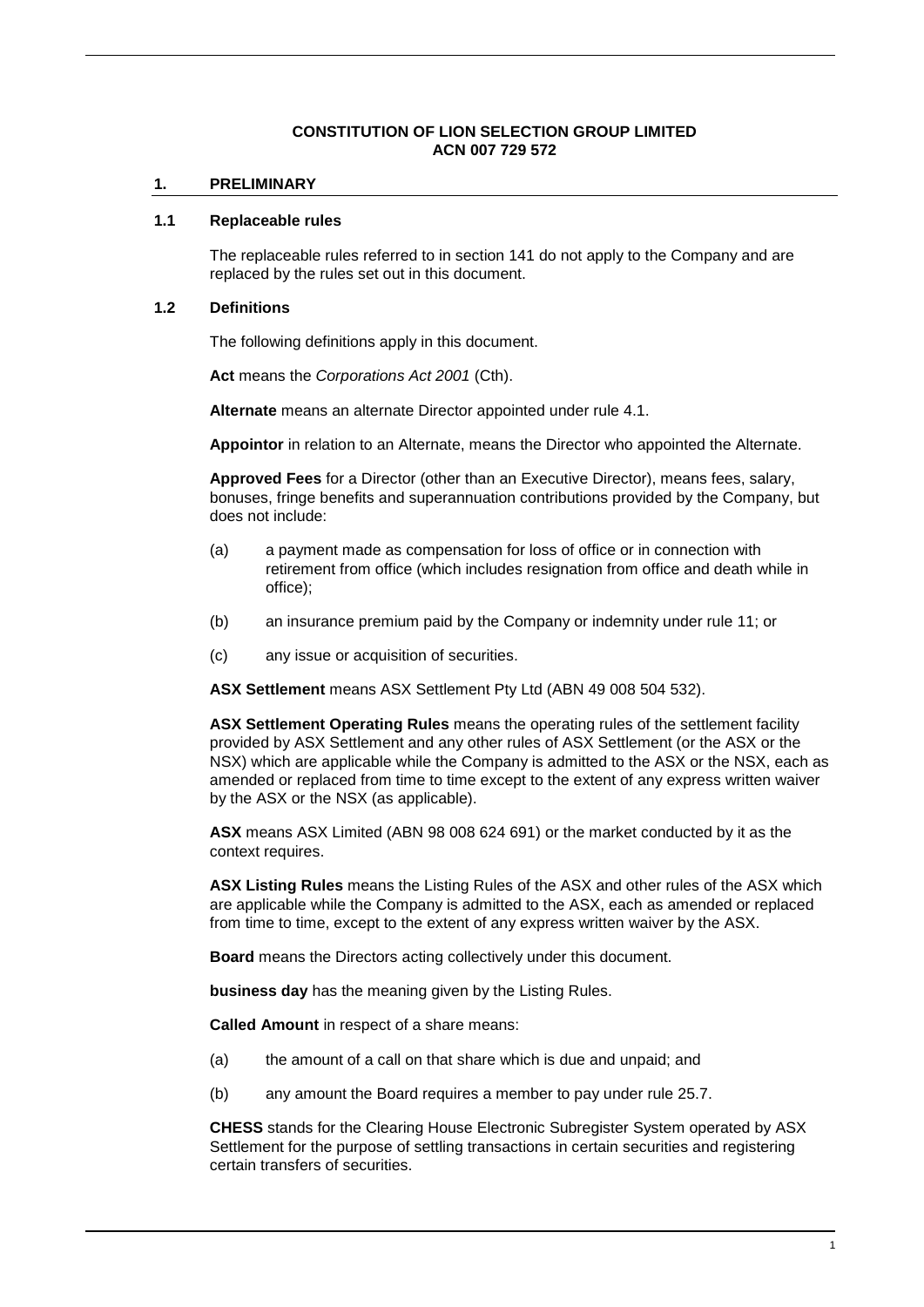**Company** means the company named at the beginning of this document whatever its name is for the time being.

**Director** means a person who is, for the time being, a director of the Company including, where appropriate, an Alternate.

**Executive Director** means a Director who is an employee of the Company or a subsidiary or acts in an executive capacity for the Company or a subsidiary under a contract for services and includes the Managing Director.

**Interest Rate** means, in respect of each rule in which that term is used:

- (a) the rate for the time being prescribed by the Board in respect of that rule; or
- (b) if no rate is prescribed, 15% each year.

**Listing Rules** means:

- (a) if the Company is admitted to the ASX, the ASX Listing Rules;
- (b) if the Company is admitted to the NSX, the NSX Listing Rules.

**Managing Director** means a managing director appointed under rule [7.1.](#page-14-0)

**Marketable Parcel** has the meaning given to it in the Listing Rules.

**member** means a person whose name is entered in the Register as the holder of a share.

**NSX** means National Stock Exchange of Australia Limited ABN 11 000 902 063 or the market conducted by it as the context requires.

**NSX Listing Rules** means the Listing Rules of NSX and any other rules of NSX which are applicable while the Company is admitted to the NSX, each as amended or replaced from time to time, except to the extent of any express written waiver by NSX.

**ordinary resolution** means a resolution passed at a meeting of members by a majority of the votes cast by members entitled to vote on the resolution.

**Register** means the register of members kept as required by sections 168 and 169 and includes a computerised or electronic subregister established and administered under the ASX Settlement Operating Rules. See sections 168 and 169

**Remuneration** in relation to a Director (other than an Executive Director):

- (a) includes salary, bonuses, fringe benefits and superannuation contributions provided by the Company; and
- (b) excludes a payment made as compensation for loss of office or in connection with retirement from office and an insurance premium paid by the Company or indemnity under rule [11.](#page-18-0)

**Restricted Securities** has the meaning given to it in the Listing Rules.

**Secretary** means, during the term of that appointment, a person appointed as a secretary of the Company in accordance with this document.

**Small Holding** means a holding of shares of a single class registered in the same name or the same joint names which is:

(a) less than a Marketable Parcel; or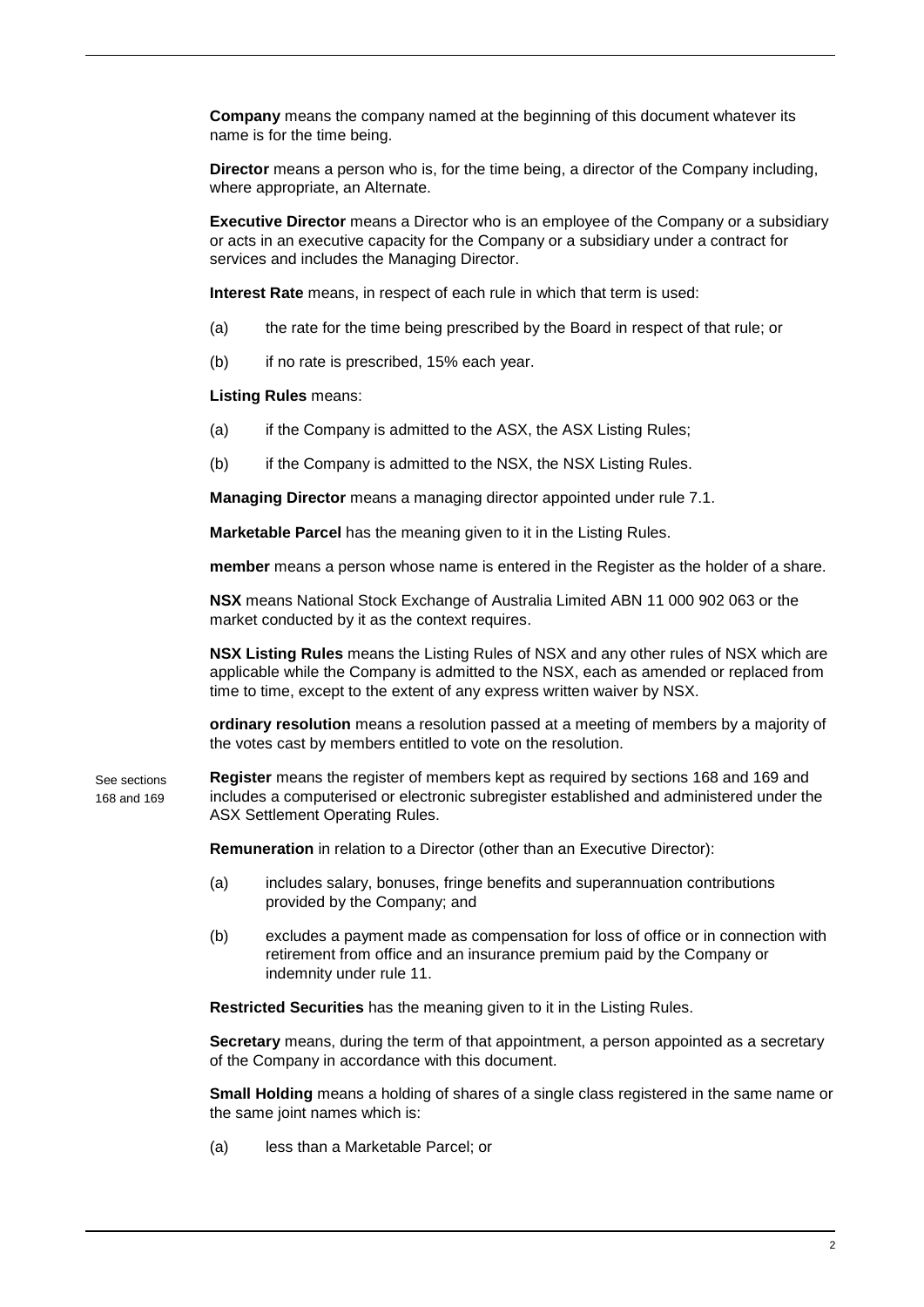(b) subject to the Act, the Listing Rules and the ASX Settlement Operating Rules, any number determined by the Board from time to time.

**Special resolution** has the meaning given by section [9.](#page-15-0)

**Voting Member** in relation to a general meeting, or meeting of a class of members, means a member who has the right to be present, and to vote on, at least 1 item of business to be considered at the meeting.

## **1.3 Interpretation of this document**

Headings and marginal notes are for convenience only, and do not affect interpretation. The following rules also apply in interpreting this document, except where the context makes it clear that a rule is not intended to apply.

- (a) A reference to:
	- (i) legislation (including subordinate legislation), the Listing Rules or the ASX Settlement Operating Rules is to that legislation or those rules as:
		- (A) amended, modified or waived in relation to the Company; or
		- (B) re-enacted, amended or replaced

and includes any subordinate legislation or rules issued under the legislation or those rules;

- (ii) a document or agreement, or a provision of a document or agreement, is to that document, agreement or provision as amended, supplemented, replaced or novated;
- (iii) a person includes any type of entity or body of persons, whether or not it is incorporated or has a separate legal identity, and any executor, administrator or successor in law of the person; and
- (iv) anything (including a right, obligation or concept) includes each part of it.
- (b) A singular word includes the plural, and vice versa.
- (c) A word which suggests 1 gender includes the other genders.
- (d) If a word is defined, another part of speech has a corresponding meaning.
- (e) If an example is given of anything (including a right, obligation or concept), such as by saying it includes something else, the example does not limit the scope of that thing.
- (f) The word **agreement** includes an undertaking or other binding arrangement or understanding, whether or not in writing.
- (g) A power to do something includes a power, exercisable in the like circumstances to revoke or undo it.
- (h) A reference to a power is also a reference to authority or discretion.
- (i) A reference to something being **written** or **in writing** includes that thing being represented or reproduced in any mode in a visible form.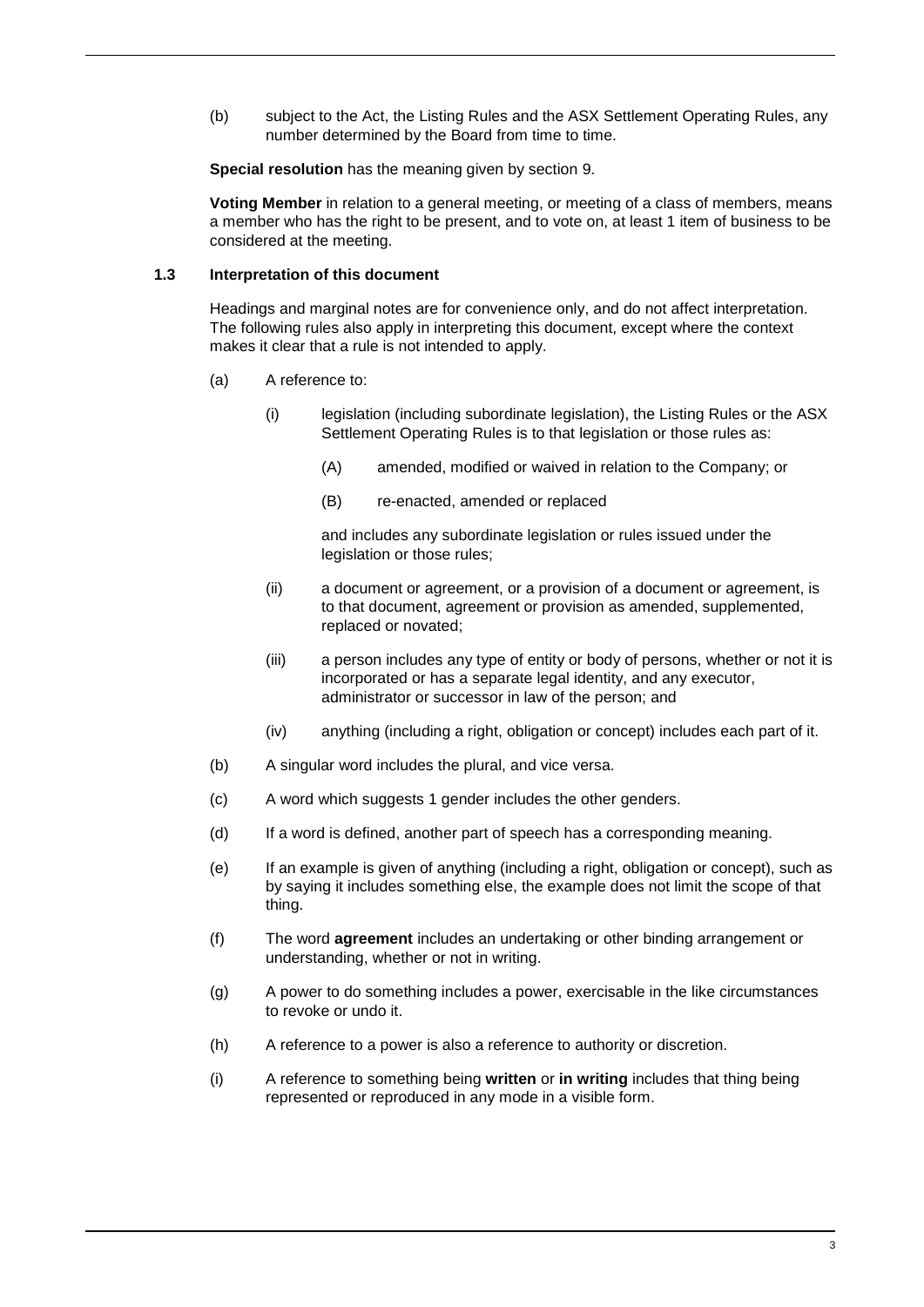- (j) Words (other than those defined in rule [1.2\)](#page-7-0) which are defined by the Act have the same meaning in this document where it relates to the same matters as the matters for which it is defined in the Act.
- (k) A reference to a Chapter, Part, Division, or section is a reference to a Chapter, Part, Division or section of the Act.

# **2. CONSTITUTION SUBJECT TO LISTING RULES IF COMPANY IS LISTED**

If the Company is admitted to the NSX or the ASX, the following clause shall apply:

- (a) Despite anything contained in this Constitution, if the Listing Rules prohibit an act being done, the act must not be done.
- (b) Nothing contained in this Constitution prevents an act being done that the Listing Rules require to be done.
- (c) If the Listing Rules require an act to be done or not to be done, authority is given for that act to be done or not to be done (as the case may be).
- (d) If the Listing Rules require this Constitution to contain a provision and it does not contain that provision, the Constitution is deemed to contain that provision.
- (e) If the Listing Rules require this Constitution not to contain a provision and it contains that provision, this Constitution is deemed not to contain that provision.
- (f) If any provision of this Constitution is or becomes inconsistent with the Listing Rules, this Constitution is deemed not to contain that provision to the extent of the inconsistency.

## **3. DIRECTORS**

#### <span id="page-10-2"></span>**3.1 Number of Directors**

The Board may decide the number of Directors (not counting Alternates) but that number must be at least:

- (a) 3; or
- (b) the number of Directors (not counting Alternates) in office when the decision is made,

(whichever is greater).

# <span id="page-10-1"></span>**3.2 Qualification**

A Director need not be a member of the Company. Neither the auditor of the Company for the time being nor any partner, director or employee of the auditor is eligible to act as a Director.

# <span id="page-10-0"></span>**3.3 Appointment by the Board**

Replaces section 201H Subject to this document and section 201E, the Board may appoint a person to be a Director at any time except during a general meeting. Any Director so appointed:

- (a) automatically retires at the next annual general meeting and is eligible for reelection by that general meeting; and
- (b) is not taken into account in deciding the rotation or retirement of Directors or the number of them to retire under rule [3.6](#page-11-0) at that general meeting.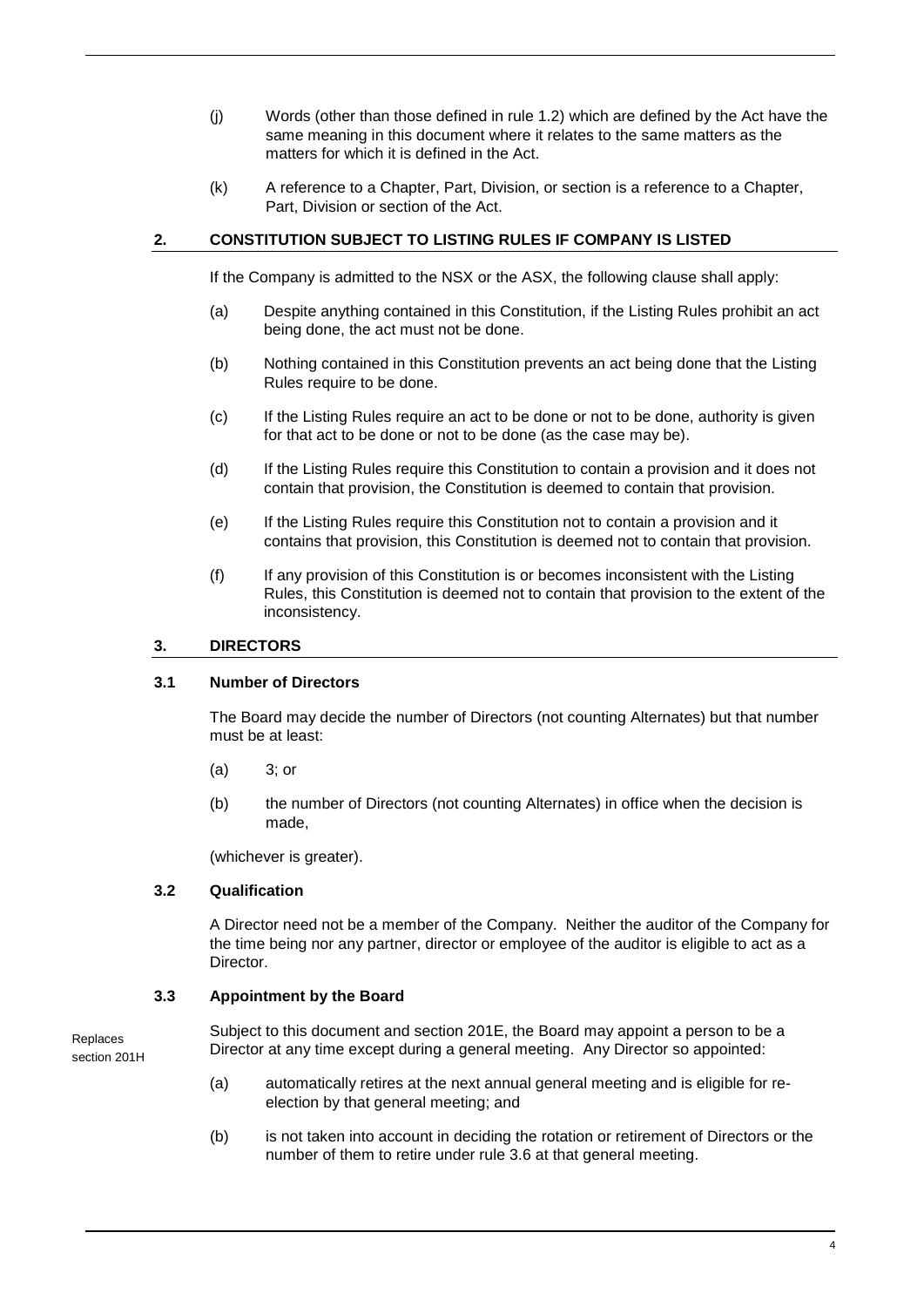# <span id="page-11-1"></span>**3.4 Election by general meeting**

Replaces section 201G Subject to this document and section 201E, the Company may elect Directors by ordinary resolution. A Director appointed to replace one removed from office under rule [3.10](#page-12-1) automatically retires at the next annual general meeting and is eligible for re-election by that general meeting.

# **3.5 Eligible candidates**

The Company in general meeting cannot validly elect a person as a Director unless:

- (a) the person retires under rule [3.3,](#page-10-0) [3.4](#page-11-1) or [3.6](#page-11-0) and seeks re-election;
- (b) the Board recommends the appointment; or
- (c) at least 35 business days (or in the case of a meeting that members have requested directors to call, 30 business days) before the meeting at which the relevant resolution will be considered, the Company receives at its registered office both:
	- (i) a nomination of the person by a member (who may be the person); and
	- (ii) a consent to act as a Director signed by the person.

The Company must notify members of every candidate for election as a Director with the notice of meeting.

# <span id="page-11-0"></span>**3.6 One third of Directors retire annually**

At each annual general meeting:

- (a) one third (or if that is not a whole number, the whole number nearest to one third) of the Directors who are not:
	- (i) appointed, and required to retire, under rule [3.3;](#page-10-0)
	- (ii) Directors who are appointed pursuant to rule [3.11](#page-12-2) and vacate office under rule [3.4;](#page-11-1)
	- (iii) the Managing Director; or
	- (iv) Directors only because they are Alternates; and
- (b) subject to rule [7.2](#page-14-1) any Director who would, if that Director remained in office until the next annual general meeting, have held that office for more than 3 years,

must retire from office and are eligible for re-election.

# **3.7 Selection of Directors to retire**

Subject to rule [3.4,](#page-11-1) the Directors who retire under rule [3.6](#page-11-0) are those who have held office the longest since last being elected or appointed. If 2 or more Directors have been in office for the same period, those Directors may agree which of them will retire. If they do not agree, they must draw lots to decide which of them must retire.

# **3.8 Time of retirement**

A Director's retirement under rule [3.3](#page-10-0) or [3.6](#page-11-0) takes effect at the end of the relevant annual general meeting unless the Director is re-elected at that meeting.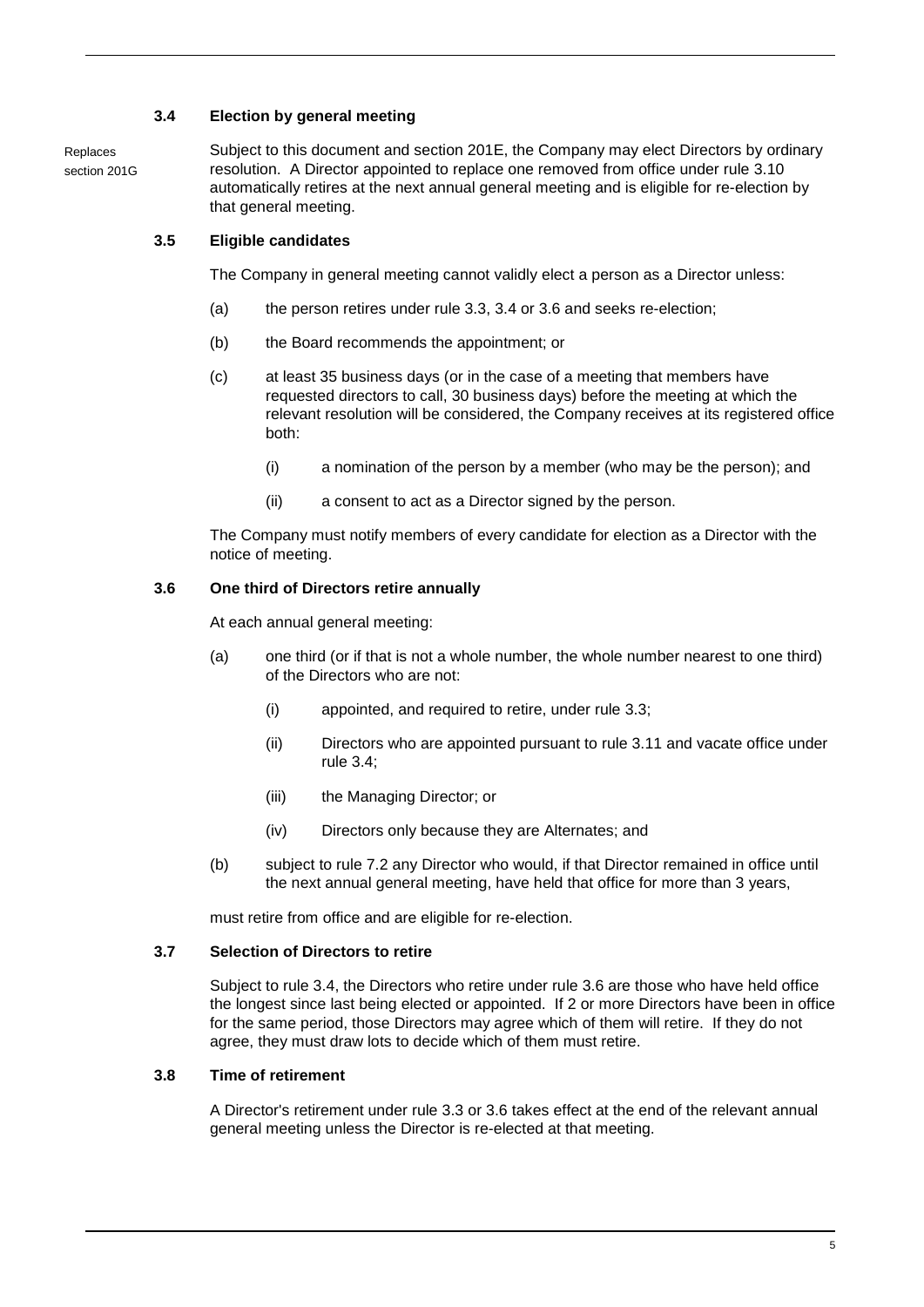## <span id="page-12-3"></span>**3.9 Cessation of Director's appointment**

The office of a Director automatically becomes vacant if the person who holds the office:

- (a) becomes an insolvent under administration;
- (b) is not permitted by the Act (or an order made under the Act) to be a director;
- (c) becomes disqualified from managing corporations under Part 2D.6 and is not given permission or leave to manage the Company under section 206F or 206G;
- (d) becomes of unsound mind or physically or mentally incapable of performing the functions of that office;
- (e) fails to attend Board meetings (either personally or by an Alternate) for a continuous period of 3 months without leave of absence from the Board;

Rule 3.9(f) replaces section 203A

- (f) resigns by notice in writing to the Company;
- (g) is removed from office under rule [3.10;](#page-12-1) or
- (h) ceases to be eligible to act as a Director under rule [3.2.](#page-10-1)

#### <span id="page-12-1"></span>**3.10 Removal from office**

Whether or not a Director's appointment was expressed to be for a specified period:

- (a) the Company by ordinary resolution; or
- (b) members holding a majority of the issued shares of the Company conferring the right to vote, by writing delivered to the Company,

may remove a Director from office.

The powers to remove a Director under this rule are in addition to section 203D.

#### <span id="page-12-2"></span>**3.11 Too few Directors**

If the number of Directors is reduced below the minimum required by rule [3.1,](#page-10-2) the continuing Directors may act as the Board only:

- (a) to appoint Directors up to that minimum number;
- (b) to convene a meeting of members; and
- (c) in emergencies.

#### <span id="page-12-0"></span>**4. ALTERNATE DIRECTORS**

#### **4.1 Appointment of Alternates**

Replaces section 201K Subject to rule [3.2,](#page-10-1) a Director (other than an Alternate) may appoint a person who is approved by the Board (without the vote of the Appointor) to act as Alternate for a specified period or each time the Appointor is unable to attend a Board meeting or act as a Director.

#### **4.2 Notice of Board meetings**

If the Appointor requests the Company to give the Alternate notice of Board meetings, the Company must do so. Unless the Appointor has requested it, the Company need not give notice of Board meetings to an Alternate.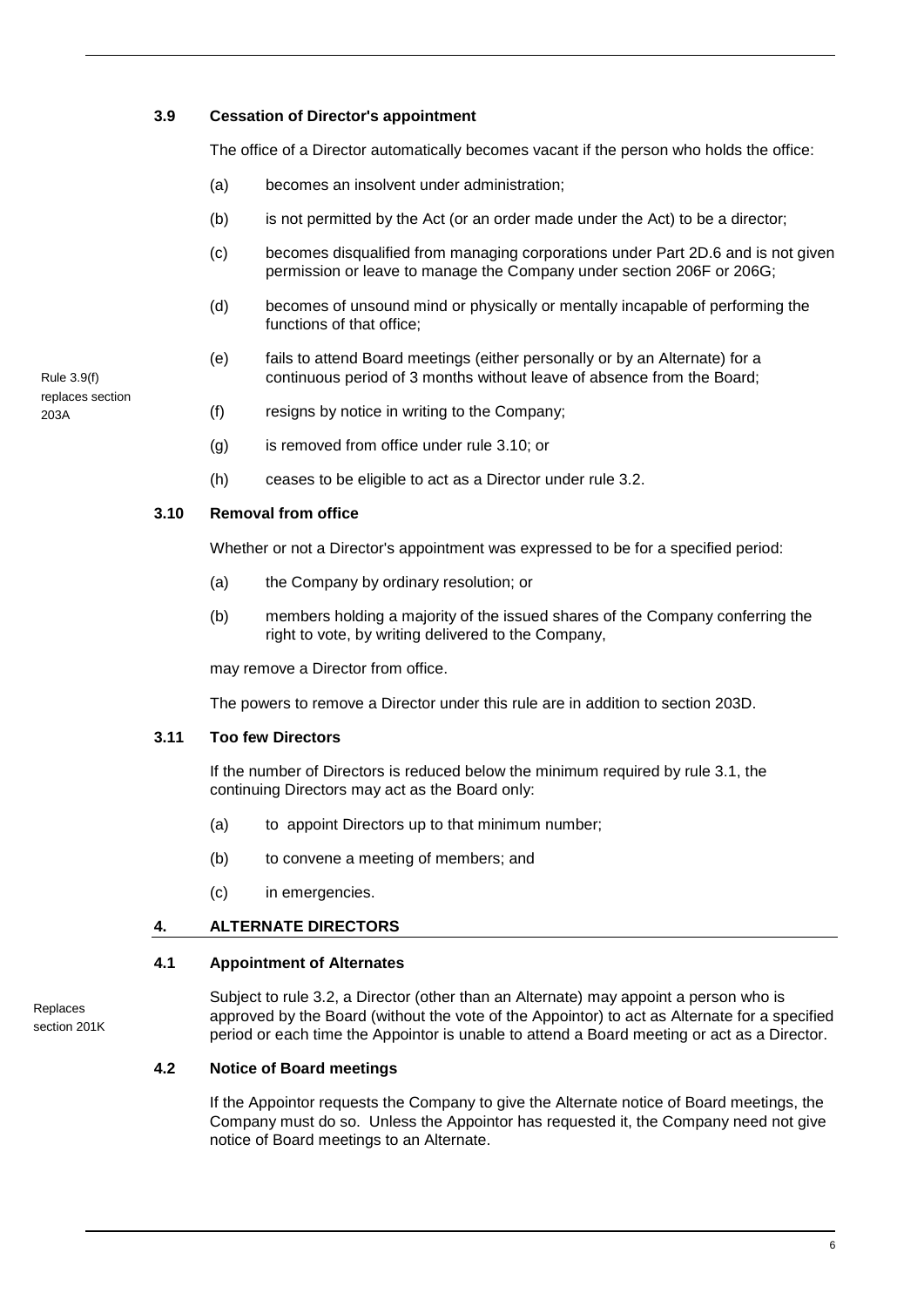# **4.3 Obligations and entitlements of Alternates**

An Alternate:

- (a) may attend and vote in place of the Appointor at a Board meeting at which the Appointor is not present;
- (b) if also a Director, has a separate right to vote as Alternate;
- (c) if Alternate for more than 1 Appointor, has a separate right to vote in place of each Appointor;
- (d) when acting as Alternate, is an officer of the Company and subject to all the duties, and entitled to exercise all the powers and rights, of the Appointor as a Director; and
- (e) is entitled to reasonable travelling, accommodation and other expenses incurred in attending meetings of the Board or of the Company or while otherwise engaged on the business of the Company on the same basis as other Directors but is not entitled to any other remuneration from the Company (but the Appointor may further remunerate the Alternate).

## **4.4 Termination of appointment**

The Appointor at any time may revoke the appointment of a person as an Alternate whether or not that appointment is for a specified period. Any appointment of an Alternate immediately ceases if:

- (a) the Appointor ceases to be a Director; or
- (b) an event occurs which would cause the Alternate to cease to be a Director under rule [3.9](#page-12-3) if the Alternate were a Director.

#### **4.5 Appointments and revocations in writing**

The Appointor must appoint, and revoke the appointment of, any Alternate in writing. The appointment or revocation is not effective until a copy is provided to the Company.

# **5. POWERS OF THE BOARD**

#### **5.1 Powers generally**

Replaces section 198A Except as otherwise required by the Act, any other applicable law, the Listing Rules or this document, the Board:

- (a) has power to manage the business of the Company; and
- (b) subject to rule [5.3,](#page-14-2) may exercise every right, power or capacity of the Company to the exclusion of the Company in general meeting and the members.

# **5.2 Exercise of powers**

A power of the Board can be exercised only:

- (a) by resolution passed at a meeting of the Board or otherwise in accordance with rule [12;](#page-18-1) or
- (b) in accordance with a delegation of the power under rule [7o](#page-14-3)r [8.](#page-15-1)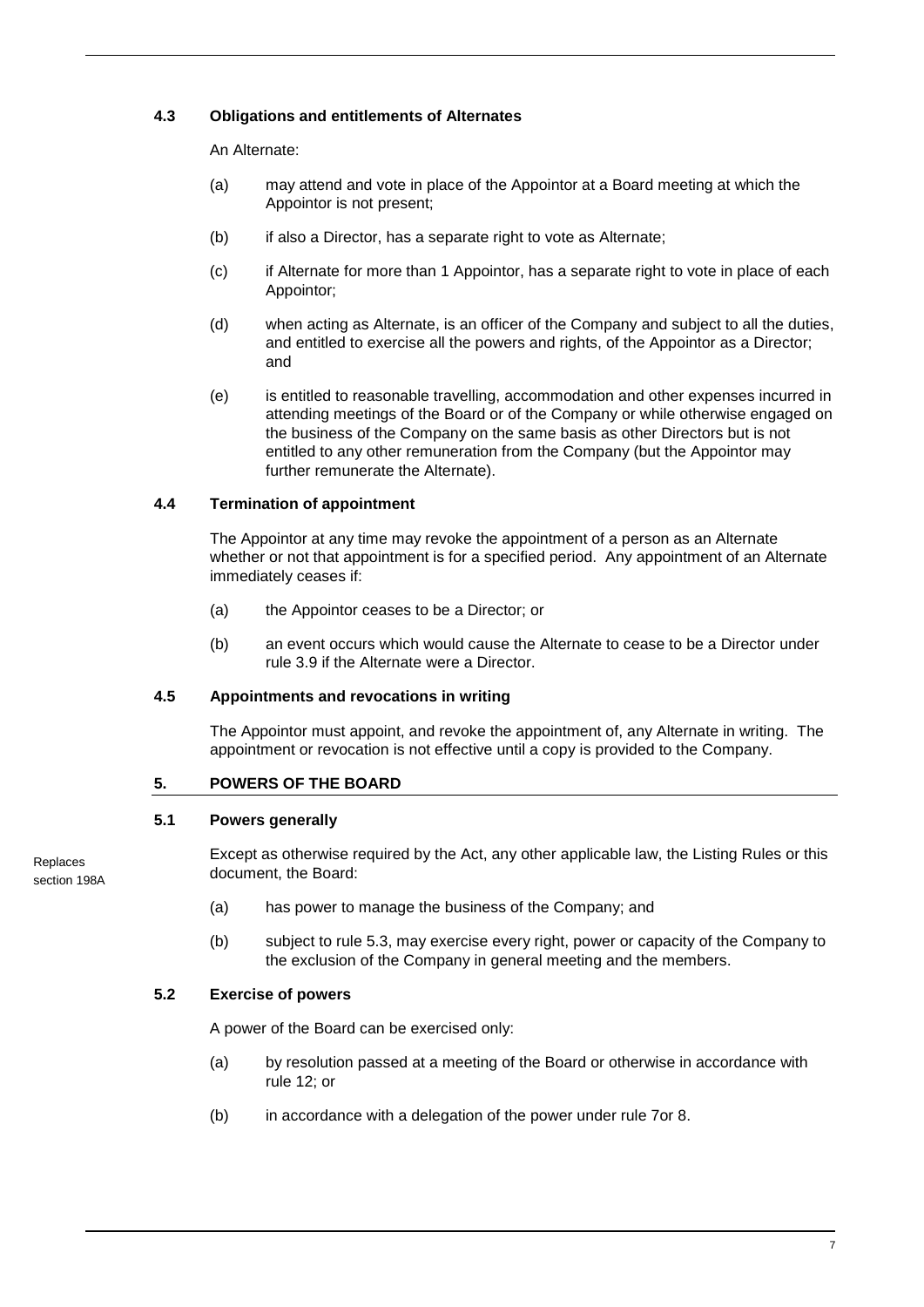# <span id="page-14-2"></span>**5.3 Sale of main undertaking**

Unless otherwise permitted by the Listing Rules or the Act, the Board must not sell or dispose of the main undertaking of the Company unless the decision is ratified by the Company in general meeting.

# **6. EXECUTING NEGOTIABLE INSTRUMENTS**

Replaces section198B The Board must decide the manner (including the use of facsimile signatures if thought appropriate) in which negotiable instruments can be executed, accepted or endorsed for and on behalf of the Company. The Company may execute, accept, or endorse negotiable instruments only in the manner for the time being decided by the Board.

# <span id="page-14-3"></span>**7. MANAGING DIRECTOR**

## <span id="page-14-0"></span>**7.1 Appointment and power of Managing Director**

The Board may appoint 1 or more persons to be a Managing Director either for a specified term (but not for life) or without specifying a term. Subject to this document, a Managing Director has all the duties, and can exercise all the powers and rights, of a Director.

The Board may delegate any of the powers of the Board to a Managing Director:

- (a) on the terms and subject to any restrictions the Board decides; and
- (b) so as to be concurrent with, or to the exclusion of, the powers of the Board,

and may revoke the delegation at any time.

This rule does not limit rule [8.](#page-15-1)

# <span id="page-14-1"></span>**7.2 Retirement and removal of Managing Director**

A Managing Director is not:

- (a) required to retire under rule [3.6;](#page-11-0) or
- (b) taken into account in determining the number of Directors to retire,

but (subject to any contract between the Company and that Managing Director) is otherwise subject to the same rules regarding resignation, removal and retirement from office as the other Directors.

# **7.3 Termination of appointment of Managing Director**

Replaces section 203F

- The appointment of the Managing Director terminates if:
- (a) the Managing Director ceases for any reason to be a Director; or
- (b) the Board removes the Managing Director from the office of Managing Director (which, without affecting the rights of the Managing Director under any contract between the Company and the Managing Director, the Board has power to do),

whether or not the appointment was expressed to be for a specified term.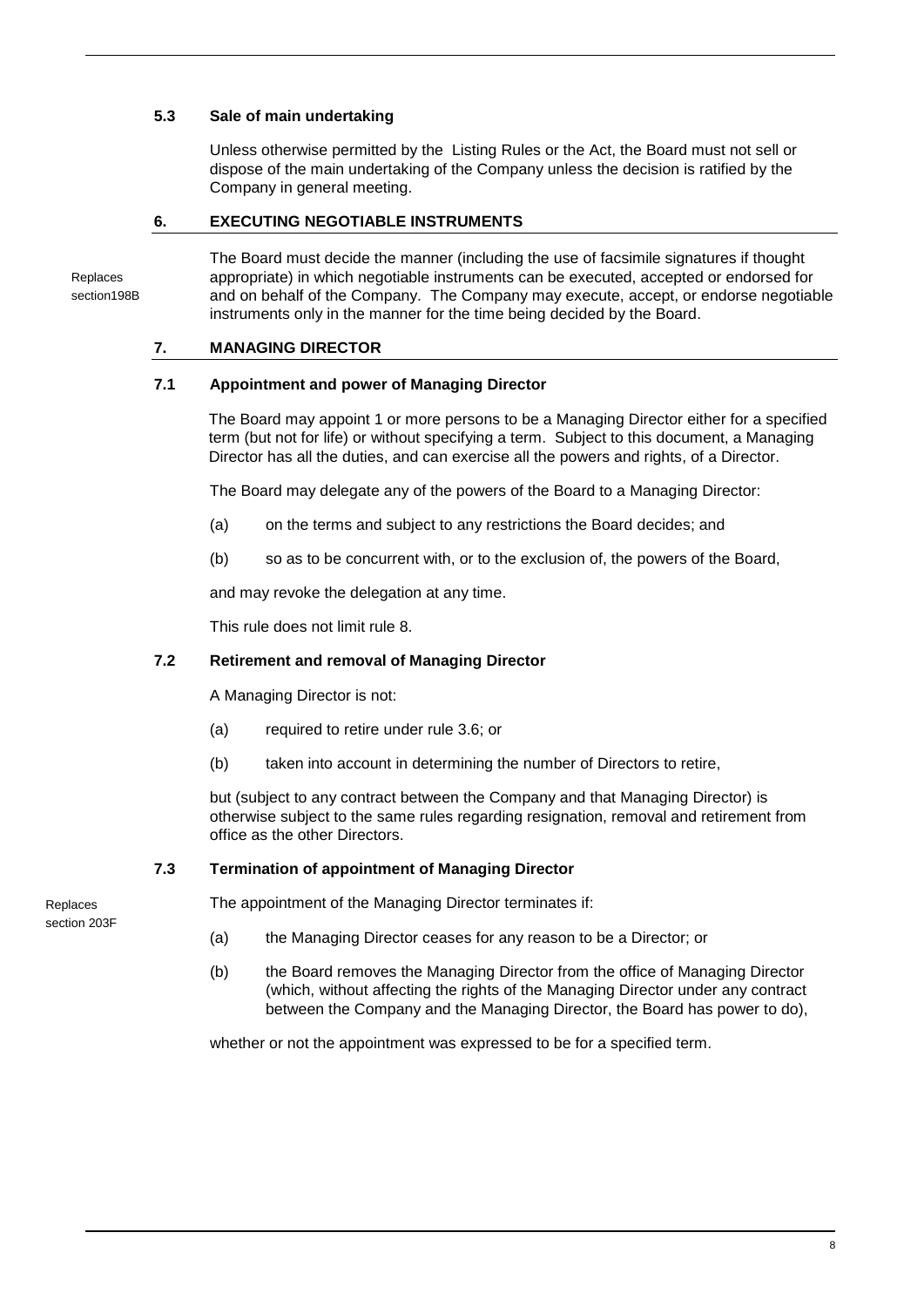# <span id="page-15-1"></span>**8. DELEGATION OF BOARD POWERS**

# <span id="page-15-2"></span>**8.1 Power to delegate**

The Board may delegate any of its powers as permitted by section 198D (including by power of attorney) and may revoke a delegation previously made whether or not the delegation is expressed to be for a specified period.

# **8.2 Terms of delegation**

A delegation of powers under rule [8.1](#page-15-2) may be made:

- (a) for a specified period or without specifying a period; and
- (b) on the terms (including power to further delegate) and subject to any restrictions the Board decides.

Power exercised in accordance with a delegation of the Board is treated as exercised by the Board.

# **8.3 Powers of attorney**

A power of attorney under rule [8.1](#page-15-2) may contain the provisions for the protection and convenience of those who deal with the attorney that the Board thinks appropriate.

## **8.4 Proceedings of committees**

Subject to the terms on which a power of the Board is delegated to a committee, the meetings and proceedings of committees are, to the greatest extent practical, governed by the rules of this document which regulate the meetings and proceedings of the Board.

# <span id="page-15-0"></span>**9. DIRECTOR'S DUTIES AND INTERESTS**

# **9.1 Compliance with duties under the Act and general law.**

Each Director must comply with his or her duties under the Act and under the general law.

## **9.2 Director can hold other offices etc**

A Director may:

- (a) hold any office or place of profit or employment other than that of the Company's auditor or any director or employee of the auditor;
- (b) be a member or creditor, of any corporation (including the Company), or partnership, other than the Company's auditor;
- (c) be a creditor of any corporation (including the Company) or partnership; or
- (d) enter into any agreement with the Company.

## <span id="page-15-3"></span>**9.3 Disclosure of interests**

Each Director must comply with the Act and any relevant general law in respect of disclosure of conflicts of interest and with section 191 in respect of disclosure of material personal interests.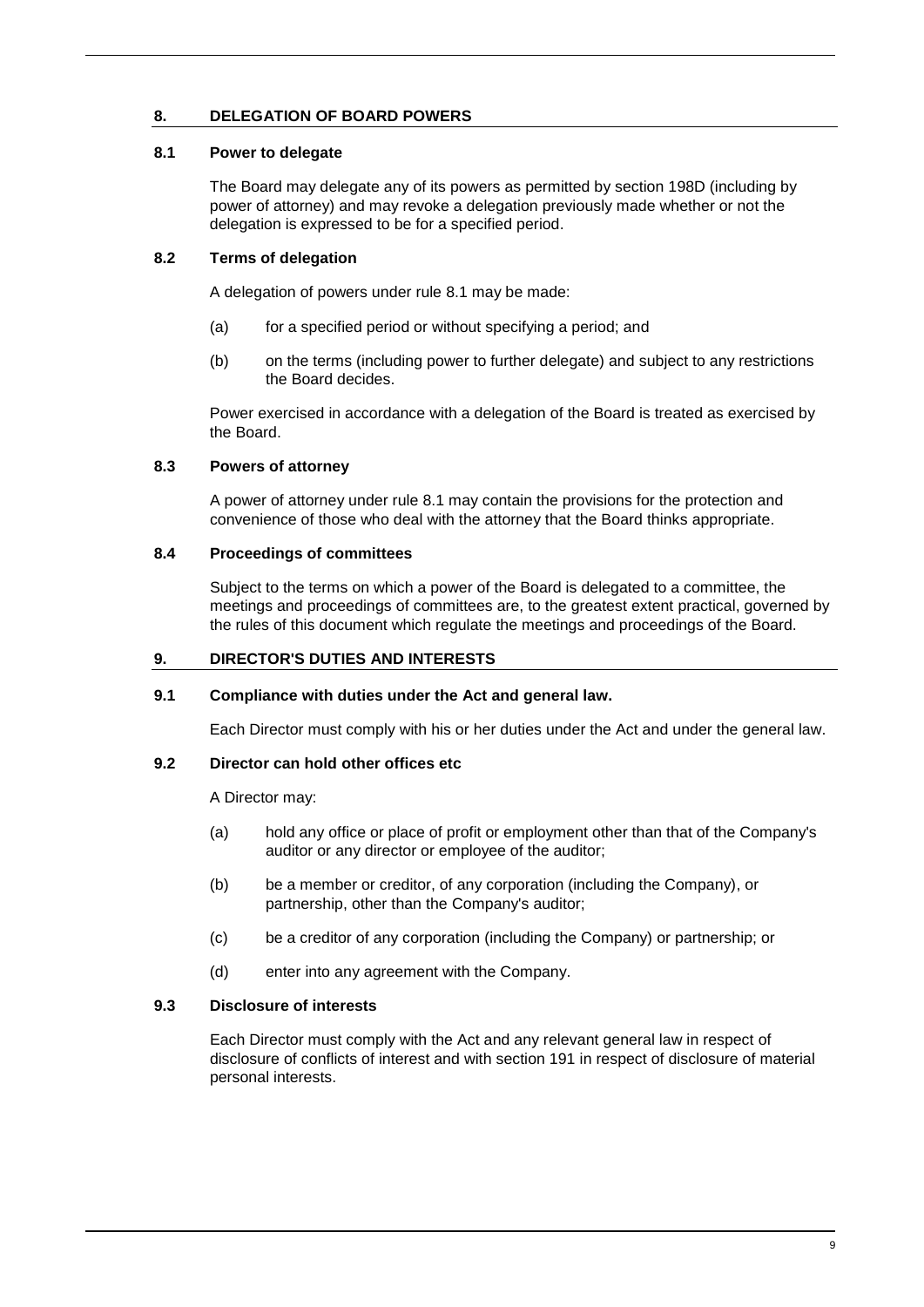# **9.4 Director interested in a matter**

Each Director must comply with section 195 in relation to being present, and voting, at a Board meeting that considers a matter in which the Director has a material personal interest. Subject to section 195:

- (a) a Director may be counted in a quorum at a Board meeting that considers, and may vote on any matter in which that Director has an interest;
- (b) the Company may proceed with any transaction that relates to the interest and the Director may participate in the execution of any relevant document by or on behalf of the Company;
- (c) the Director may be counted in a quorum at a Board meeting that considers, and may vote on, matters involving the agreement; and
- (d) the Director may retain benefits under the transaction even though the Director has an interest in the transaction; and
- (e) the Company cannot avoid the transaction merely because of the existence of the interest.

If the interest is required to be disclosed under section 191, paragraph (c) applies only if it is disclosed before the transaction is entered into.

# **9.5 Agreements with third parties**

The Company cannot avoid an agreement with a third party merely because a Director:

- (a) fails to make a disclosure required by rule [9.3;](#page-15-3) or
- (b) is present at, or counted in the quorum for, a Board meeting that considers, votes on, or participates in the execution of, that agreement.

# **9.6 Obligation of secrecy**

Every Director and Secretary must keep the transactions and affairs of the Company and the state of its financial reports confidential unless required to disclose them:

- (a) in the course of duties as an officer of the Company;
- (b) by the Board or the Company in general meeting; or
- (c) by law or under the Listing Rules.

The Company may require a Director, Secretary, auditor, trustee, committee member or other person engaged by it to sign a confidentiality undertaking consistent with this rule. A Director or Secretary must do so if required by the Company.

#### **10. DIRECTORS' REMUNERATION**

## <span id="page-16-0"></span>**10.1 Remuneration of Executive Directors**

Replaces section 202A Subject to any contract with the Company and to the Listing Rules, the Board may fix the remuneration of each Executive Director. That remuneration may consist of salary, bonuses or any other elements but must not be a commission on or percentage of profits or operating revenue.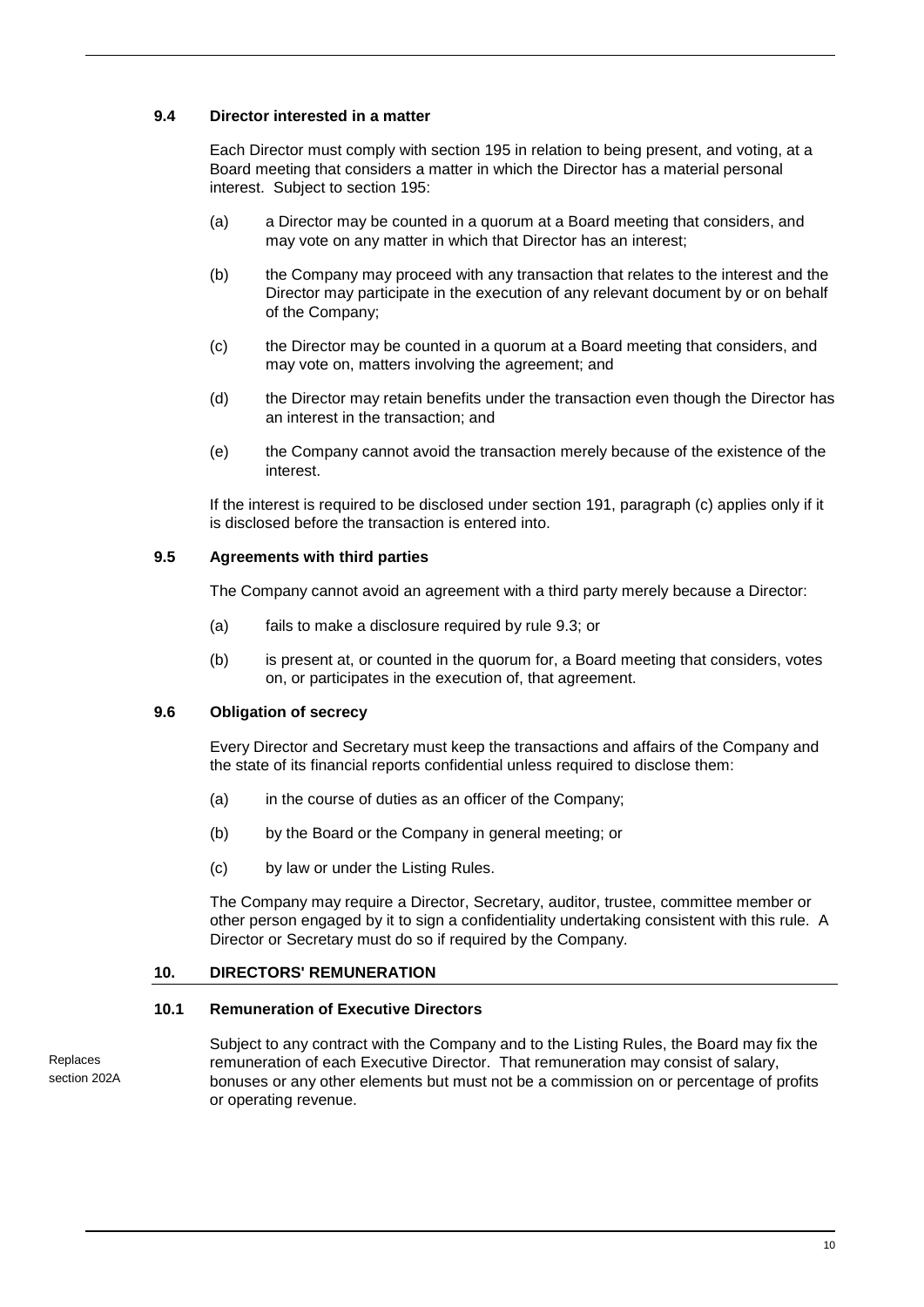# <span id="page-17-0"></span>**10.2 Remuneration of non-executive Directors**

The Directors (other than the Executive Directors and those who are Directors only because they are Alternates) are entitled to be paid, out of the funds of the Company, an amount of Approved Fees which:

- (a) does not:
	- (i) in any year exceed in aggregate the amount last fixed by ordinary resolution; or
	- (ii) consist of a commission on or percentage of profits or operating revenue; and
- (b) is allocated among them:
	- (i) on an equal basis having regard to the proportion of the relevant year for which each Director held office; or
	- (ii) as otherwise decided by the Board; and
- (c) is provided in the manner the Board decides, which may include provision of non cash benefits.

If the Board decides to include non cash benefits in the Approved Fees, the Board must also decide the manner in which the value of those benefits is to be calculated for the purposes of this rule.

# **10.3 Additional Remuneration for extra services**

If a Director, at the request of the Board and for the purposes of the Company, performs extra services or makes special exertions (including going or living away from the Director's usual residential address), the Company may pay that Director a fixed sum set by the Board for doing so. Remuneration under this rule may be either in addition to or in substitution for any remuneration to which that Director is entitled under rule [10.1](#page-16-0) or [10.2.](#page-17-0)

# **10.4 Expenses of Directors**

The Company must pay a Director (in addition to any remuneration) all reasonable expenses (including travelling and accommodation expenses) incurred by the Director:

- (a) in attending meetings of the Company, the Board, or a committee of the Board;
- (b) on the business of the Company; or
- (c) in carrying out duties as a Director.

#### **10.5 Directors' retirement benefits**

Subject to Division 2 of Part 2D.2 and the Listing Rules, the Company may:

- (a) agree with a Director or person about to become a Director that, when or after the person dies or otherwise ceases to be a Director, the Company will pay a pension or lump sum benefit to:
	- (i) that person; or
	- (ii) after that person's death, any of the surviving spouse, dependants or legal personal representatives of that person; or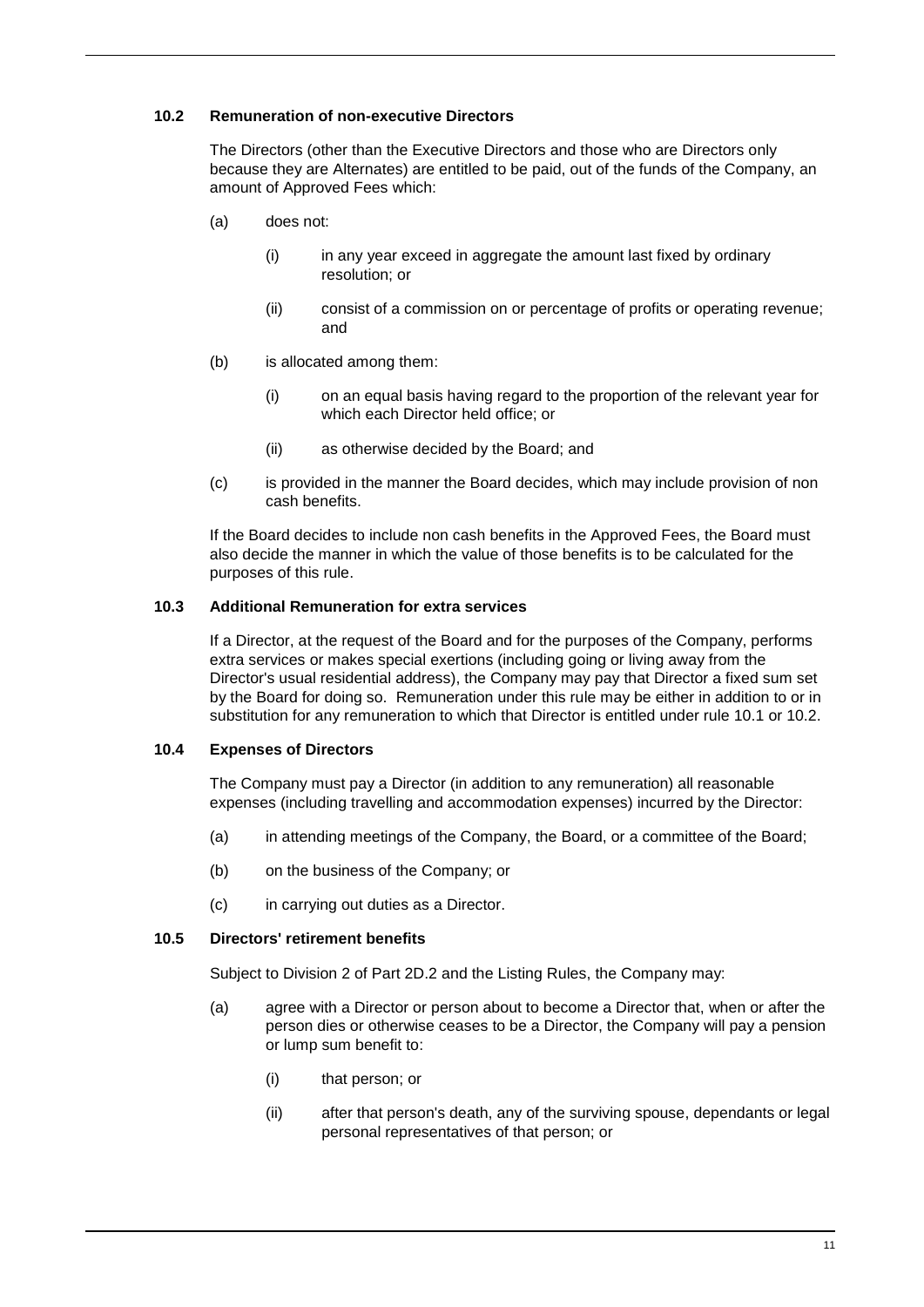(b) pay such a pension or lump sum benefit whether or not the Company has agreed to do so and regardless of the terms of any agreement.

# <span id="page-18-0"></span>**11. OFFICERS' INDEMNITY AND INSURANCE**

# <span id="page-18-2"></span>**11.1 Indemnity**

Subject to and so far as permitted by the Act, the *Competition and Consumer Act 2010*  (Cth), and any other applicable law:

- (a) the Company must, to the extent the person is not otherwise indemnified, indemnify every officer of the Company and its wholly owned subsidiaries and may indemnify its auditor against a Liability incurred as such an officer, or auditor to a person (other than the Company or a related body corporate) including a Liability incurred as a result of appointment or nomination by the Company or subsidiary as a trustee or as an officer of another corporation, unless the Liability arises out of conduct involving a lack of good faith; and
- (b) the Company may make a payment (whether by way of advance, loan or otherwise) in respect of legal costs incurred by an officer or employee or auditor in defending an action for a Liability incurred as such an officer, employee or auditor or in resisting or responding to actions taken by a government agency or a liquidator.

In this rule, **Liability** means a liability of any kind (whether actual or contingent and whether fixed or unascertained) and includes costs, damages and expenses, including costs and expenses incurred in connection with any investigation or inquiry by a government agency or a liquidator.

# **11.2 Insurance**

Subject to the Act and any other applicable law, the Company may enter into, and pay premiums on, a contract of insurance in respect of any person.

# **11.3 Former officers**

The indemnity in favour of officers under rule [11.1](#page-18-2) is a continuing indemnity. It applies in respect of all acts done by a person while an officer of the Company or one of its wholly owned subsidiaries even though the person is not an officer at the time the claim is made.

# **11.4 Deeds**

Subject to the Act, the *Competition and Consumer Act 2010* (Cth), and any other applicable law, the Company may, without limiting a person's rights under this rule [11.1,](#page-18-2) enter into an agreement with a person who is or has been an officer of the Company or any of the Company's subsidiaries, to give effect to the rights of the person under this rule [11.1](#page-18-2) on any terms and conditions that the Board thinks fit.

# <span id="page-18-1"></span>**12. BOARD MEETINGS**

#### **12.1 Convening Board meetings**

A Director may at any time, and a Secretary must on request from a Director, convene a Board meeting. Replaces section 248C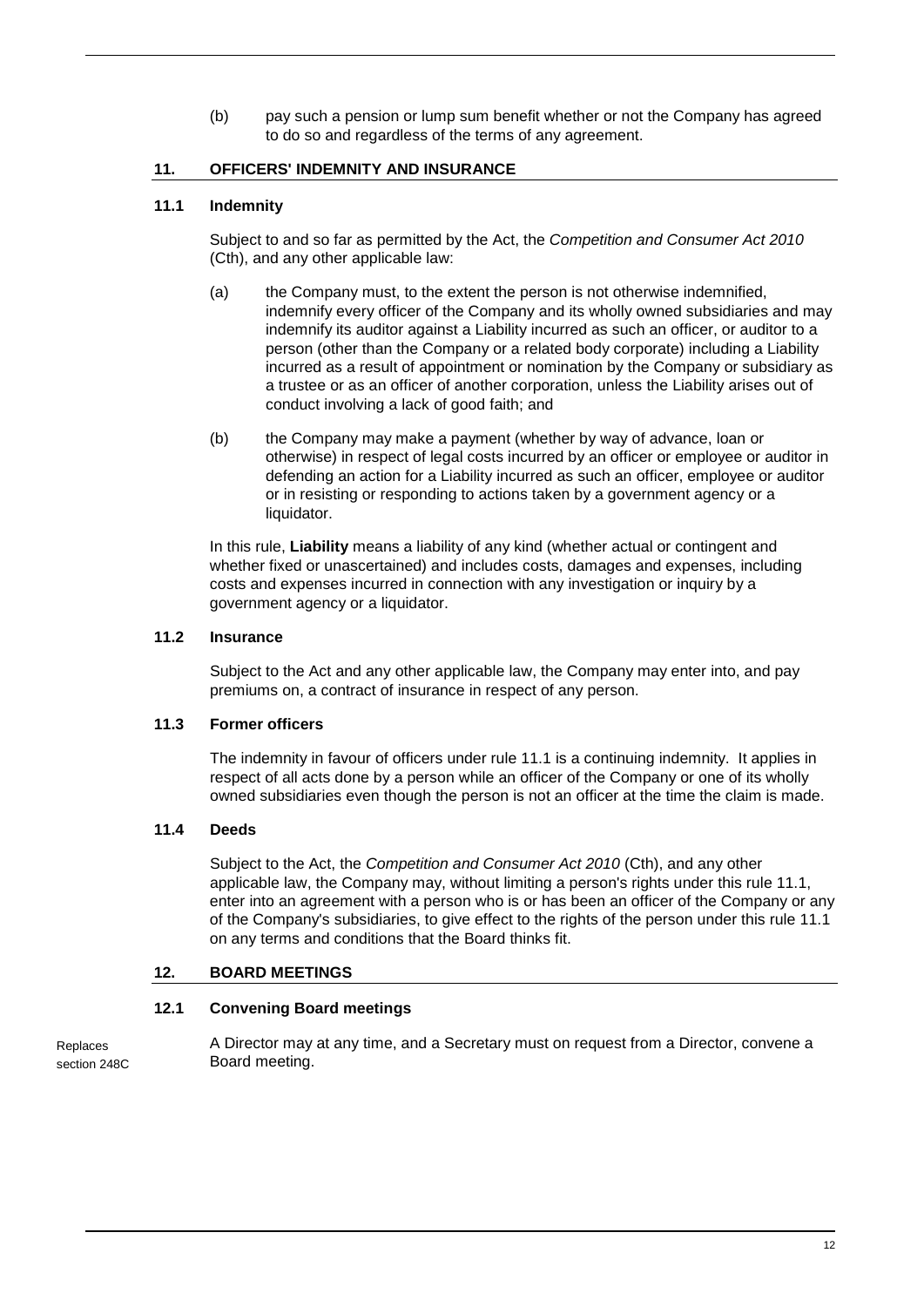# **12.2 Notice of Board meeting**

The convenor of each Board meeting:

- (a) must give reasonable notice of the meeting (and, if it is adjourned, of its resumption) individually to:
	- (i) each Director; and
	- (ii) each Alternate in respect of whom the Appointor has given notice under rule 4.2 requiring notice of Board meetings to be given to that Alternate or whose Appointor is not given notice due to being outside Australia; and
- (b) may give that notice orally (including by telephone) or in writing,

but failure to give notice to, or non-receipt of notice by, a Director does not result in a Board meeting being invalid.

# **12.3 Use of technology**

A Board meeting may be held using any means of audio or audio-visual communication by which each Director participating can hear and be heard by each other Director participating or in any other way permitted by section 248D. A Board meeting held solely or partly by technology is treated as held at the place at which the greatest number of the Directors present at the meeting is located or, if an equal number of Directors is located in each of 2 or more places, at the place where the chairman of the meeting is located.

# **12.4 Chairing Board meetings**

Replaces section 248E The Board may elect a Director to chair its meetings and decide the period for which that Director holds that office. If there is no chairman of Directors or the chairman is not present within 15 minutes after the time for which a Board meeting is called or is unwilling to act, the Directors present must elect a Director present to chair the meeting.

#### **12.5 Quorum**

Replaces section 248F Unless the Board decides otherwise, the quorum for a Board meeting is 2 Directors and a quorum must be present for the whole meeting. An Alternate who is also a Director or a person who is an Alternate for more than 1 Appointor may only be counted once toward a quorum. A Director is treated as present at a meeting held by audio or audio-visual communication if the Director is able to hear and be heard by all others attending. If a meeting is held in another way permitted by section 248D, the Board must resolve the basis on which Directors are treated as present.

## **12.6 Majority decisions**

Replaces section 248G A resolution of the Board must be passed by a majority of the votes cast by Directors entitled to vote on the resolution. If an equal number of votes is cast for and against a resolution:

- <span id="page-19-0"></span>(a) the chairman of the meeting has a second or casting vote unless:
	- (i) only 2 Directors are entitled to vote; or
	- (ii) the chairman of the meeting is not entitled to vote; and
- (b) if the chairman does not have a second or casting vote under rule [12.6\(a\),](#page-19-0) the matter is decided in the negative.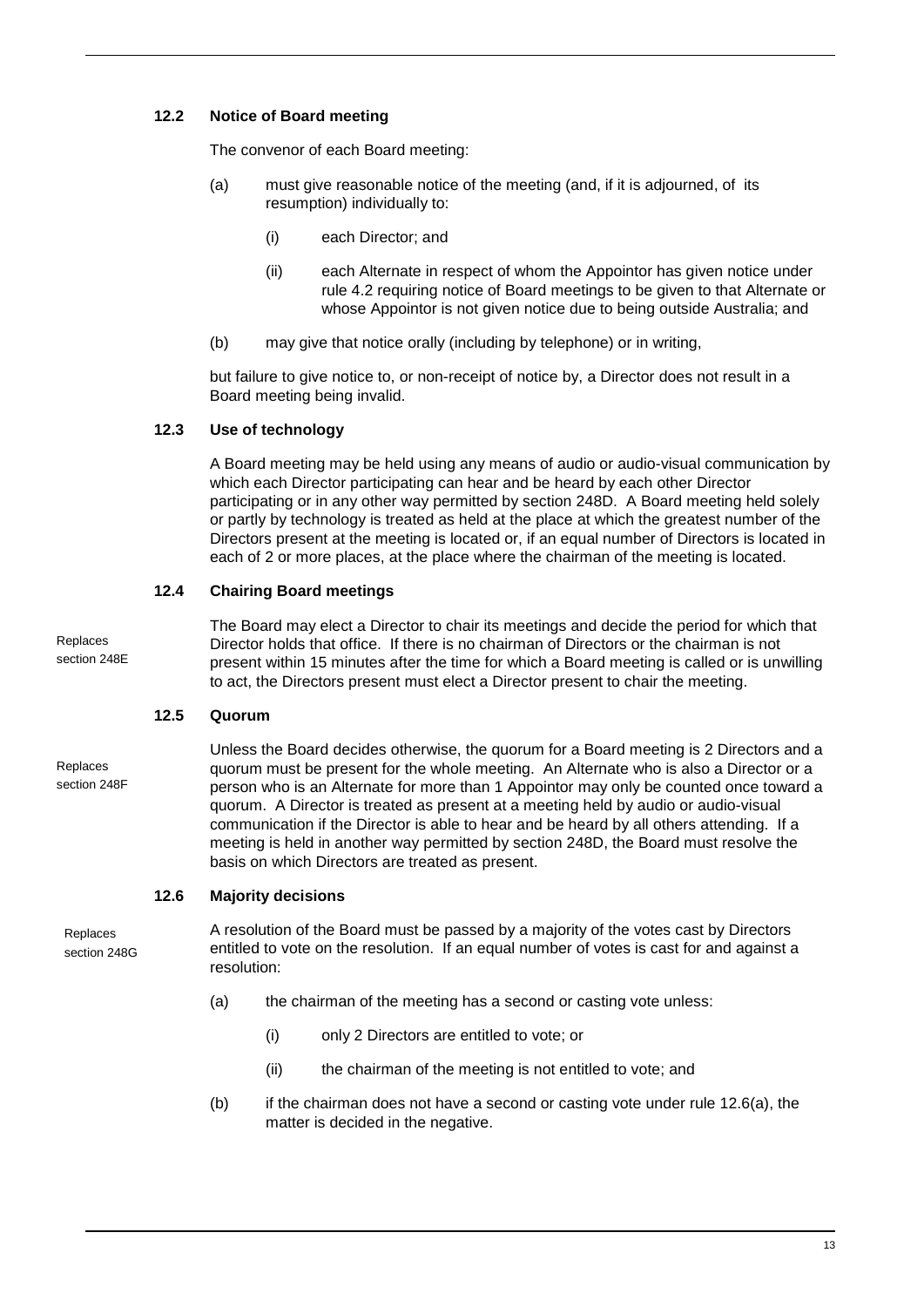# **12.7 Procedural rules**

The Board may adjourn and, subject to this document, otherwise regulate its meetings as it decides.

# <span id="page-20-0"></span>**12.8 Written resolution**

Replaces section 248A If all the Directors entitled to receive notice of a Board meeting and to vote on the resolution sign a document containing a statement that they are in favour of the resolution set out in the document, a Board resolution in those terms is passed at the time when the last Director signs.

#### **12.9 Additional provisions concerning written resolutions**

For the purpose of rule [12.8:](#page-20-0)

- (a) 2 or more separate documents in identical terms, each of which is signed by 1 or more Directors, are treated as 1 document;
- (b) signature of a document by an Alternate is not required if the Appointor of that Alternate has signed the document;
- (c) signature of a document by the Appointor of an Alternate is not required if that Alternate has signed the document in that capacity; and
- (d) a facsimile or electronic message containing the text of the document expressed to have been signed by a Director that is sent to the Company is a document signed by that Director at the time of its receipt by the Company.

#### **12.10 Valid proceedings**

Each resolution passed or thing done by, or with the participation of, a person acting as a Director or member of a committee is valid even if it is later discovered that:

- (a) there was a defect in the appointment of the person; or
- (b) the person was disqualified from continuing in office, voting on the resolution or doing the thing.

# <span id="page-20-1"></span>**13. MEETINGS OF MEMBERS**

#### **13.1 Annual general meeting**

The Company must hold an annual general meeting as required by section 250N.

#### **13.2 Calling meetings of members**

A meeting of members:

- (a) may be convened at any time by the Board or a Director; and
- (b) must be convened by the Board when required by section 249D or 250N or by order made under section 249G.

#### **13.3 Notice of meeting**

Subject to rule [13.7,](#page-21-0) at least 28 days' written notice of a meeting of members must be given individually to:

(a) each member (whether or not the member is entitled to vote at the meeting);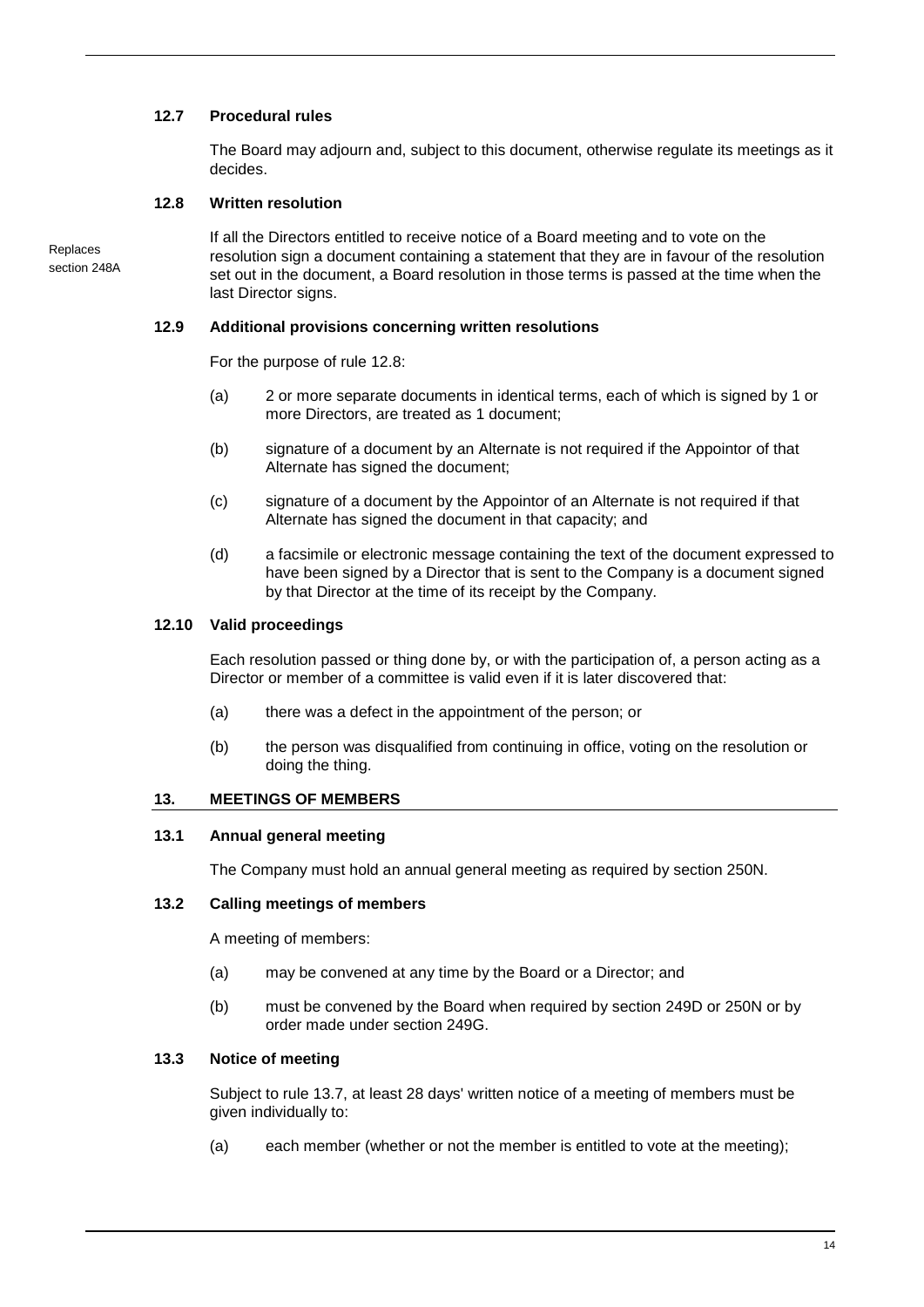- (b) each Director (other than an Alternate); and
- (c) to the auditor.

Subject to any regulation made under section 249LA, the notice of meeting must comply with sections 249L and 250BA, the regulations made under section 1074E and the Listing Rules and may be given in any manner permitted by section 249J(3).

# **13.4 Notice to ASX**

If the Company is admitted to the ASX:

- (a) the Company must tell the ASX the date of any general meeting at which directors may be elected at least 5 business days before the closing date for receipt of nominations; and
- (b) the contents of any prepared announcement (including any prepared announcement by the chairman) that will be delivered at any general meeting must be given to the ASX prior to the start of the meeting.

## **13.5 Postponement or cancellation**

Subject to sections 249D(5) and 250N, the Board may:

- (a) postpone a meeting of members;
- (b) cancel a meeting of members; or
- (c) change the place for a general meeting

by written notice given to:

- (d) the NSX if the Company is admitted to the NSX; or
- (e) the ASX if the Company is admitted to the ASX.

#### <span id="page-21-2"></span>**13.6 Fresh notice**

Replaces section 249M

If a meeting of members is postponed or adjourned for 1 month or more, the Company must give new notice of the resumed meeting.

#### <span id="page-21-0"></span>**13.7 Notice to joint holders of shares**

Replaces section 249J(2) If a share is held jointly, the Company need only give notice of a meeting of members (or of its cancellation or postponement) to the joint holder who is named first in the Register.

# <span id="page-21-1"></span>**13.8 Technology**

Replaces section 249S The Company may hold a meeting of members at 2 or more venues using any technology that gives the members as a whole a reasonable opportunity to participate.

# **13.9 Accidental omission**

The accidental omission to give notice to, or the non-receipt of notice by, any of those entitled to it does not invalidate any resolution passed at a meeting of members.

#### **13.10 Class meetings**

Rules [13](#page-20-1) to [17](#page-27-0) inclusive apply to a separate meeting of a class of members as far as they are capable of application and modified as necessary.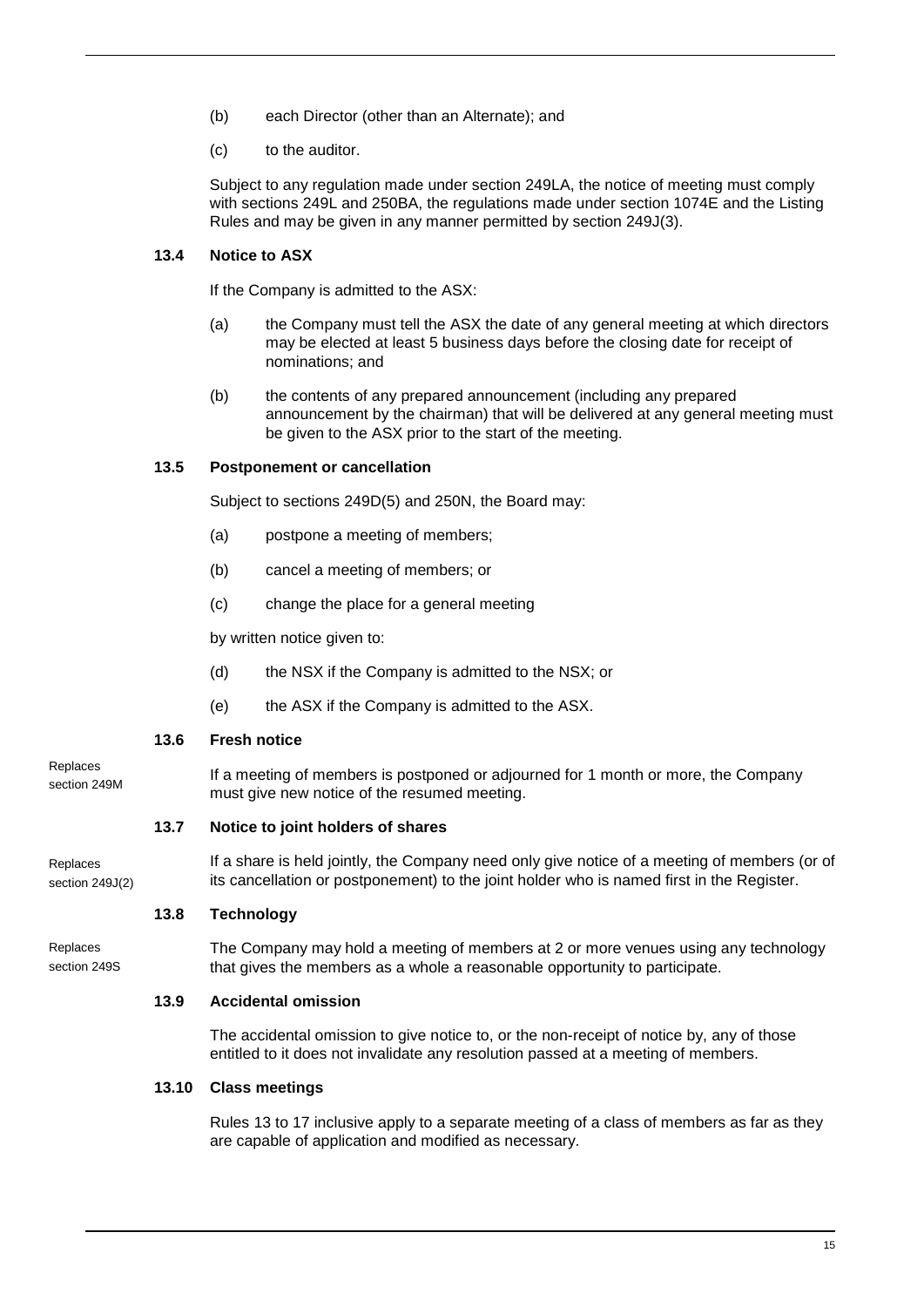# **14. PROCEEDINGS AT MEETINGS OF MEMBERS**

# **14.1 Member present at meeting**

If a member has appointed a proxy or attorney or (in the case of a member which is a body corporate) a representative to act at a meeting of members, that member is taken to be present at a meeting at which the proxy, attorney or representative is present.

## **14.2 Quorum**

Replaces section 249T(1) and (2)

and (2)

The quorum for a meeting of members is 2 Voting Members. Each individual present may only be counted once toward a quorum. If a member has appointed more than 1 proxy or representative only 1 of them may be counted toward a quorum.

## **14.3 Quorum not present**

If a quorum is not present within 15 minutes after the time for which a meeting of members is called: Replaces section 249T(1)

- (a) if called as a result of a request of members under section 249D, the meeting is dissolved; and
- (b) in any other case:
	- (i) the meeting is adjourned to the day, time and place that the Board decides and notifies to members, or if no decision is notified before then, to the same time on the same day in the next week at the same place; and
	- (ii) if a quorum is not present at the adjourned meeting, the meeting is dissolved.

# **14.4 Chairing meetings of members**

If the Board has appointed a Director to chair Board meetings, that Director may also chair meetings of members. If: Replaces section 249U(1)

- (a) there is no Director who the Board has appointed to chair Board meetings for the time being; or
- (b) the Director appointed to chair Board meetings is not present at the time for which a meeting of members is called or is not willing to chair the meeting,

the Voting Members present must elect a member or Director present to chair the meeting.

#### **14.5 Attendance at meetings of members**

See sections 249V and 249RA

to (3)

Subject to rules [14.6](#page-23-0) and [14.8:](#page-23-1)

- (a) Every member has the right to attend all meetings of members whether or not entitled to vote.
- (b) Every Director has the right to attend and speak at all meetings of members of the Company whether or not a member.
- (c) The auditor has the right to attend any meeting of members of the Company and to speak on any part of the business of the meeting which concerns the auditor in the capacity of auditor.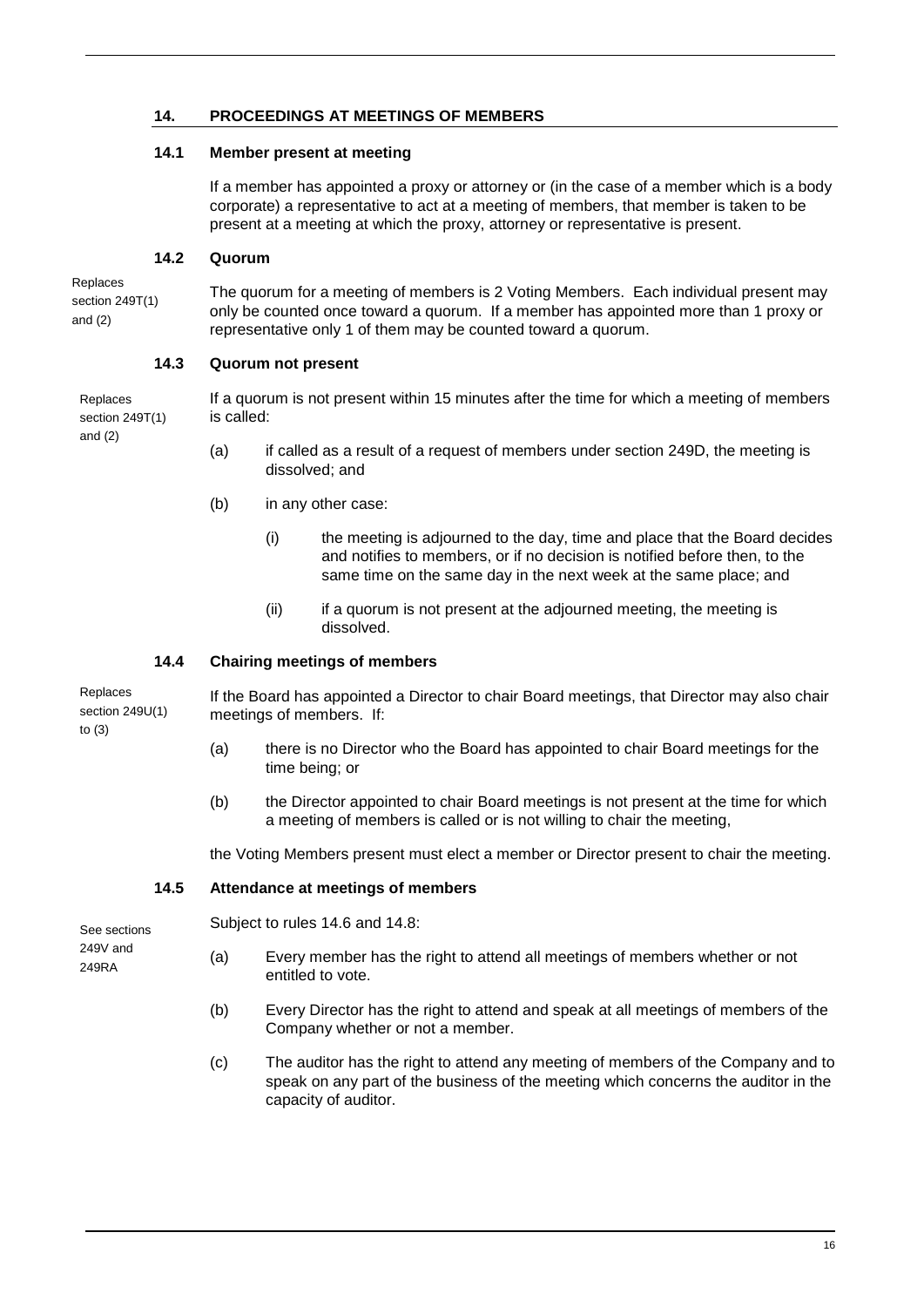## <span id="page-23-0"></span>**14.6 Members rights suspended while call unpaid**

If a call on a share is due and unpaid, the holding of that share does not entitle a member to be present, speak or vote at, or be counted in the quorum for, a meeting of members.

## <span id="page-23-2"></span>**14.7 Chairman's powers at a meeting of members**

- (a) The chairman of a meeting of members:
	- (i) is responsible for the general conduct and procedures to be adopted at the meeting;
	- (ii) may, subject to the Act, at any time terminate discussion or debate on any matter being considered by the meeting, where the chairman considers it necessary or desirable for the proper and orderly conduct of the meeting;
	- (iii) may, subject to the Act, eject a member from the meeting, at any time the chairman considers it is necessary or desirable for the proper and orderly conduct of the meeting;
	- (iv) may require the adoption of any procedure which is in the chairman's opinion necessary or desirable for proper and orderly debate or discussion and the proper and orderly casting or recording of votes at the meeting,

and a decision by the chairman under this rule is final.

- (b) The chairman of a meeting may invite a person who is not a member to attend and to speak at the meeting.
- (c) Subject to rule [13.8,](#page-21-1) if the chairman considers that there are too many persons present at a meeting to fit into the venue where the meeting is to be held, the chairman may nominate a separate meeting place using any technology that gives the members as a whole a reasonable opportunity to participate.
- (d) The chairman's rights under this rule [14.7](#page-23-2) are exclusive to the chairman.

#### <span id="page-23-1"></span>**14.8 Admission to meetings of members**

The chairman of a meeting of members may take any action the chairman considers appropriate for the safety of persons attending the meeting and the orderly conduct of the meeting and may refuse admission to, or require to leave and remain out of, the meeting any person:

- (a) possessing a pictorial-recording or sound-recording device;
- (b) possessing a placard or banner;
- (c) possessing an article considered by the chairman to be dangerous, offensive or liable to cause disruption;
- (d) who refuses to produce or to permit examination of any article, or the contents of any article, in the person's possession;
- (e) who behaves or threatens to behave in a dangerous, offensive or disruptive way; or
- (f) who is not entitled to receive notice of the meeting.

The chairman may delegate the powers conferred by this rule to any person.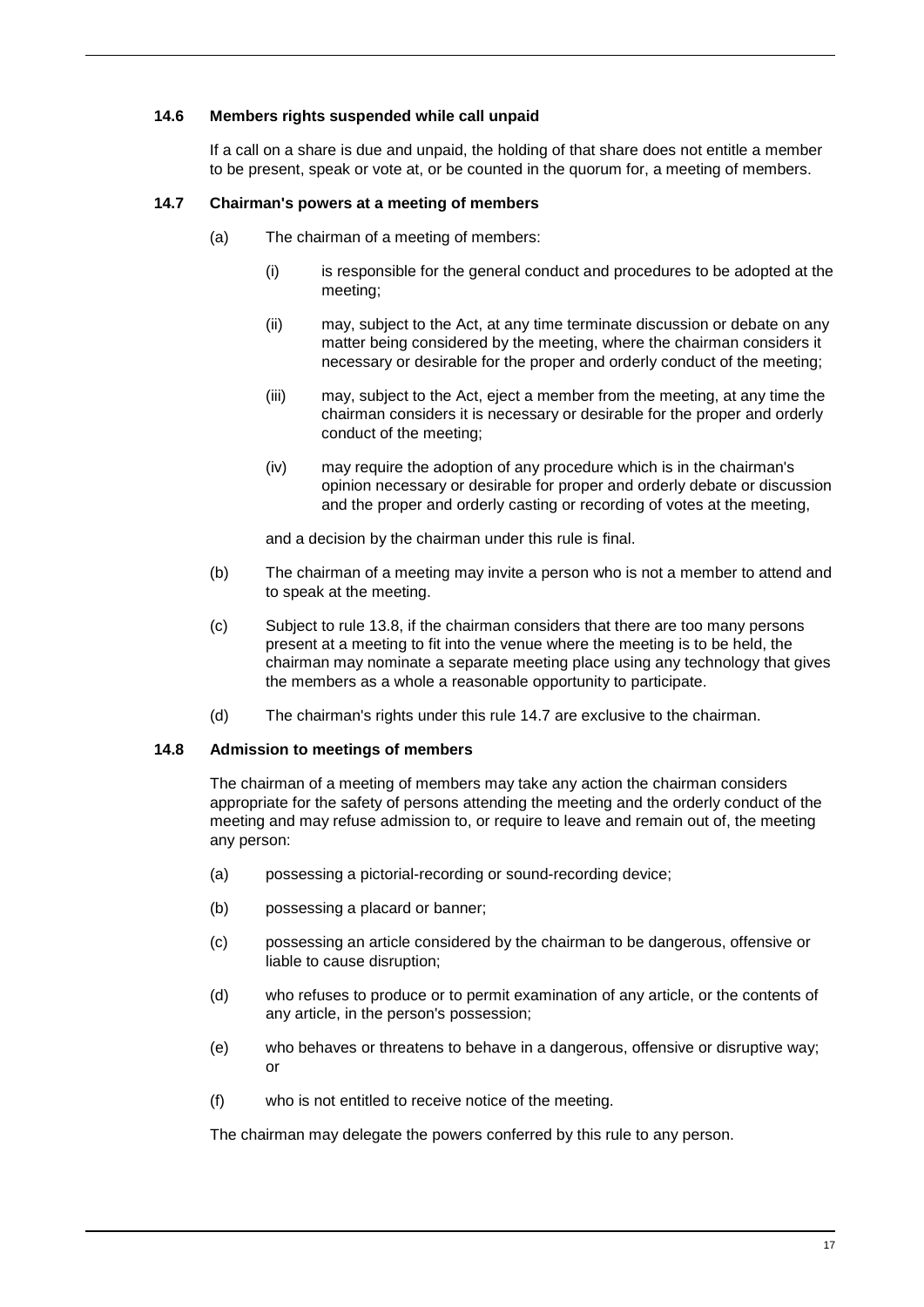## **14.9 Adjournment**

Subject to rule [13.6,](#page-21-2) the chairman of a meeting of members at which a quorum is present:

Replaces section 249U(4)

- (a) may; and
- (b) must, if directed by ordinary resolution of the meeting,

adjourn it to another time and place.

## **14.10 Business at adjourned meetings**

The only business that may be transacted at a meeting resumed after an adjournment is the business left unfinished immediately before the adjournment. Replaces section 249W(2)

## **14.11 Outcome of resolutions**

If the Company is admitted to the ASX, details of the outcome of each resolution put to any general meeting must be provided to the ASX in accordance with the ASX Listing Rules.

## <span id="page-24-0"></span>**15. PROXIES, ATTORNEYS AND REPRESENTATIVES**

#### **15.1 Appointment of proxies**

A member may appoint not more than 2 proxies to attend and act for the member at a meeting of members. An appointment of proxy must be made by written notice to the Company:

- (a) that complies with section 250A(1); or
- (b) that is in any other form and mode that complies with the Listing Rules and is (and is signed or acknowledged by the member in a manner) satisfactory to the Board.

If a member appoints 2 proxies and the appointment does not specify the proportion or number of the member's votes each proxy may exercise, each proxy may exercise half of those votes.

## **15.2 Member's attorney**

A member may appoint an attorney to act, or to appoint a proxy to act, at a meeting of members. If the appointor is an individual, the power of attorney must be signed in the presence of at least one witness.

#### **15.3 Deposit of proxy forms and powers of attorney**

An appointment of a proxy or an attorney is not effective for a particular meeting of members unless the instrument effecting the appointment and, if it is an appointment of proxy which is executed or otherwise authenticated in a manner prescribed by a regulation made for the purposes of section 250A(1) by the appointor's attorney, a document referred to in rule [15.4\(a\)](#page-25-0) are received by the Company in accordance with section 250B(3) at its registered office or is transmitted to and received at a facsimile number at that office (or another address including electronic address specified for the purpose in the relevant notice of meeting):

- (a) at least 48 hours before the time for which the meeting was called; or
- (b) if the meeting has been adjourned, at least 48 hours before the resumption of the meeting.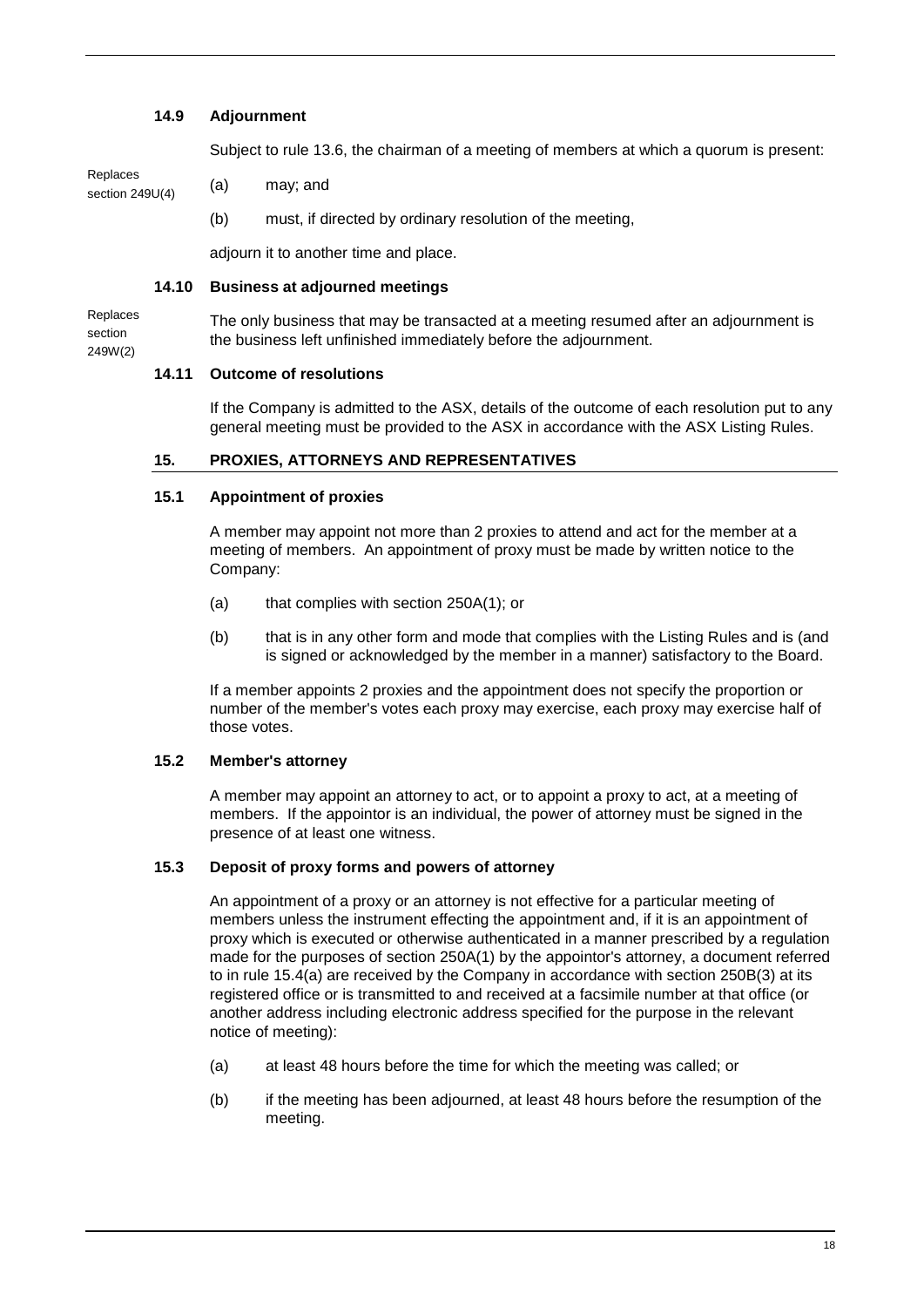# <span id="page-25-0"></span>**15.4 Evidence of proxy forms, powers of attorney and other appointments**

The Board may require evidence of:

- (a) in the case of a proxy form executed or otherwise authenticated by an attorney, the relevant power of attorney or other authority under which the appointment was authenticated or a certified copy of it;
- (b) in the case of an attorney, the power of attorney or a certified copy of it;
- (c) in the case of a corporate representative of a member or a proxy, the appointment of the representative in accordance with the Act; or
- (d) in the case of any appointment under this rule 15 which is transmitted to the Company electronically, the identity of the person who transmitted the message containing the appointment.

## **15.5 Corporate representatives**

A member that is a body corporate may appoint an individual to act as its representative at meetings of members as permitted by section 250D.

# **15.6 Standing appointments**

A member may appoint a proxy, attorney or representative to act at a particular meeting of members or make a standing appointment and may revoke any appointment. A proxy, attorney or representative may, but need not, be a member.

## **15.7 Suspension of proxy or attorney's powers if member present**

The appointment of a proxy or attorney is not revoked by the member attending and taking part in the general meeting, but if the member votes on a resolution, the proxy or attorney is not entitled to vote, and must not vote, as the member's proxy or attorney on the resolution.

# **15.8 Priority of conflicting appointments of attorney or representative**

If more than 1 attorney or representative appointed by a member is present at a meeting of members and the Company has not received notice of revocation of any of the appointments:

- <span id="page-25-1"></span>(a) an attorney or representative appointed to act at that particular meeting may act to the exclusion of an attorney or representative appointed under a standing appointment; and
- (b) subject to rule [15.8\(a\),](#page-25-1) an attorney or representative appointed under a more recent appointment may act to the exclusion of an attorney or representative appointed earlier in time.

# **15.9 More than 2 current proxy appointments**

An appointment of proxy by a member is revoked (or, in the case of a standing appointment, suspended for that particular meeting) if the Company receives a further appointment of proxy from that member which would result in there being more than 2 proxies of that member entitled to act at a meeting. The appointment of proxy made first in time is the first to be treated as revoked or suspended by this rule.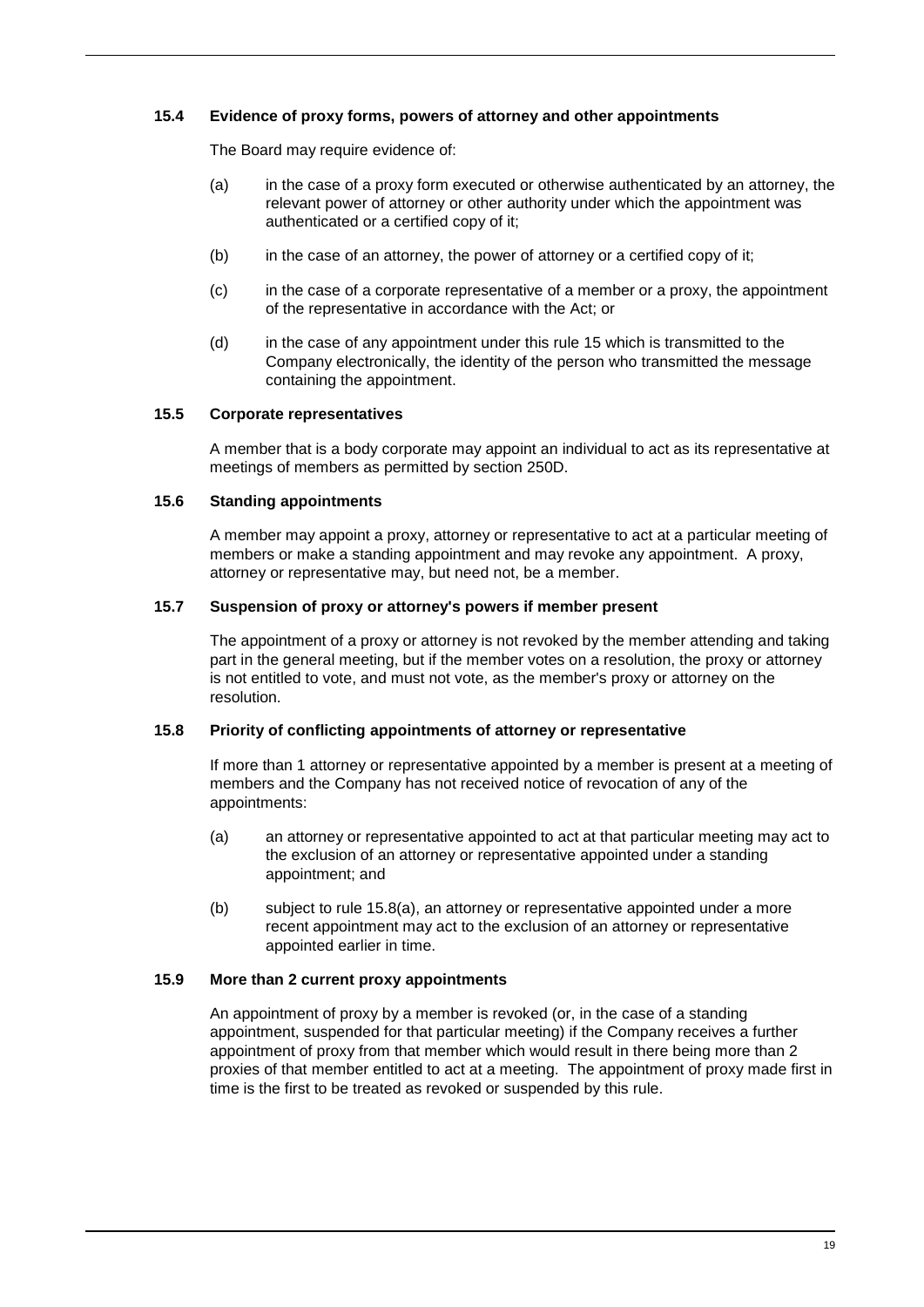## **15.10 Continuing authority**

Replaces section 250C(2) An act done at a meeting of members by a proxy, attorney or representative is valid even if, before the act is done, the appointing member:

- (a) dies or becomes mentally incapacitated;
- (b) becomes bankrupt or an insolvent under administration or is wound up;
- (c) revokes the appointment or the authority under which the appointment was made by a third party; or
- (d) transfers the share to which the appointment relates,

unless the Company has received written notice of the matter before the start or resumption of the meeting at which the vote is cast.

#### **16. ENTITLEMENT TO VOTE**

#### **16.1 Determining voting entitlements**

Subject to section 250L(4) and rule [17.2\(b\)](#page-28-0) which apply to a demand for a poll, to decide, for the purposes of a particular meeting, who are members of the Company and how many shares they hold, the Company must refer only:

- (a) if the convenor of the meeting determined a specified time under the regulations made under section 1074E before notice of the meeting was given, to the Register as it stood at that time; or
- (b) otherwise, to the Register as it stood 48 hours before the meeting or at any later time required by the ASX Settlement Operating Rules.

## **16.2 Number of votes**

**Replaces** section 250E(1)

Subject to section 250BB(1), rules [14.6,](#page-23-0) [15,](#page-24-0) [16.3,](#page-27-1) [16.4,](#page-27-2) [16.5](#page-27-3) and [30.4](#page-41-0) and the terms on which shares are issued:

- (a) on a show of hands:
	- (i) if a member has appointed 2 proxies, neither of those proxies may vote;
	- (ii) a member who is present and entitled to vote and is also a proxy, attorney or representative of another member has one vote; and
	- (iii) subject to paragraphs (a)(i) and (a)(ii), every individual present who is a member, or a proxy, attorney or representative of a member, entitled to vote has 1 vote;
- (b) on a poll every member entitled to vote who is present in person or by proxy, attorney or representative:
	- (i) has 1 vote for every fully paid share held; and
	- (ii) subject to paragraph (c), in respect of each partly paid share held has a fraction of a vote equal to the proportion which the amount paid bears to the total issue price of the share; and
- (c) unless:
	- (i) permitted under the Listing Rules; and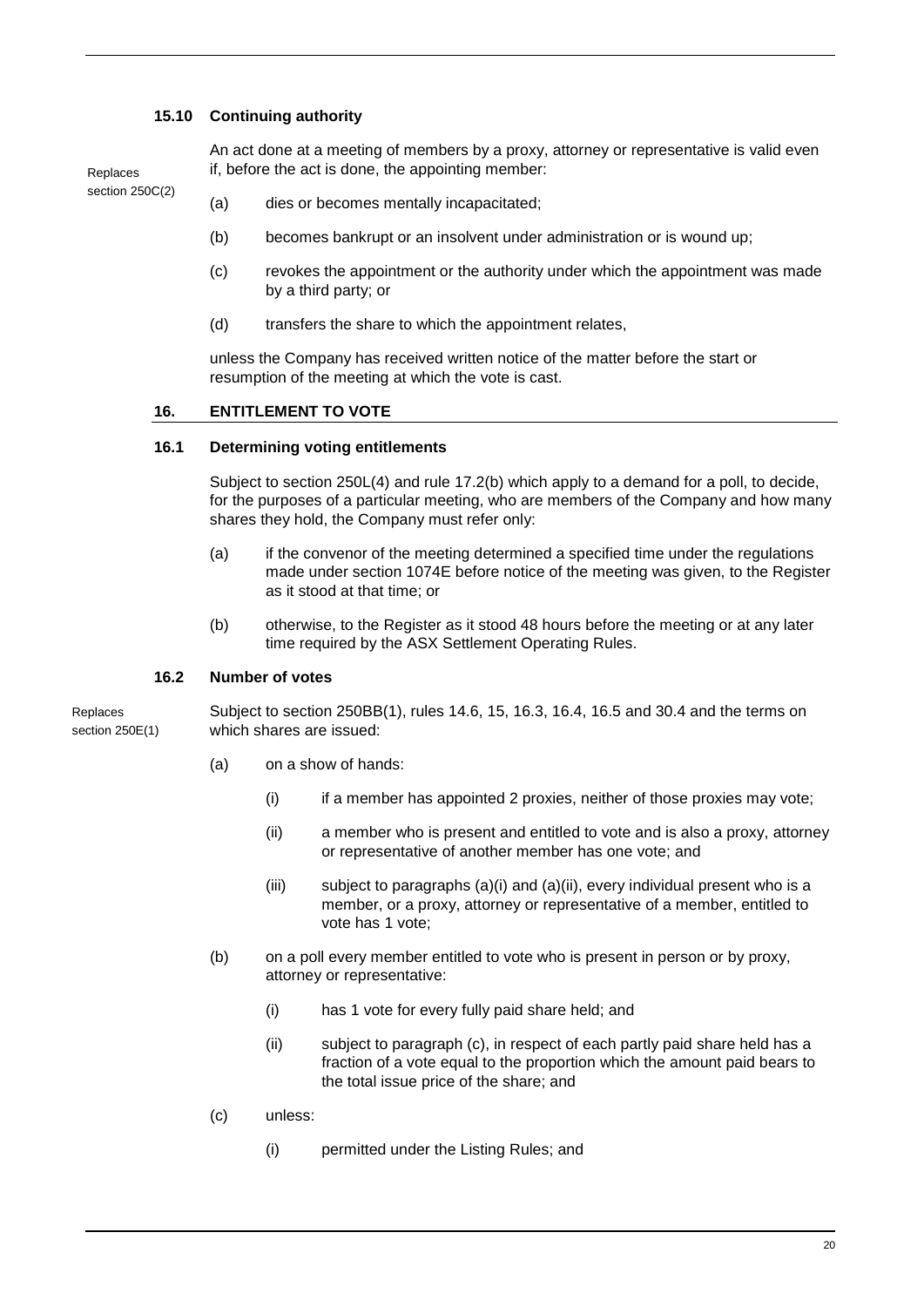(ii) otherwise provided in the terms upon which shares are issued,

in calculating the fraction of a vote which the holder of a partly paid share has, the Company must not count an amount:

- (iii) paid in advance of a call; or
- (iv) credited on a partly paid share without payment in money or money's worth being made to the Company.

## <span id="page-27-1"></span>**16.3 Votes of joint holders**

If there are joint holders of a share, any one of them may vote at a meeting of members, in person or by proxy, attorney or representative, as if the holder were the sole owner of the share. If more than 1 of the joint holders of a share (including, for the purposes of this rule, joint legal personal representatives of a dead member) are present at a meeting of members and tender a vote in respect of the share, the Company may only count the vote cast by the most senior joint holder who tenders a vote. For this purpose, seniority depends on the order in which the names of the joint holders are listed in the Register.

#### <span id="page-27-2"></span>**16.4 Votes of transmittees and guardians**

Subject to section 1072C, if the Board is satisfied at least 48 hours before the time fixed for a meeting, that a person:

- (a) is entitled to the transmission of a share under rule [31;](#page-42-0) or
- (b) has power to manage a member's property under a law relating to the management of property of the mentally incapable,

that person may vote as if registered as the holder of the share and the Company must not count the vote (if any) of the actual registered holder.

# <span id="page-27-3"></span>**16.5 Voting restrictions**

If:

- (a) the Act or the Listing Rules require that some members are not to vote on a resolution, or that votes cast by some members be disregarded, in order for the resolution to have an intended effect; and
- (b) the notice of the meeting at which the resolution is proposed states that fact,

those members have no right to vote on that resolution and the Company must not count any votes purported to be cast by those members. If a proxy purports to vote in a way or in circumstances that contravene section 250BB(1), on a show of hands the vote is invalid and the Company must not count it and on a poll rule [17.3\(c\)](#page-28-1) applies.

## **16.6 Decision on right to vote**

A Voting Member or Director may challenge a person's right to vote at a meeting of members. A challenge may only be made at the meeting. A challenge, or any other doubt as to the validity of a vote, must be decided by the chairman, whose decision is final.

#### <span id="page-27-0"></span>**17. HOW VOTING IS CARRIED OUT**

#### **17.1 Method of voting**

Replaces section 250J(1) and (2)

A resolution put to the vote at a meeting of members must be decided on a show of hands unless a poll is demanded under rule [17.2](#page-28-2) either before or on declaration of the result of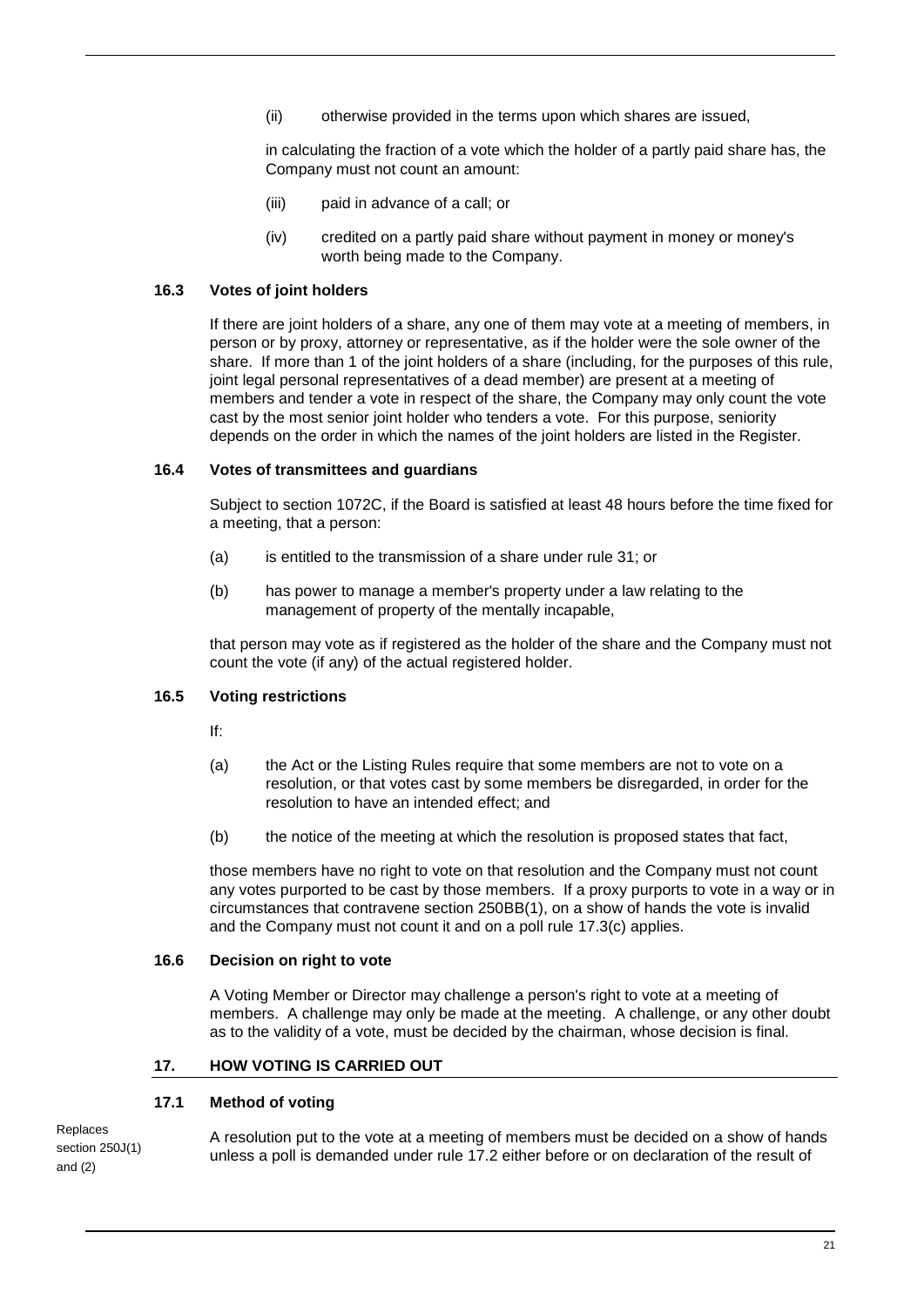the vote on a show of hands. Unless a poll is demanded, the chairman's declaration of a decision on a show of hands is final.

# <span id="page-28-2"></span>**17.2 Demand for a poll**

See section 250L

A poll may be demanded on any resolution (except a resolution concerning the election of the chairman of a meeting) by:

- (a) at least 5 members entitled to vote on the resolution; or
- <span id="page-28-0"></span>(b) members entitled to cast at least 5% of the votes that may be cast on the resolution on a poll (worked out as at the midnight before the poll is demanded); or
- (c) the chairman.

The demand for a poll does not affect the continuation of the meeting for the transaction of other business and may be withdrawn.

## **17.3 When and how polls must be taken**

Replaces section 250M If a poll is demanded:

- (a) if the resolution is for the adjournment of the meeting, the poll must be taken immediately and, subject to rule [17.3\(c\),](#page-28-1) in the manner that the chairman of the meeting directs;
- (b) in all other cases, the poll must be taken at the time and place and, subject to rule [17.3\(c\),](#page-28-1) in the manner that the chairman of the meeting directs;
- <span id="page-28-1"></span>(c) votes which section 250BB(1) requires to be cast in a given way must be treated as cast in that way;
- (d) a person voting who has the right to cast 2 or more votes need not cast all those votes and may cast those votes in different ways; and
- (e) the result of the poll is the resolution of the meeting at which the poll was demanded.

# **18. SECRETARY**

#### **18.1 Appointment and removal of secretary**

The Board may appoint 1 or more individuals to be a secretary of the Company either for a specified term or without specifying a term.

#### **18.2 Terms and conditions of office**

Replaces section 204F

Replaces section 204D

> A Secretary holds office on the terms (including as to remuneration) that the Board decides. The Board may vary any decision previously made by it in respect of a Secretary.

# **18.3 Cessation of Secretary's appointment**

A person automatically ceases to be a Secretary if the person:

- (a) is not permitted by the Act (or an order made under the Act) to be a secretary of a company;
- (b) becomes disqualified from managing corporations under Part 2D.6 and is not given permission or leave to manage the Company under section 206F or 206G;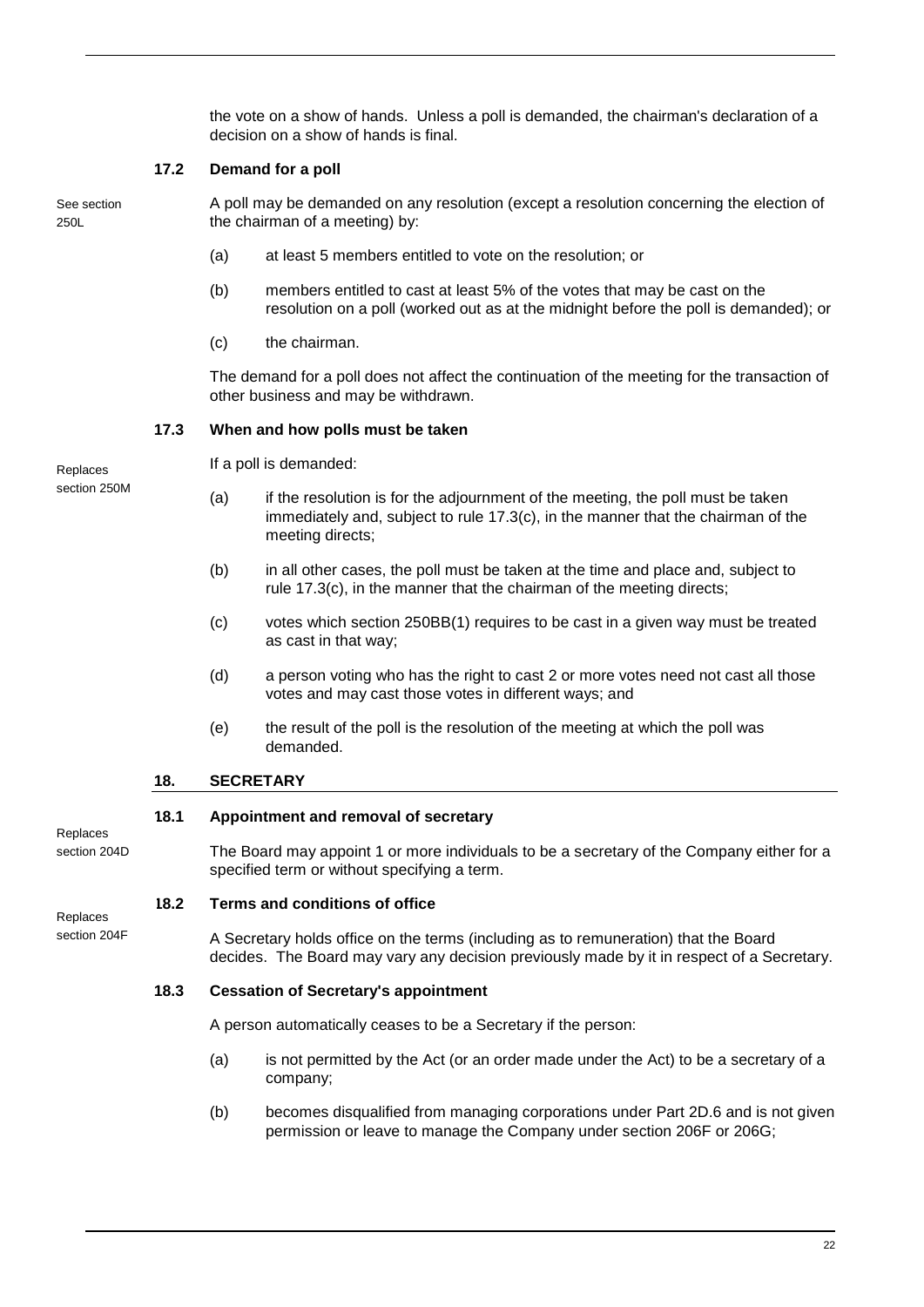- (c) becomes of unsound mind or physically or mentally incapable of performing the functions of that office;
- (d) resigns by notice in writing to the Company; or
- (e) is removed from office under rule 18.4.

## **18.4 Removal from office**

The Board may remove a Secretary from that office whether or not the appointment was expressed to be for a specified term.

#### **19. MINUTES**

#### **19.1 Minutes must be kept**

The Board must cause minutes of:

- (a) proceedings and resolutions of meetings of the Company's members;
- (b) the names of Directors present at each Board meeting or committee meeting;
- (c) proceedings and resolutions of Board meetings (including meetings of a committee to which Board powers are delegated under rule [8\)](#page-15-1);
- (d) resolutions passed by Directors without a meeting; and
- (e) disclosures and notices of Directors' interests,

to be kept in accordance with sections 191, 192, 251A and 251AA.

#### **19.2 Minutes as evidence**

A minute recorded and signed in accordance with sections 251A and 251AA is evidence of the proceeding, resolution or declaration to which it relates unless the contrary is proved.

#### <span id="page-29-0"></span>**19.3 Inspection of minute books**

The Company must allow members to inspect, and provide copies of, the minute books for the meetings of members in accordance with section 251B.

#### **20. COMPANY SEALS**

**20.1 Common seal**

The Board:

- (a) may decide whether or not the Company has a common seal; and
- (b) is responsible for the safe custody of that seal (if any) and any duplicate seal it decides to adopt under section 123(2).

#### **20.2 Use of seals**

The common seal and duplicate seal (if any) may only be used with the authority of the Board. The Board must not authorise the use of a seal that does not comply with section 123.

#### **20.3 Fixing seals to documents**

The fixing of the common seal, or any duplicate seal, to a document must be witnessed: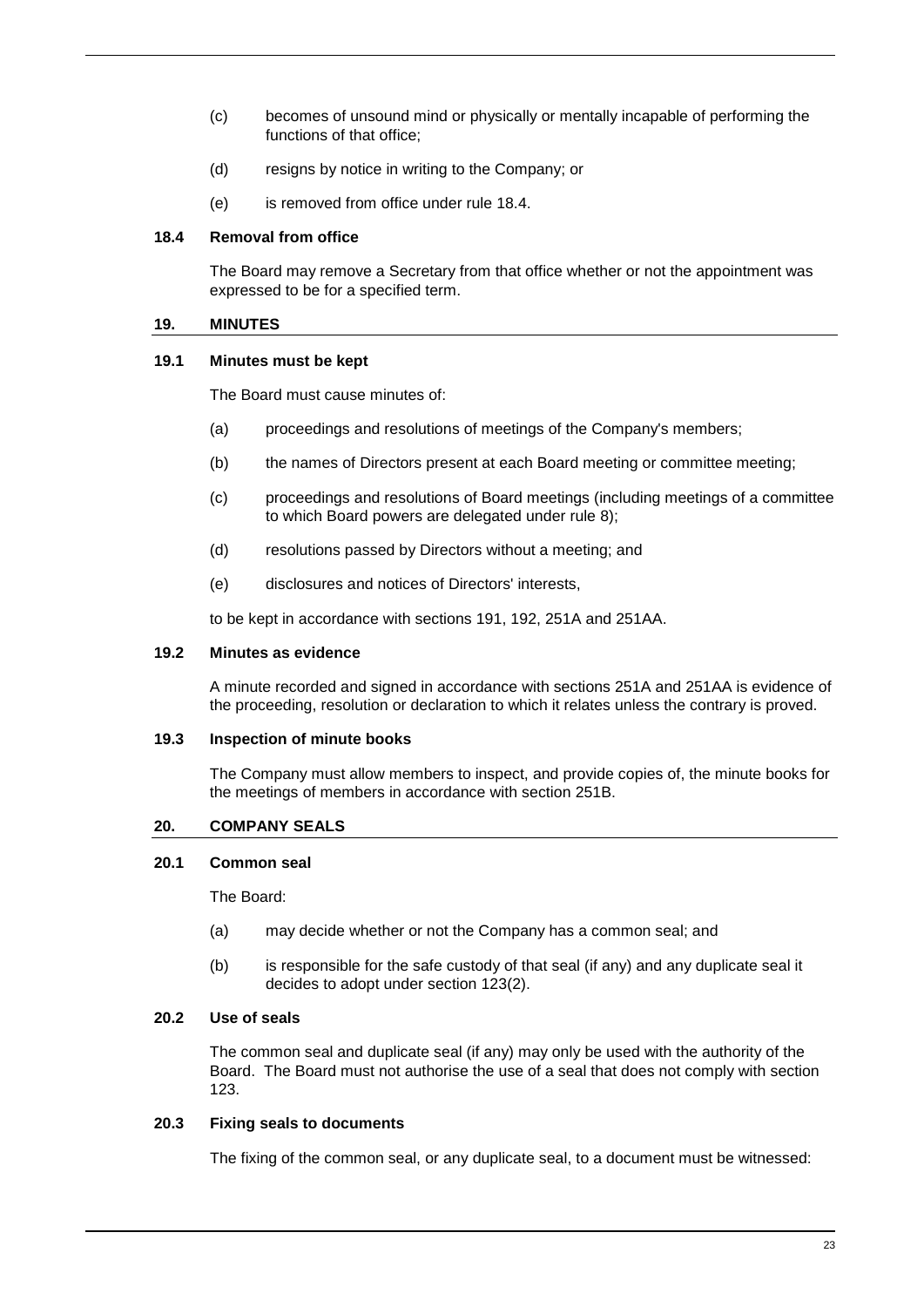- (a) by 2 Directors;
- (b) by 1 Director and 1 Secretary; or
- (c) by any other signatories or in any other way (including the use of facsimile signatures) authorised by the Board.

# **21. FINANCIAL REPORTS AND AUDIT**

#### **21.1 Company must keep financial records**

The Board must cause the Company to keep written financial records that:

- (a) correctly record and explain its transactions (including transactions undertaken as trustee) and financial position and performance; and
- (b) would enable true and fair financial statements to be prepared and audited,

and must allow a Director and the auditor to inspect those records at all reasonable times.

## <span id="page-30-0"></span>**21.2 Financial reporting**

The Board must cause the Company to prepare a financial report and a directors' report that comply with Part 2M.3 and must report to members in accordance with section 314 no later than the deadline set by section 315.

# **21.3 Audit**

The Board must cause the Company's financial report for each financial year to be audited and obtain an auditor's report. The eligibility, appointment, rotation, removal, remuneration, rights and duties of the auditor are regulated by Division 3 of Part 2M.3, Divisions 1 to 6 of Part 2M.4 and sections 1280, 1289, 1299B and 1299C.

#### **21.4 Conclusive reports**

Audited financial reports laid before the Company in general meeting are conclusive except as regards errors notified to the Company within 3 months after the relevant general meeting. If the Company receives notice of an error within that period, it must immediately correct the report and the report as corrected is then conclusive.

## **21.5 Inspection of financial records and books**

Subject to rule [19.3](#page-29-0) and unless otherwise required by the Act, a member who is not a Director does not have any right to inspect any document of the Company except as authorised by the Board.

# **22. SHARES**

# **22.1 Issue at discretion of Board**

- (a) Subject to section 259C and rule [22.3,](#page-31-0) the Board may, on behalf of the Company, issue, grant options over or otherwise dispose of unissued shares to any person on the terms, with the rights, and at the times that the Board decides.
- (b) The Company may only have one class of ordinary securities unless:
	- (i) ASX approves the terms of an additional class; or
	- (ii) the additional class is of partly paid securities which, if fully paid, would be in the same class as the ordinary securities.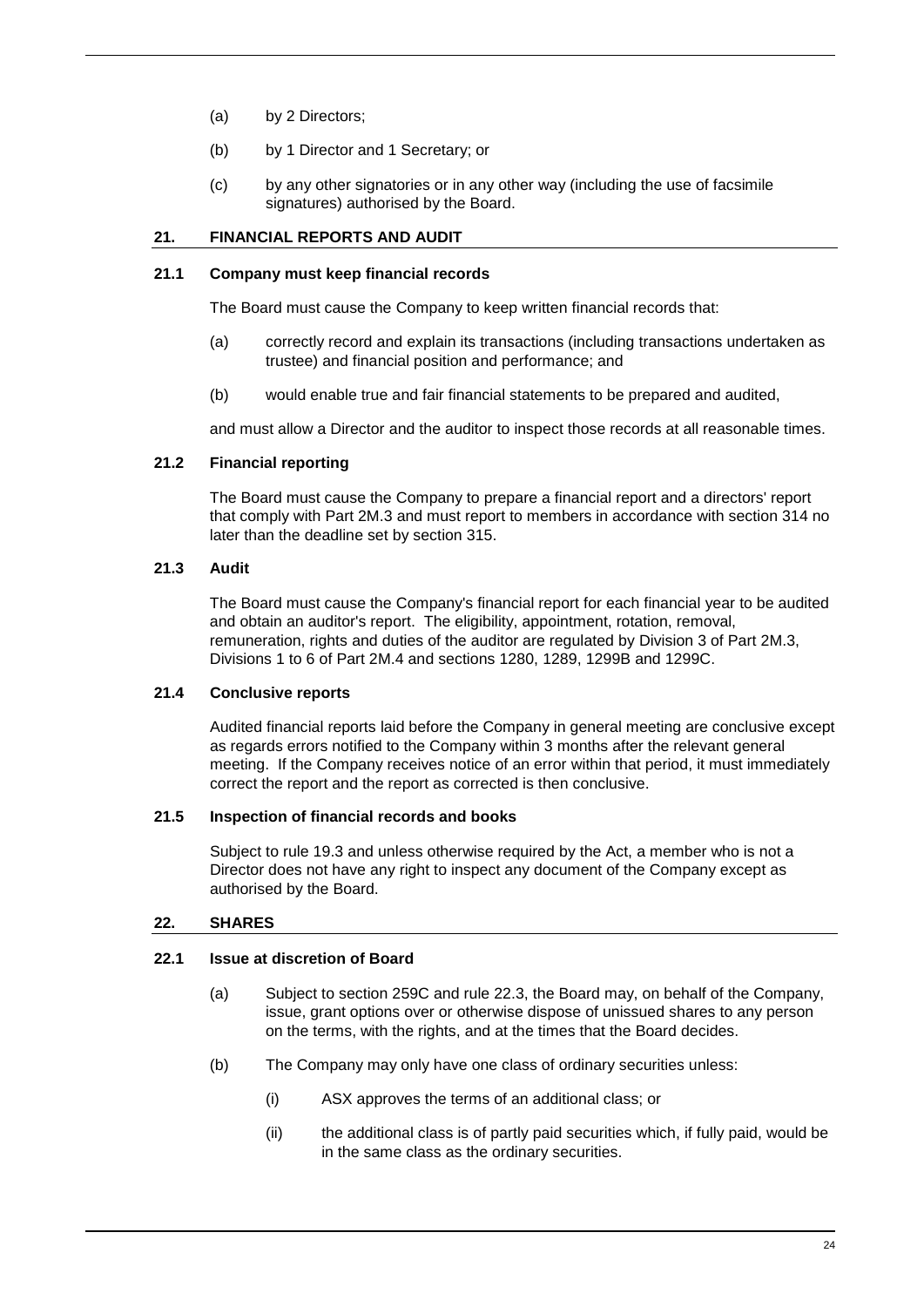## <span id="page-31-2"></span>**22.2 Preference and redeemable preference shares**

The Company may issue preference shares (including preference shares that are liable to be redeemed). The rights attached to preference shares are, unless other rights have been approved by special resolution of the Company, the rights set out in or determined in accordance with the schedule.

## <span id="page-31-0"></span>**22.3 Restrictions on issue**

The Company must not issue shares or grant options if the issue or grant would result in a breach of the Listing Rules.

## **22.4 Brokerage and commissions**

The Company may pay brokerage or commissions to a person in respect of that person or another person agreeing to take up shares in the Company.

## **22.5 Surrender of shares**

The Board may accept a surrender of shares:

- (a) to compromise a question as to whether those shares have been validly issued; or
- (b) if surrender is otherwise within the Company's powers.

The Company may sell or re-issue surrendered shares in the same way as forfeited shares.

# <span id="page-31-3"></span>**22.6 Variation of rights**

If the Company issues different classes of shares, or divides issued shares into different classes, the rights attached to shares in any class may (subject to sections 246C and 246D) be varied or cancelled only:

- (a) with the written consent of the holders of 75% of the issued shares of the affected class; or
- (b) by special resolution passed at a separate meeting of the holders of the issued shares of the affected class.

Subject to the terms of issue of shares, the rights attached to a class of shares are not treated as varied by the issue of further shares of that class.

# **23. CERTIFICATES**

#### <span id="page-31-1"></span>**23.1 Uncertificated securities**

Unless the Listing Rules and the ASX Settlement Operating Rules allow the Company to issue a certificate for particular securities, the Company:

- (a) must not issue a certificate for those securities; and
- (b) may cancel a certificate for them without issuing another certificate.

Rules [23.3](#page-32-0) and [23.4](#page-32-1) apply only if there is a current certificate for particular securities.

#### **23.2 Certificated shares**

Where allowed under rule [23.1,](#page-31-1) the Company must issue a certificate of title to shares that complies with section 1070C and deliver it to the holder of those shares in accordance with section 1071H. The Company must not charge any fee to issue a certificate.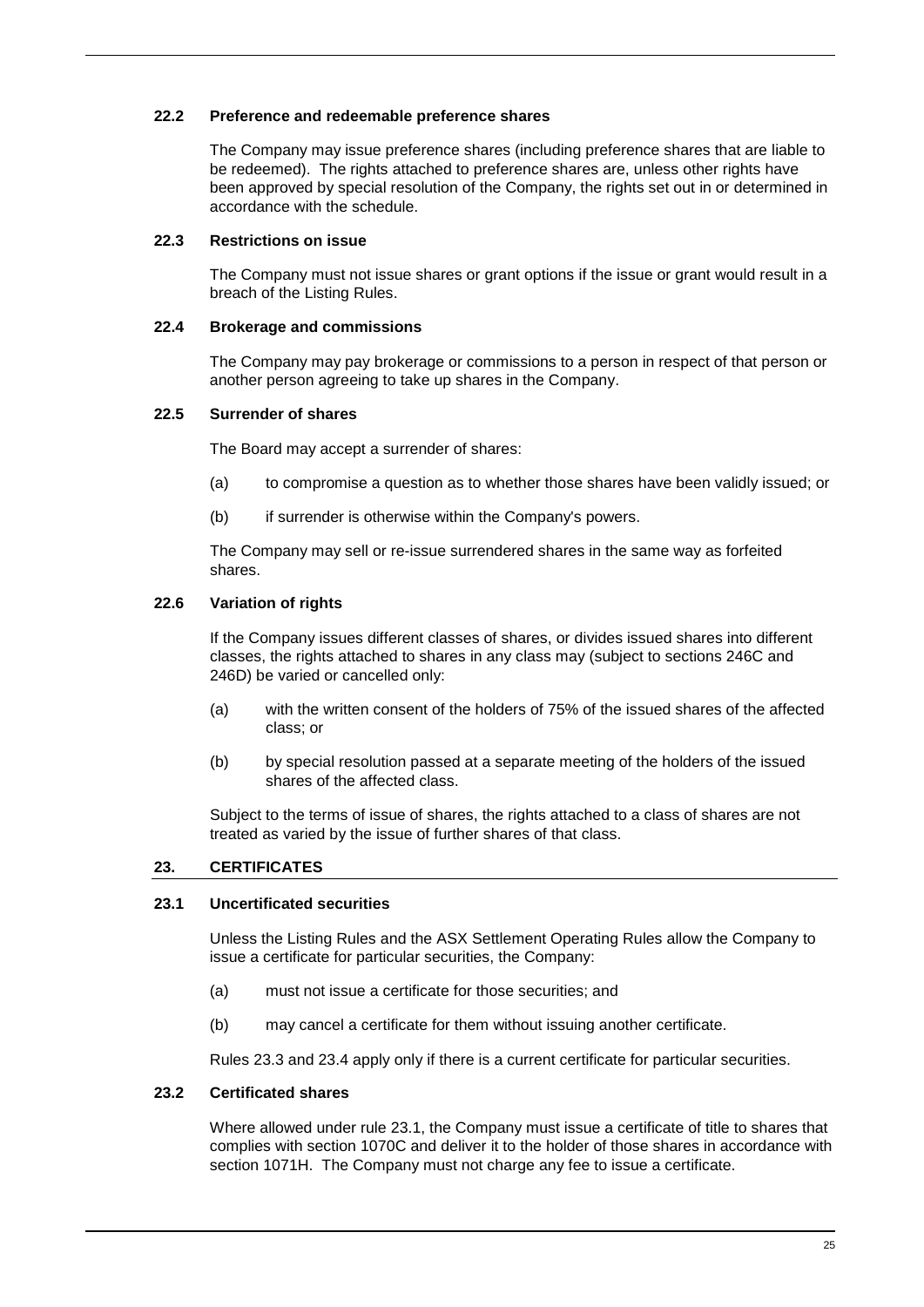# <span id="page-32-0"></span>**23.3 Multiple certificates and joint holders**

Subject to rule [23.1,](#page-31-1) if a member requests the Company to issue several certificates each for a part of the shares registered in the member's name, the Company must do so. For this purpose, joint holders of shares are a single member. The Company may issue only 1 certificate that relates to each share registered in the names of 2 or more joint holders and may deliver the certificate to any of those joint holders.

## <span id="page-32-1"></span>**23.4 Lost and worn out certificates**

Subject to rule [23.1,](#page-31-1) if a certificate:

- (a) is lost or destroyed and the owner of the relevant securities applies in accordance with section 1070D(5), the Company must; or
- (b) is defaced or worn out and is produced to the Company, the Company may,

issue a new certificate in its place.

## **24. REGISTER**

## **24.1 Joint holders**

If the Register names 2 or more joint holders of a share, the Company must treat the person named first in the Register in respect of that share as the sole owner of it for all purposes (including the giving of notice) except in relation to:

- (a) delivery of certificates (to which rule [23.3](#page-32-0) applies);
- (b) right to vote (to which rule [16.3](#page-27-1) applies);
- (c) power to give directions as to payment of, or a receipt for, dividends (to which rules [28.9](#page-39-0) and [28.10](#page-39-1) apply);
- (d) liability for instalments or calls (which subject to section 1072E(8) is joint and several);
- (e) sale of Small Holdings under rule 32; and
- (f) transfer.

# **24.2 Non-beneficial holders**

Subject to section 1072E, unless otherwise ordered by a court of competent jurisdiction or required by statute, the Company:

- (a) may treat the registered holder of any share as the absolute owner of it; and
- (b) need not recognise any equitable or other claim to or interest in a share by any person except a registered holder.

# **25. PARTLY PAID SHARES**

## **25.1 Fixed instalments**

If a share is issued on terms that some or all of the issue price is payable by instalments, the registered holder of the share must pay every instalment to the Company when due. If, having been given notice of the instalment in accordance with rule [25.4,](#page-33-1) the registered holder does not pay it when due, rules [25.7](#page-33-0) to [25.16](#page-35-0) apply as if the registered holder had failed to pay a call.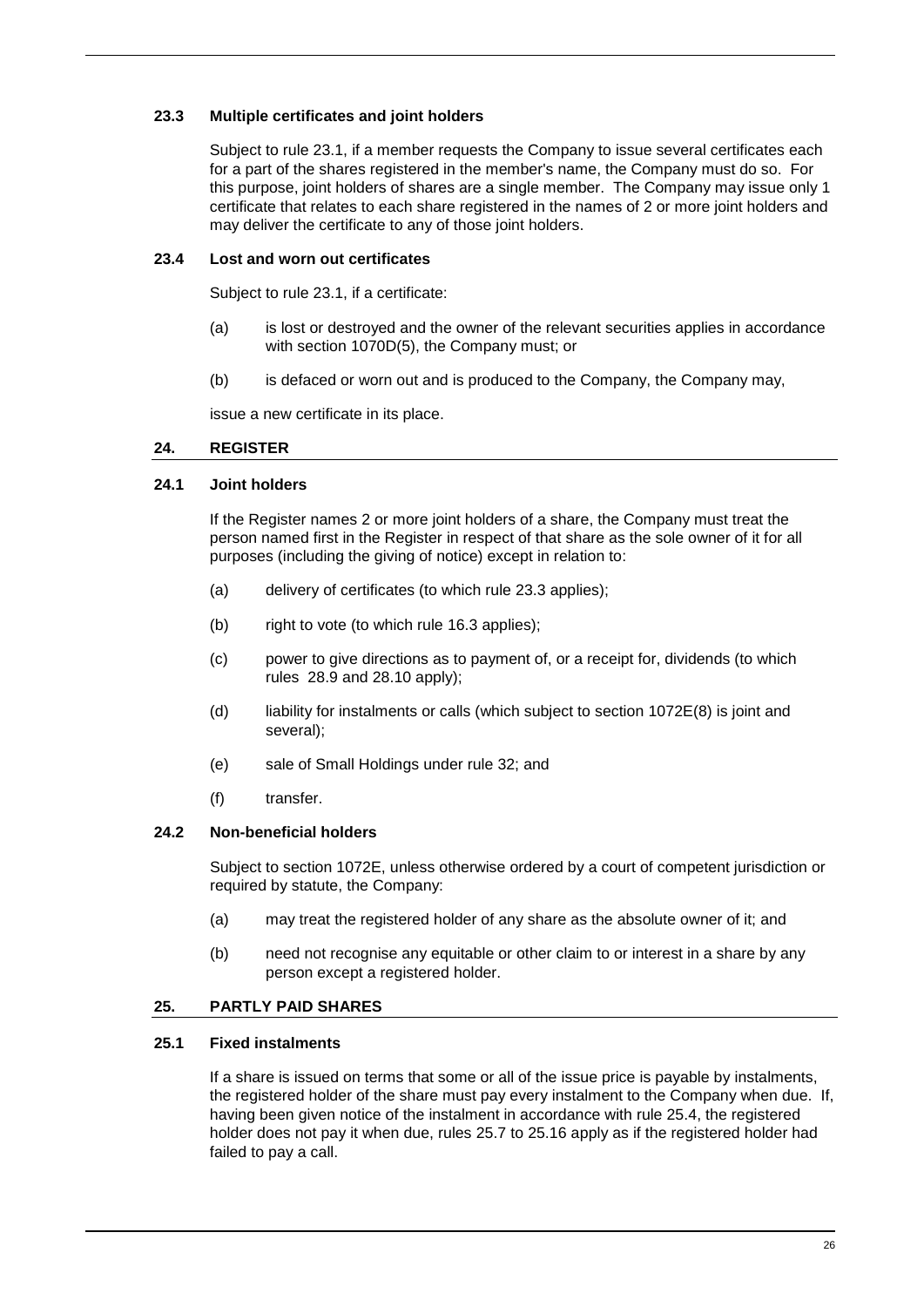# **25.2 Pre-payment of calls**

The Board may:

- (a) accept pre-payment of some or all of the amount unpaid on a share above the sums actually called as a payment in advance of calls;
- (b) agree to payment by the Company of interest at a rate no higher than the Interest Rate on that part of the advance payment which for the time being exceeds the aggregate amount of the calls then made on the shares in respect of which it was paid; and
- (c) unless otherwise agreed between the member and the Company, repay the sum or part of it.

# **25.3 Calls made by Board**

Subject to the terms of issue of a share and to any special resolution passed under section 254N, the Board may:

- (a) make calls on a member for some or all of the money unpaid on a share held by that member;
- (b) make a call payable by instalments; and
- (c) revoke or postpone a call before the due date for payment.

# <span id="page-33-1"></span>**25.4 Notice of call**

The Company must give a member on whom a call has been made or from whom an instalment is due, written notice of the call or instalment:

- (a) within the time limits; and
- (b) in the form,

required by the Listing Rules.

# **25.5 Classes of shares**

The Board may issue shares on terms as to the amount of calls to be paid and the time for payment of those calls which are different as between the holders of those shares. The Board may make different calls on different classes of shares.

# **25.6 Obligation to pay calls**

Subject to section 1072E, a member subject to a call must pay the amount of the call to the payee named in the notice of call no later than the time specified in the notice. Joint holders of a share are jointly and severally liable for calls.

# <span id="page-33-0"></span>**25.7 Called Amounts**

If a call is not paid on or before the day specified for payment, the Board may require the member liable for the call to pay:

- (a) interest on the amount of the call at the Interest Rate from that day until payment is made; and
- (b) all costs and expenses incurred by the Company because payment was not made on that day.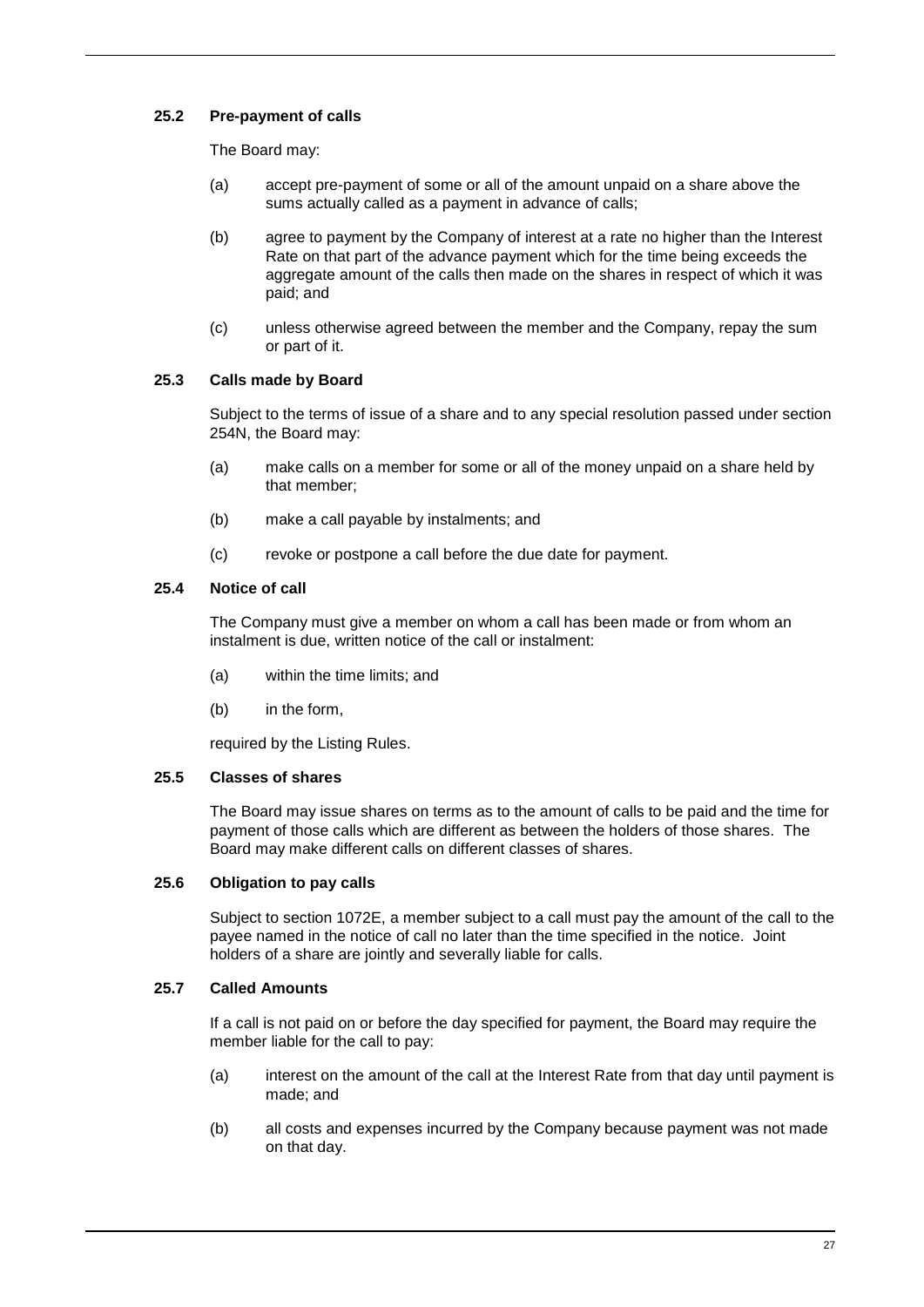# **25.8 Proof of call**

If on the hearing of an action for recovery of a Called Amount it is proved that:

- (a) the minute books of the Company record the Board's resolution making the call;
- (b) notice of the call was given under rules [25.4](#page-33-1) and [36.1;](#page-47-0) and
- (c) the person sued appears in the Register as a holder of the share in respect of which the call was made,

proof of those matters is conclusive proof of the debt.

## <span id="page-34-0"></span>**25.9 Forfeiture notice**

At any time until a Called Amount is paid, the Board may give the relevant member a notice which:

- (a) requires the member to pay the Called Amount;
- (b) states the Called Amount at the date of the notice;
- (c) specifies how to calculate the Called Amount when payment is made;
- (d) specifies a date at least 14 days after the date of the notice by which and a place at which payment must be made; and
- (e) states that if payment is not made at that place on or before that date, the share to which the call relates is liable to be forfeited.

## <span id="page-34-1"></span>**25.10 Forfeiture**

If the requirements of a notice given under rule [25.9](#page-34-0) are not satisfied, the Board may forfeit the share in respect of which that notice was given (and all dividends, interest and other money payable in respect of that share and not actually paid before the forfeiture) by resolution passed before the Called Amount is paid.

#### <span id="page-34-2"></span>**25.11 Disposal and re-issue of forfeited shares**

A share forfeited under rule [25.10](#page-34-1) immediately becomes the property of the Company. Subject to the Listing Rules, the Board, on behalf of the Company, may:

- (a) re-issue the share with or without any money paid on it by any former holder credited as paid; or
- (b) sell or otherwise dispose of the share, and effect or execute and register a transfer of it,

to the person and on the terms it decides.

# **25.12 Notice of forfeiture**

The Company must promptly:

- (a) give notice of the forfeiture of a share to the member who held the share immediately before the resolution for forfeiture was passed; and
- (b) enter the forfeiture and its date in the Register.

A written declaration that a share was forfeited on a specified date and notice of forfeiture was given in accordance with this document signed by a Director or Secretary is, in the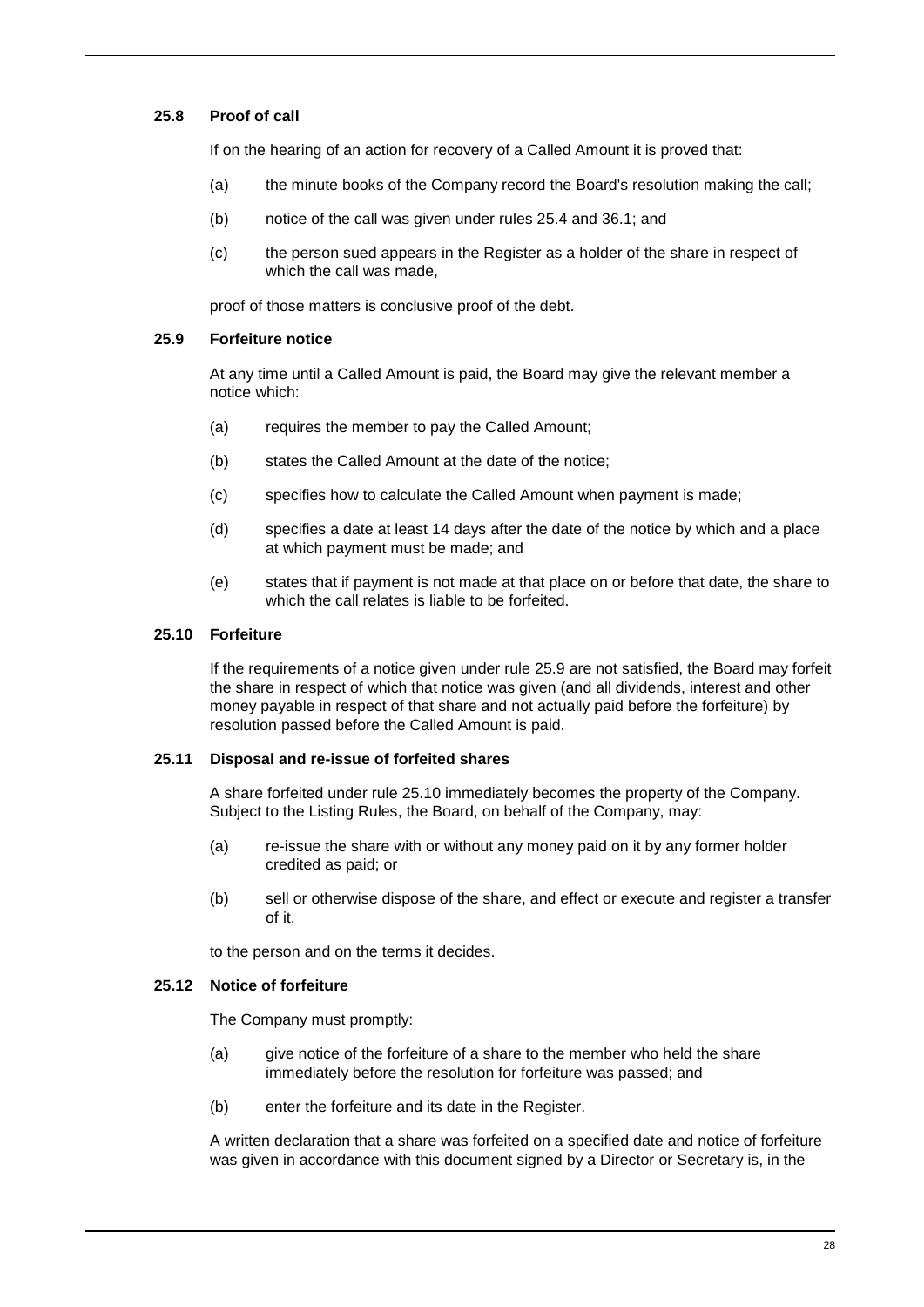absence of proof to the contrary, evidence of those facts and of the Company's right to dispose of the share.

## **25.13 Cancellation of forfeiture**

The Board may cancel the forfeiture of a share on any terms at any time before it disposes of that share under rule [25.11.](#page-34-2)

## **25.14 Effect of forfeiture**

A person who held a share which has been forfeited under rule [25.10](#page-34-1) ceases to be a member in respect of that share but remains liable to pay the Called Amount until it is paid in full. The Board may elect not to enforce payment of an amount due to the Company under this rule.

## <span id="page-35-2"></span>**25.15 Application of proceeds**

The Company must:

- (a) apply the net proceeds of any re-issue, sale or disposal of a forfeited share under rule [25.11](#page-34-2) (after payment of all costs and expenses) to satisfy the Called Amount; and
- (b) subject to the terms of issue of the share, pay any surplus to the person who held the share immediately before forfeiture.

# <span id="page-35-0"></span>**25.16 Title of new holder**

The title of the new holder of a forfeited share is not affected by any irregularity in the forfeiture or the re-issue, sale or disposal. The sole remedy of any person previously interested in the share is damages which may be recovered only from the Company. The new holder is not liable for the Called Amount.

# **25.17 Mortgage of uncalled capital**

If the Company grants a mortgage or charge over uncalled capital, the Board may delegate its power to make calls to:

- (a) the person in whose favour the mortgage or charge is granted; or
- (b) a trustee or agent for that person,

on the terms (including power to further delegate) and subject to any restrictions the Board decides. If the Board does so, a call made in accordance with the delegation is treated as made by the Board.

This rule does not limit rule 8.

#### **25.18 Reorganisation of partly paid securities**

Any partly paid share on issue must be reorganised in the same proportion as the other classes of shares. The reorganisation must not include cancellation or reduction of the total amount payable and unpaid by the member.

# <span id="page-35-1"></span>**26. CHESS**

# **26.1 Participation in CHESS**

The Board may at any time resolve that the Company will participate in CHESS.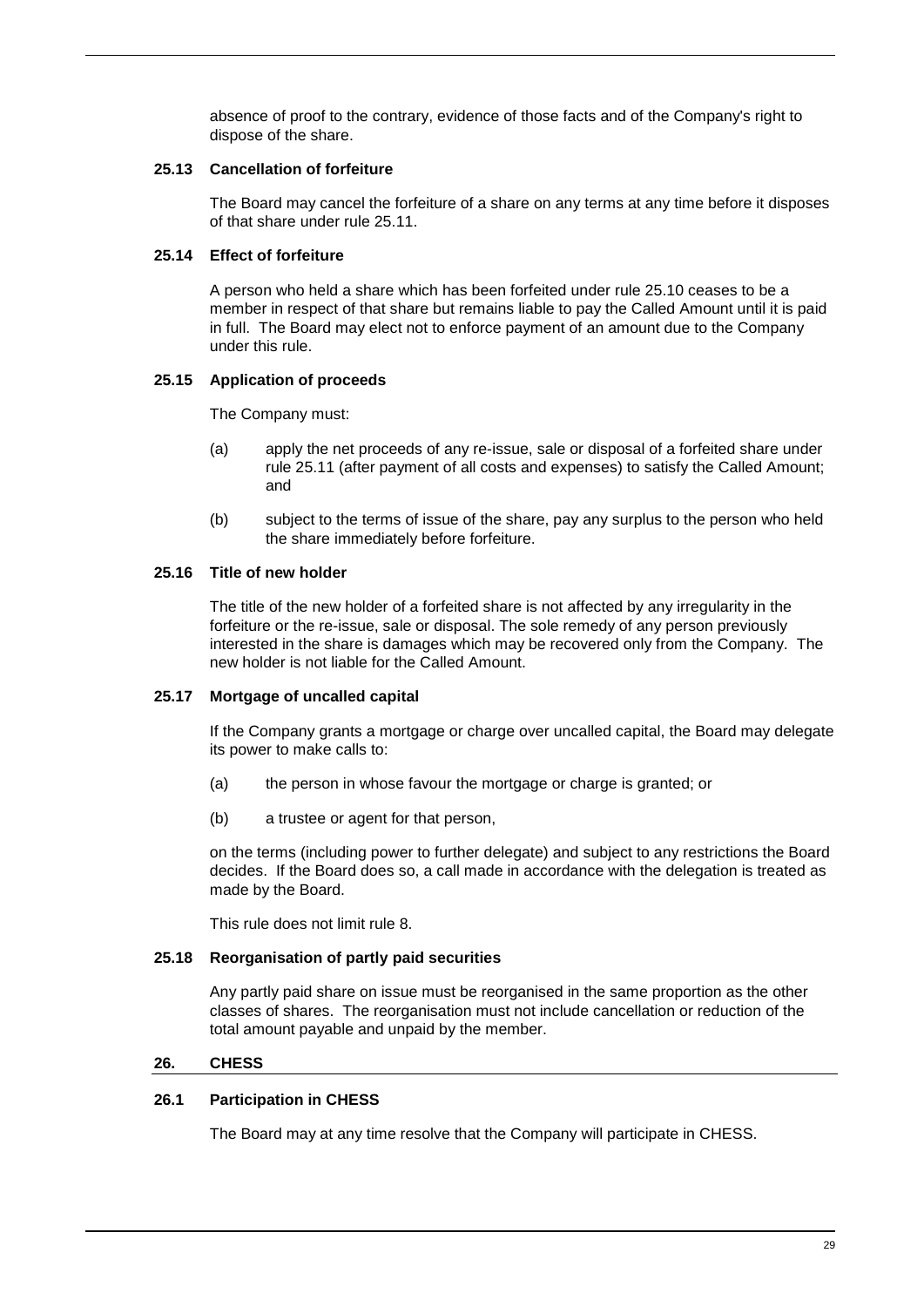This rule [26](#page-35-1) will apply if the Company is granted participation in CHESS.

# **26.2 Compliance with ASX Settlement Operating Rules**

The Company must comply with the ASX Settlement Operating Rules if any of its securities are CHESS approved securities. In particular, the Company must comply with the requirements of the ASX Settlement Operating Rules and Listing Rules regarding the maintenance of registers, the issuing of holding statements and transfers in relation to its CHESS approved securities.

## **26.3 Registers**

If the Company's securities are CHESS approved securities, in addition to the CHESS subregister, it must provide for an issuer sponsored subregister, or a certificated subregister, or both (at least if the Company has Restricted Securities on issue).

## **26.4 No Interference with Proper ASX Settlement Transfer**

The Company must not in any way prevent, delay or interfere with the generation or registration of a proper ASX Settlement transfer or the registration of a paper-based transfer in registrable form (which satisfies the requirements of rule 30), except as permitted by rule 30.5, the Listing Rules or ASX Settlement Operating Rules.

# **27. COMPANY LIENS**

# **27.1 Existence of liens**

Unless the terms of issue provide otherwise, the Company has a first and paramount lien on each share for:

- (a) all money called or payable at a fixed time in respect of that share (including money payable under rule [25.7\)](#page-33-0) that is due but unpaid; and
- (b) amounts paid by the Company for which the Company is indemnified under rule [27.4.](#page-37-0)

The lien extends to all dividends payable in respect of the share and to proceeds of sale of the share.

# **27.2 Sale under lien**

If:

- (a) the Company has a lien on a share;
- (b) an amount secured by the lien is due and payable;
- (c) the Company has given notice to the member registered as the holder of the share:
	- (i) requiring payment of the amount which is due and payable and secured by the lien;
	- (ii) stating the amount due and payable at the date of the notice;
	- (iii) specifying how to calculate the amount due when payment is made; and
	- (iv) specifying a date (at least 10 business days after the date of the notice) by which and a place at which payment of that amount must be made; and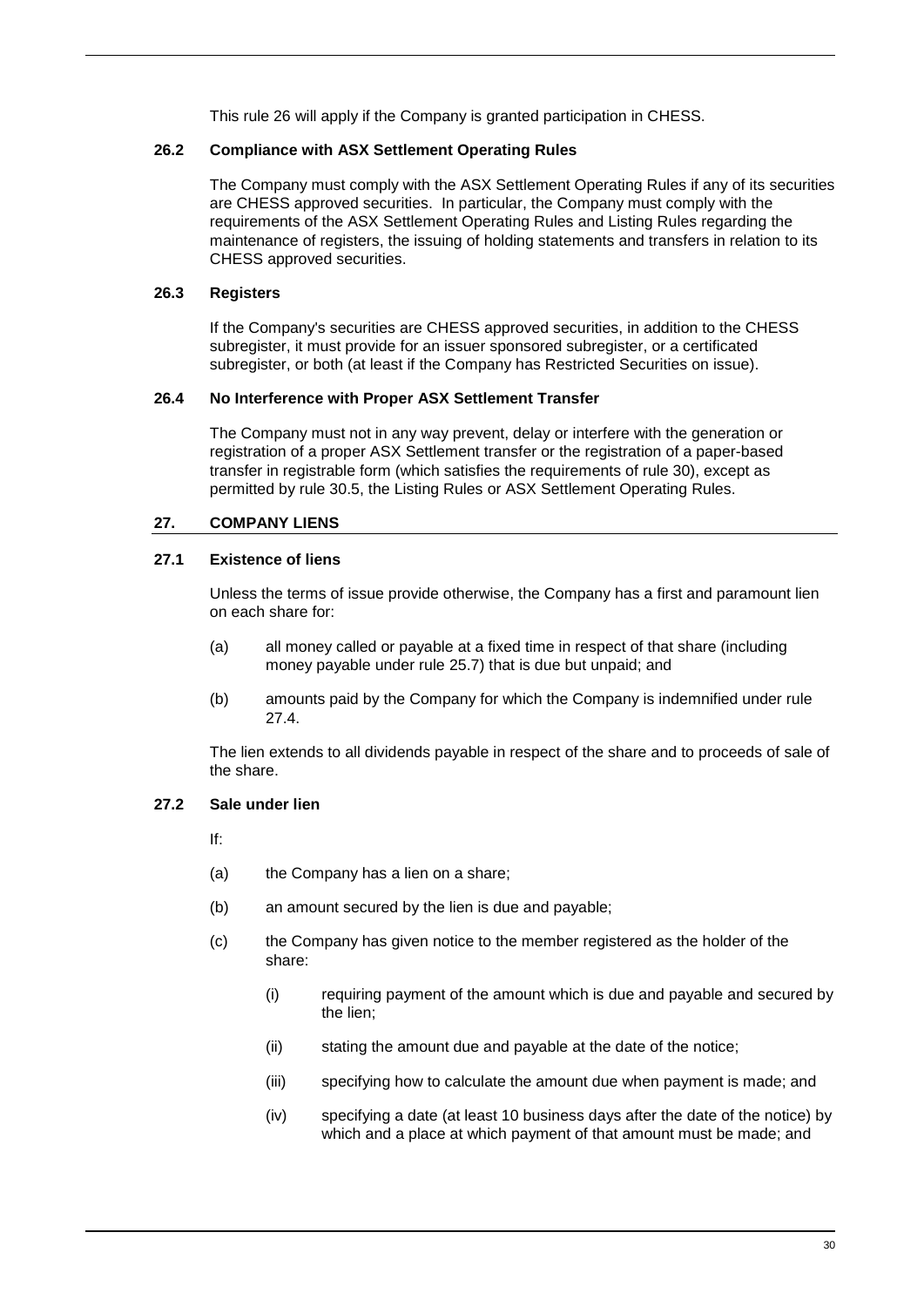(d) the requirements of the notice given under paragraph (c) are not fulfilled,

the Company may sell the share as if it had been forfeited under rule [25.10.](#page-34-1) Rules [25.11,](#page-34-2) [25.15](#page-35-2) and [25.16](#page-35-0) apply, to the extent practical and modified as necessary, as if the Called Amount in respect of that share were the aggregate of the amount referred to in paragraph (b) and the costs and expenses incurred by the Company because that amount was not paid when due.

# **27.3 Protection of lien**

The Company may do anything necessary or desirable under the ASX Settlement Operating Rules to protect a lien or other interest in shares to which it is entitled by law or under this document.

# <span id="page-37-0"></span>**27.4 Indemnity for payments required to be made by the Company**

If the law of any jurisdiction imposes or purports to impose any immediate, future or possible liability on the Company, or empowers or purports to empower any person to require the Company to make any payment, on account of a member or referable to a share held by that member (whether alone or jointly) or a dividend or other amount payable in respect of a share held by that member, the Company:

- (a) is fully indemnified by that member from that liability;
- (b) may recover as a debt due from the member the amount of that liability together with interest at the Interest Rate from the date of payment by the Company to the date of payment by the member; and
- (c) subject to rule [30.5,](#page-41-1) may refuse to register a transfer of any share by that member until the debt has been paid to the Company.

Nothing in this document in any way prejudices or affects any right or remedy which the Company has (including any right of set-off) and, as between the Company and the member, any such right or remedy is enforceable by the Company.

# **28. DIVIDENDS**

## **28.1 Accumulation of reserves**

Replaces section 254U

Paragraph (c) replaces section 1072F(3)(b)

Before paying any dividend to members, the Board may:

- (a) set aside out of profits of the Company reserves to be applied, in the Board's discretion, for any purpose it decides and use any sum so set aside in the business of the Company or invest it in investments selected by the Board and vary and deal with those investments as it decides; or
- (b) carry forward any amount out of profits which the Board decides not to distribute without transferring that amount to a reserve; or
- (c) do both.

# <span id="page-37-1"></span>**28.2 Restrictions on payment of dividends**

- (a) The Company must not pay a dividend unless:
	- (i) the Company's assets exceed its liabilities immediately before the dividend is declared and the excess is sufficient for the payment of the dividend;
	- (ii) the payment of the dividend is fair and reasonable to the Company's members as a whole; and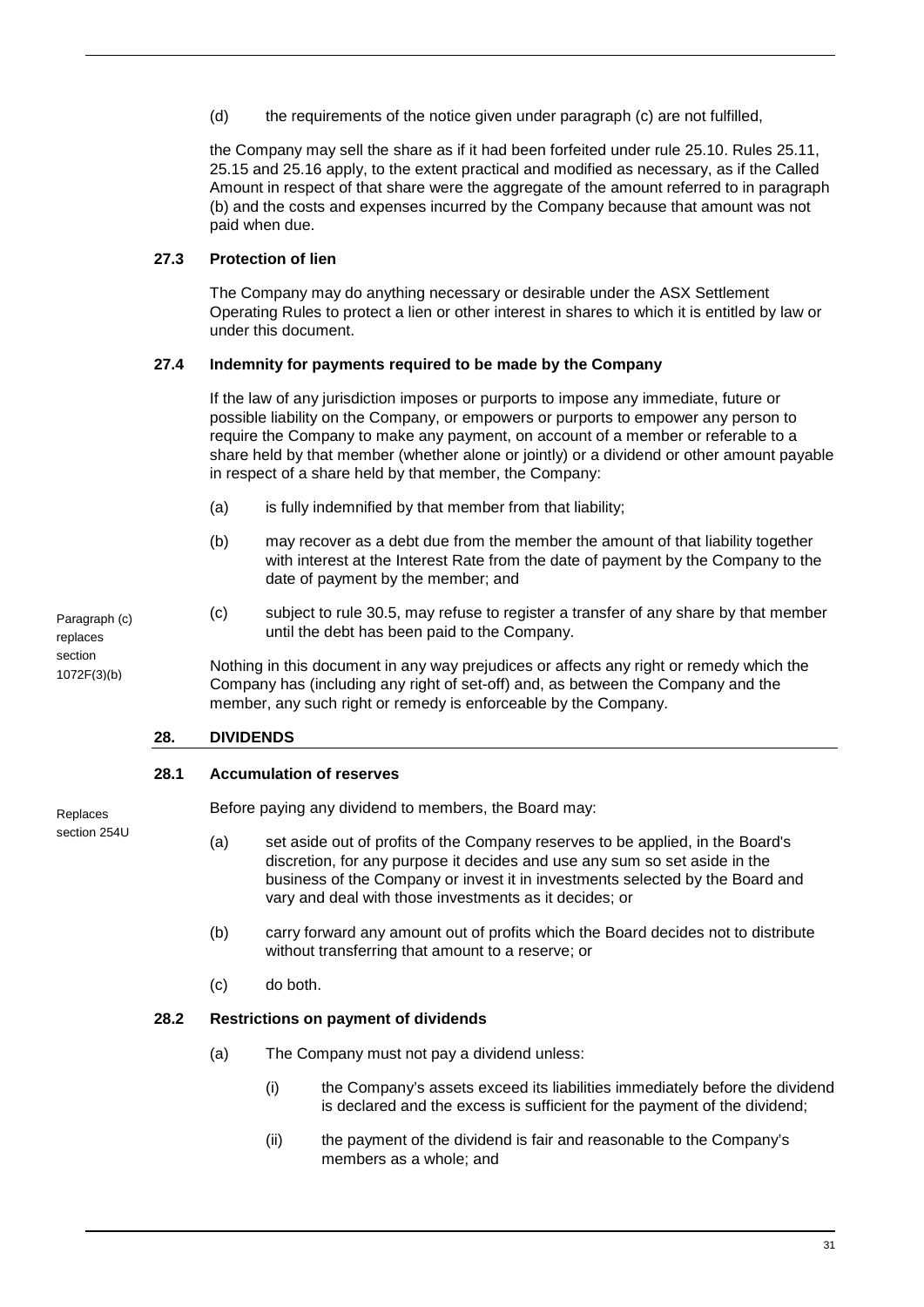- (iii) the payment of the dividend does not materially prejudice the Company's ability to pay its creditors.
- (b) The Company does not incur a debt merely by fixing the amount or time for payment of a dividend. A debt arises only when the time fixed for payment arrives. The decision to pay a dividend may be revoked by the Board at any time before then. A resolution of the Board as to the financial position of the Company and the amount of the Company's funds available for dividend is conclusive.

## **28.3 Payment of dividends**

Subject to the Act, rules [28.2,](#page-37-1) [28.4](#page-38-0) and [28.10,](#page-39-1) the terms of issue of shares and the Listing Rules, the Board may resolve to pay any dividend it thinks appropriate and fix the time for payment.

## <span id="page-38-0"></span>**28.4 Amount of dividend**

Subject to the terms of issue of shares, the Company may pay a dividend on 1 class of shares to the exclusion of another class. Subject to rule [28.5,](#page-38-1) each share of a class on which the Board resolves to pay a dividend carries the right to participate in the dividend in the same proportion that the amount for the time being paid on the share bears to the total issue price of the share.

## <span id="page-38-1"></span>**28.5 Prepayments, payments during dividend period and credits without payment**

For the purposes of rule [28.4:](#page-38-0)

- (a) an amount paid in advance of calls is not taken into account as part of the amount for the time being paid on a share;
- (b) if an amount was paid on a share during the period to which a dividend relates, the Board may resolve that only the proportion of that amount which is the same as the proportion which the period from the date of payment to the end of the period to which the dividend relates bears to the total period to which the dividend relates, counts as part of the amount for the time being paid on the share; and
- (c) an amount credited on a partly paid share without payment in money or money's worth being made to the Company is not taken into account as a part of the amount for the time being paid on a share.

# **28.6 Dividends in kind**

The Board may resolve to pay a dividend (either generally or to specific members) in cash or satisfy it by distribution of specific assets (including shares or securities of any other corporation), the issue of shares or the grant of options. If the Board satisfies a dividend by distribution of assets, the Board may:

- (a) fix the value of any asset distributed;
- (b) make cash payments to members on the basis of the value fixed so as to adjust the rights of members between themselves; and
- (c) vest an asset in trustees.

#### **28.7 Payment of dividend by way of securities in another corporation**

Where the Company satisfies a dividend by way of distribution of specific assets, being shares or other securities in another corporation, each member is taken to have agreed to become a member of that corporation and to have agreed to be bound by the constitution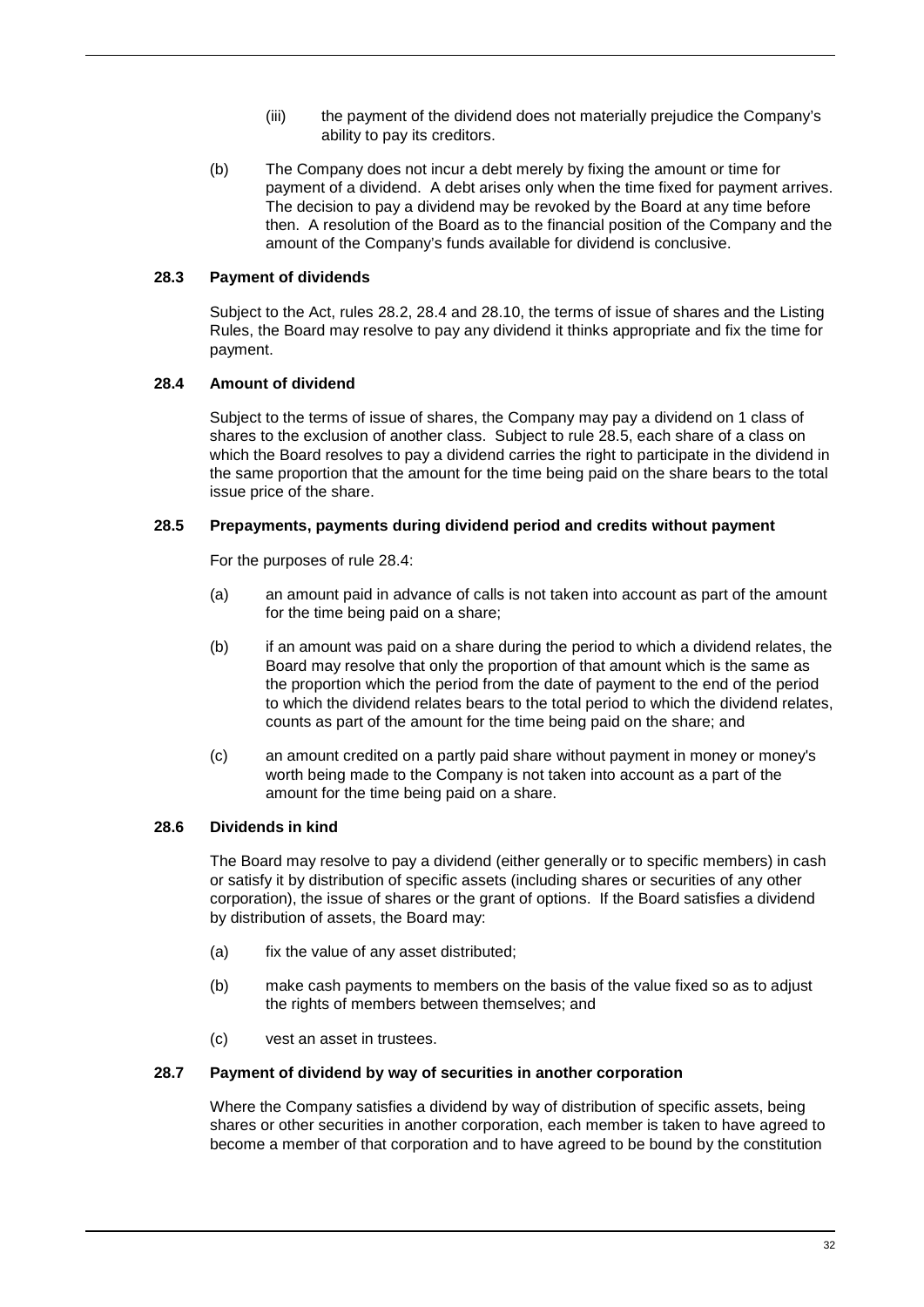of that corporation. Each member also appoints each Director and each Secretary their agent and attorney to:

- (a) agree to the member becoming a member of that corporation;
- (b) agree to the member being bound by the constitution of that corporation; and
- (c) execute any transfer of shares or securities, or other document required to give effect to the distribution of shares or other securities to that member.

#### **28.8 Source of dividends**

Subject to the Listing Rules, the Board may resolve to pay a dividend to some members out of a particular reserve or out of profit derived from a particular source and pay the same dividend to other members entitled to it out of other reserves or profits.

## <span id="page-39-0"></span>**28.9 Method of payment**

The Company may pay any cash dividend, interest or other money payable in respect of shares by cheque sent, and may distribute assets by sending the certificates or other evidence of title to them, through the post directed to:

- (a) the address of the member (or in the case of a jointly held share, the address of the joint holder named first in the Register); or
- (b) to any other address the member (or in the case of a jointly held share, all the joint holders) directs in writing,

or by any other method of payment or distribution the Board decides.

## <span id="page-39-1"></span>**28.10 Joint holders' receipt**

Any one of the joint holders of a share may give an effective receipt for any dividend, interest or other money payable in relation to that share.

#### **28.11 Retention of dividends by Company**

The Company may retain the dividend payable on a share:

- (a) of which a person seeks to be registered as the holder under rule [31.2](#page-42-1) or [31.3,](#page-43-0)  until that person is registered as the holder of that share or transfers it; and
- (b) on which the Company has a lien, to satisfy the liabilities in respect of which the lien exists.

#### **28.12 No interest on dividends**

No member may claim, and the Company must not pay, interest on a dividend (either in money or kind).

#### **29. SHARE PLANS**

#### <span id="page-39-2"></span>**29.1 Implementing share plans**

Subject to any approvals required by the Act or the Listing Rules, the Board may adopt and implement one or more of the following plans on such terms as it thinks appropriate:

(a) a re-investment plan under which any dividend or other cash payment in respect of a share or convertible security may, at the election of the person entitled to it, be: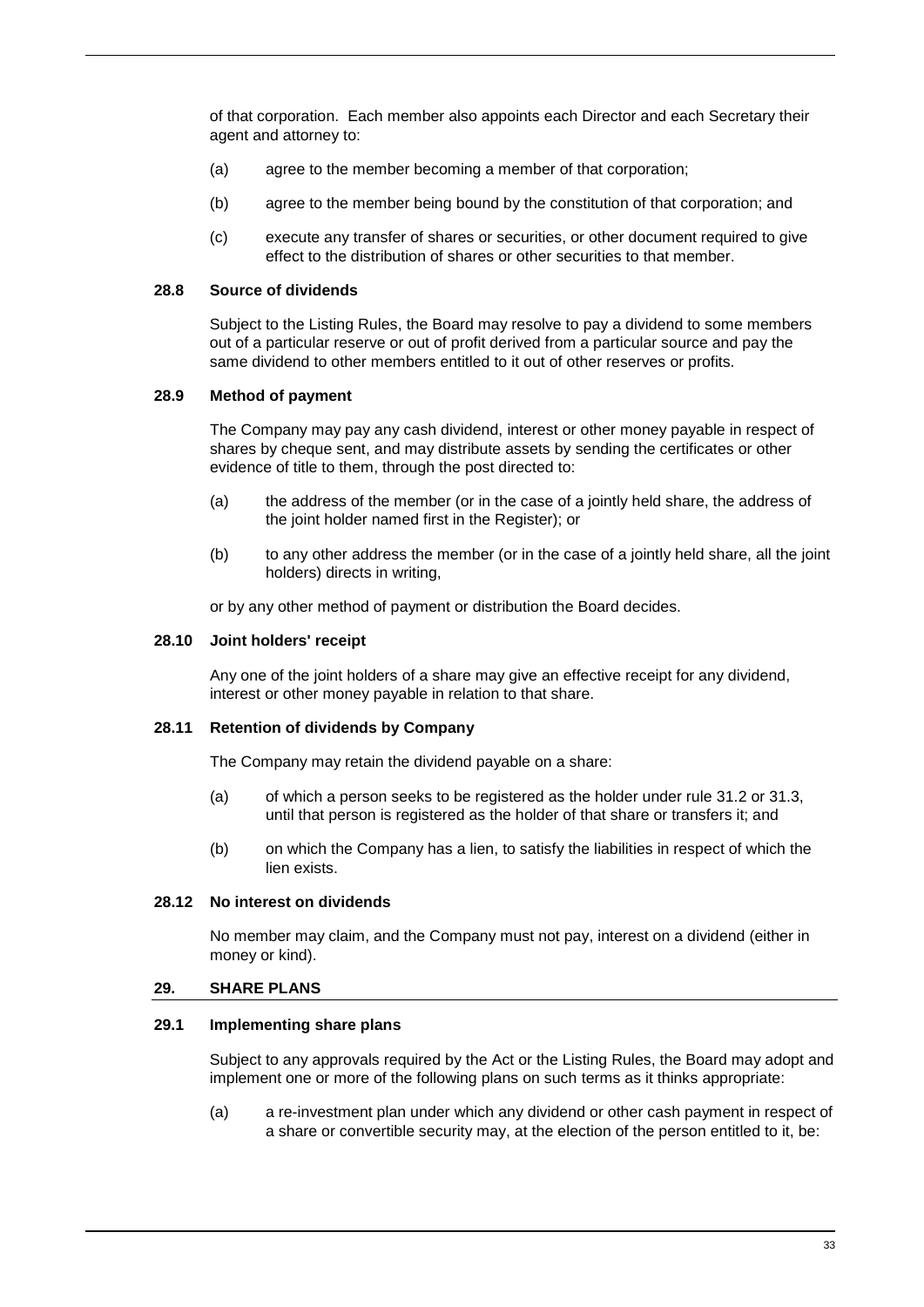- (i) retained by the Company and applied in payment for fully paid shares issued under the plan; and
- (ii) treated as having been paid to the person entitled and simultaneously repaid by that person to the Company to be held by it and applied in accordance with the plan;
- (b) any other plan under which members or security holders may elect that dividends or other cash payments in respect of shares or other securities:
	- (i) be satisfied by the issue of shares or other securities of the Company or a related body corporate, or that issues of shares or other securities of the Company or a related body corporate be made in place of dividends or other cash payments; or
	- (ii) be paid out of a particular reserve or out of profits derived from a particular source; or
	- (iii) be forgone in consideration of another form of distribution from the Company, another body corporate or a trust; or
- (c) a plan under which shares or other securities of the Company or a related body corporate may be issued or otherwise provided for the benefit of employees or Directors of the Company or any of its related bodies corporate.

# **29.2 Board obligations and discretions**

The Board:

- (a) has all powers necessary or desirable to implement and carry out a plan referred to in rule [29.1](#page-39-2) (including a plan approved by members) and the rules governing it; and
- (b) may:
	- (i) vary the rules governing; or
	- (ii) suspend or terminate the operation of,

a plan implemented under rule [29.1](#page-39-2) as it thinks appropriate.

#### <span id="page-40-0"></span>**30. TRANSFER OF SHARES**

## **30.1 Modes of transfer**

Subject to this document, a member may transfer a share by any means permitted by the Act or by law. The Company must not charge any fee on transfer of a share.

# **30.2 Market obligations**

The Company:

- (a) may do anything permitted by the Act, the Listing Rules and the ASX Settlement Operating Rules that the Board thinks necessary or desirable in connection with the Company taking part in a computerised or electronic system established or recognised by the Act, the Listing Rules, or the ASX Settlement Operating Rules for the purpose of facilitating dealings in shares; and
- (b) must comply with obligations imposed on it by the Listing Rules or the ASX Settlement Operating Rules in relation to transfers of shares.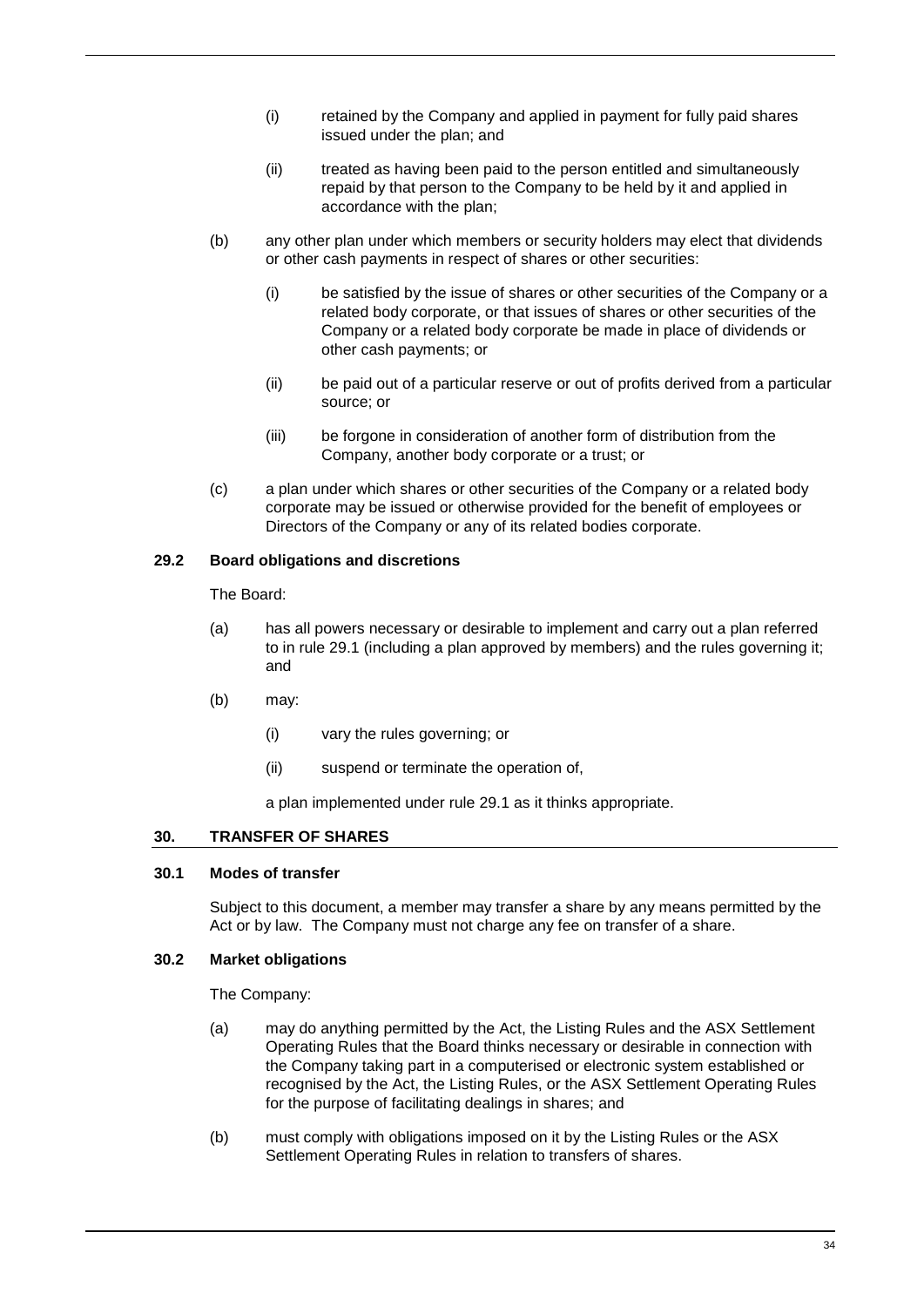## **30.3 Transfer by written document**

Replaces section 1072F(2)

Except in the case of a transfer under the ASX Settlement Operating Rules, a document of transfer must be:

- (a) delivered to the registered office of the Company or the address of the Register last notified to members by the Company;
- (b) accompanied by the certificate (if any) for the shares to be transferred or evidence satisfactory to the Board of its loss or destruction; and
- (c) marked with payment of any stamp duty payable.

Property in and title to a document of transfer that is delivered to the Company (but not the shares to which it relates) passes to the Company on delivery.

## <span id="page-41-0"></span>**30.4 Restricted Securities**

If any securities of the Company are classified as Restricted Securities under the Listing Rules:

- (a) during the escrow period set by the restriction agreement required in relation to those securities:
	- (i) the member who holds the Restricted Securities may not dispose of them; and
	- (ii) the Company must not register a transfer of the Restricted Securities or otherwise acknowledge a disposal of them,

except as permitted by the Listing Rules or the NSX (if the Company is listed on the NSX) or the ASX (if the Company is listed on the ASX); and

- (b) if there is a breach of the Listing Rules or of the relevant restriction agreement in relation to a Restricted Security, the holding of that security does not entitle a member:
	- (i) to be present, speak or vote at, or be counted in the quorum for, a meeting of members; or
	- (ii) to receive any dividend or other distribution,

while the breach continues.

In this rule [30.4](#page-41-0) "dispose" (and other grammatical forms of it) has the meaning given by the Listing Rules.

# <span id="page-41-1"></span>**30.5 Refusal to register transfer**

The Board:

- (a) may refuse to register a transfer of shares only if that refusal would not contravene the Listing Rules or the ASX Settlement Operating Rules;
- (b) without limiting paragraph (a), but subject to the Act, the Listing Rules and the ASX Settlement Operating Rules, may refuse to register a transfer of shares where the registration of the transfer would create a new Small Holding;
- (c) subject to section 259C, must not register a transfer to a subsidiary of the Company, and

Replaces section 1072F(3)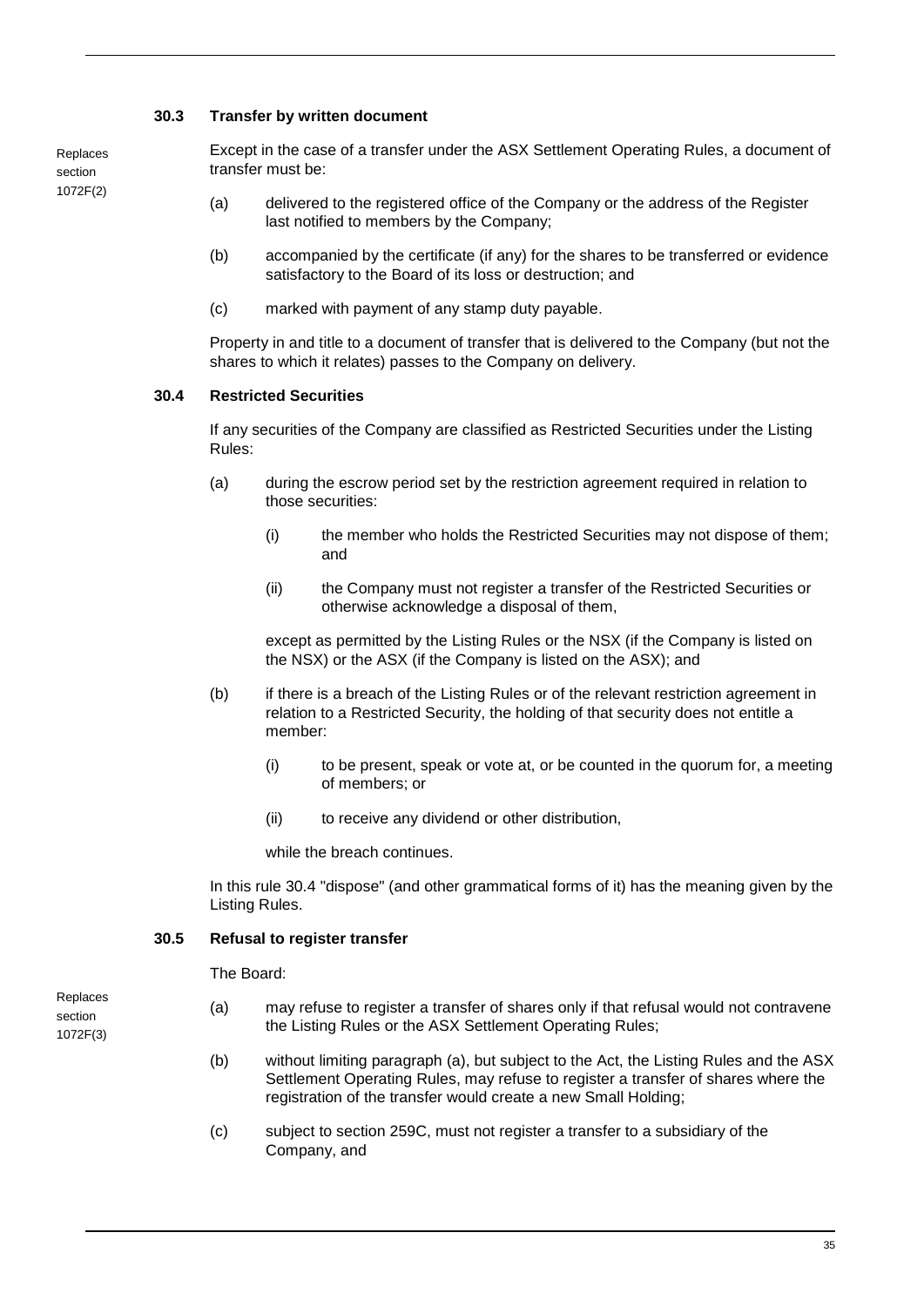(d) must not register a transfer if the Act, the Listing Rules or the ASX Settlement Operating Rules forbid registration.

If the Board refuses to register a transfer, the Company must give the lodging party notice of the refusal and the reasons for it within 5 business days after the date on which the transfer was delivered to it.

## **30.6 Transferor remains holder until transfer registered**

The transferor of a share remains the holder of it:

- (a) if the transfer is under the ASX Settlement Operating Rules until, the time those ASX Settlement Operating Rules specify as the time that the transfer takes effect; and
- (b) otherwise, until the transfer is registered and the name of the transferee is entered in the Register as the holder of the share.

# **30.7 Powers of attorney**

The Company may assume, as against a member, that a power of attorney granted by that member that is lodged with or produced or exhibited to the Company remains in force, and may rely on it, until the Company receives express notice in writing at its registered office of:

- (a) the revocation of the power of attorney; or
- (b) the death, dissolution or insolvency of the member.

# <span id="page-42-0"></span>**31. TRANSMISSION OF SHARES**

#### **31.1 Death of joint holder**

The Company must recognise only the surviving joint holders as being entitled to shares registered jointly in the names of a deceased member and others. The estate of the deceased joint holder is not released from any liability in respect of the shares.

#### <span id="page-42-1"></span>**31.2 Death of single holder**

The Company must not recognise any one except the legal personal representative of the deceased member as having any title to shares registered in the sole name of a deceased member. If the personal representative gives the Board the documents described in section 1071B(9) or 1071B(13) or other information that satisfies the Board of the representative's entitlement to be registered as holder of the shares:

- (a) subject to rules [30](#page-40-0) and [31.4](#page-43-1) the Company must register the personal representative as the holder of the shares as soon as practical after receipt of a written and signed notice to the Company from the representative requiring it to do so; and
- (b) whether or not registered as the holder of the shares, the personal representative:
	- (i) may, subject to rule [30,](#page-40-0) transfer the shares to another person; and
	- (ii) has the same rights as the deceased member.

Replaces section 1072F(1)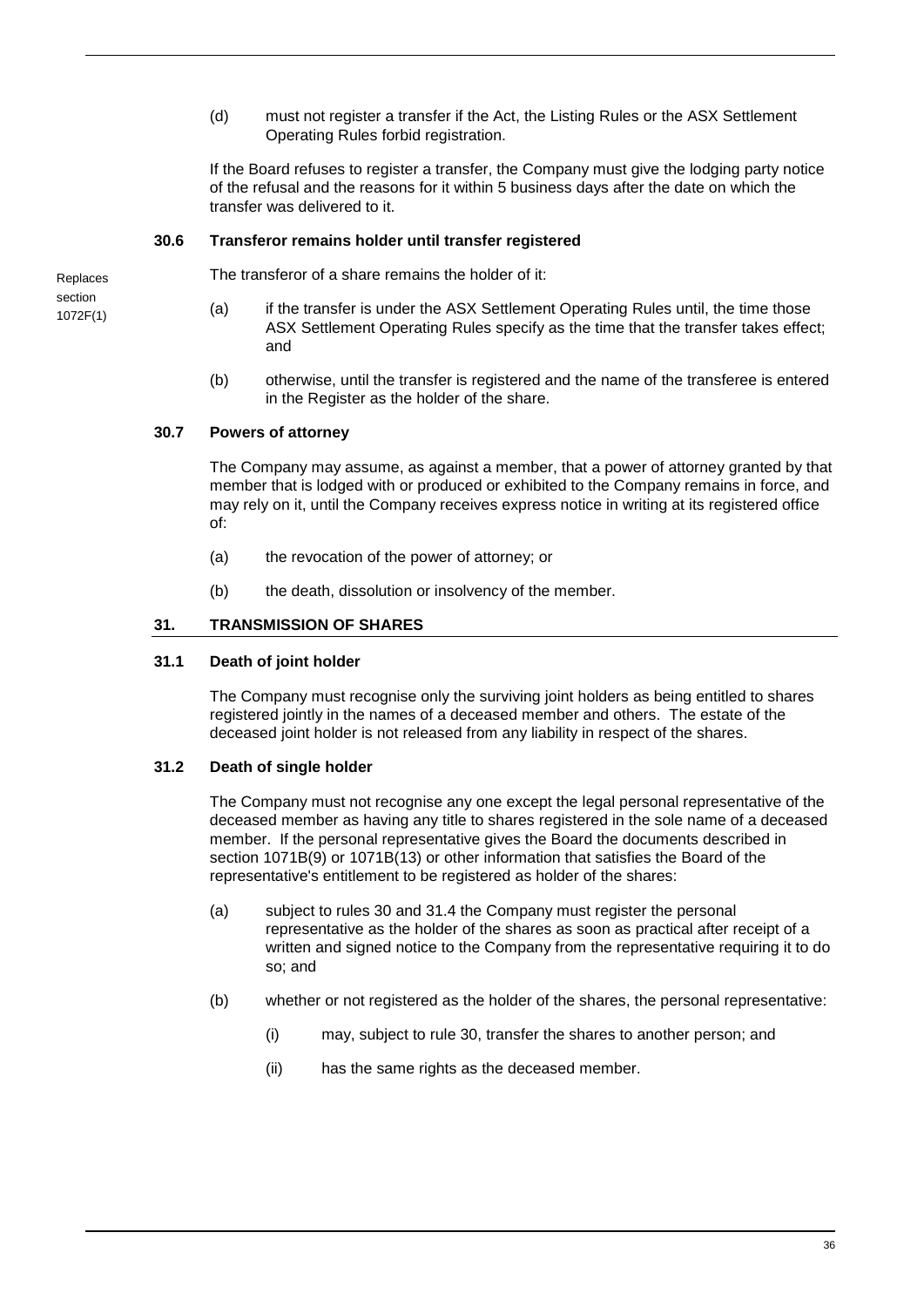## <span id="page-43-0"></span>**31.3 Transmission of shares on insolvency or mental incapacity**

Subject to the Bankruptcy Act 1966, if a person entitled to shares because of the insolvency or mental incapacity of a member gives the Board the information it reasonably requires to establish the person's entitlement to be registered as holder of the shares:

- (a) subject to rules [30.5](#page-41-1) and [31.4](#page-43-1) the Company must register that person as the holder of the shares as soon as practical after receipt of a written and signed notice to the Company from that person requiring it to do so; and
- (b) whether or not registered as the holder of the shares, that person:
	- (i) may, subject to rule [30,](#page-40-0) transfer the shares to another person; and
	- (ii) has the same rights as the insolvent or incapable member.

If section 1072C applies, this rule is supplemental to it.

## <span id="page-43-1"></span>**31.4 Refusal to register holder**

The Company has the same right to refuse to register a personal representative or person entitled to shares on the insolvency or mental incapacity of a member as it would have if that person were the transferee named in a transfer signed by a living, solvent, competent member.

# <span id="page-43-3"></span>**32. SMALL HOLDINGS**

# **32.1 Company power of sale**

The Company may, once in any 12 month period, sell the shares of a member who has a Small Holding if:

- <span id="page-43-2"></span>(a) the Company has notified the member in writing of its intention to sell those shares;
- (b) the member has been given at least 6 weeks from the date the notice referred to in paragraph [\(a\)](#page-43-2) is sent in which to tell the Company that the member wishes to retain the holding; and
- (c) neither a takeover offer nor a takeover announcement has been made in respect of the Company or, if one has been made in respect of the Company, the offers made under that takeover offer or takeover announcement have been closed.

# **32.2 No sale where member gives notice**

If, in response to a notice given by the Company under this rule [32,](#page-43-3) the Company receives a written notice that the member wants to retain the Small Holding, the Company must not sell it.

## **32.3 Terms of sale**

A sale of shares under this rule includes all dividends payable on and other rights attaching to them. The Company or the purchaser of the shares must pay the costs of the sale. Otherwise, the Board may decide the manner, time and terms of sale.

#### **32.4 Share transfers**

For the purpose of giving effect to this rule, each Director and Secretary has power to initiate, execute or otherwise effect a transfer of a share as agent for a member who holds a Small Holding.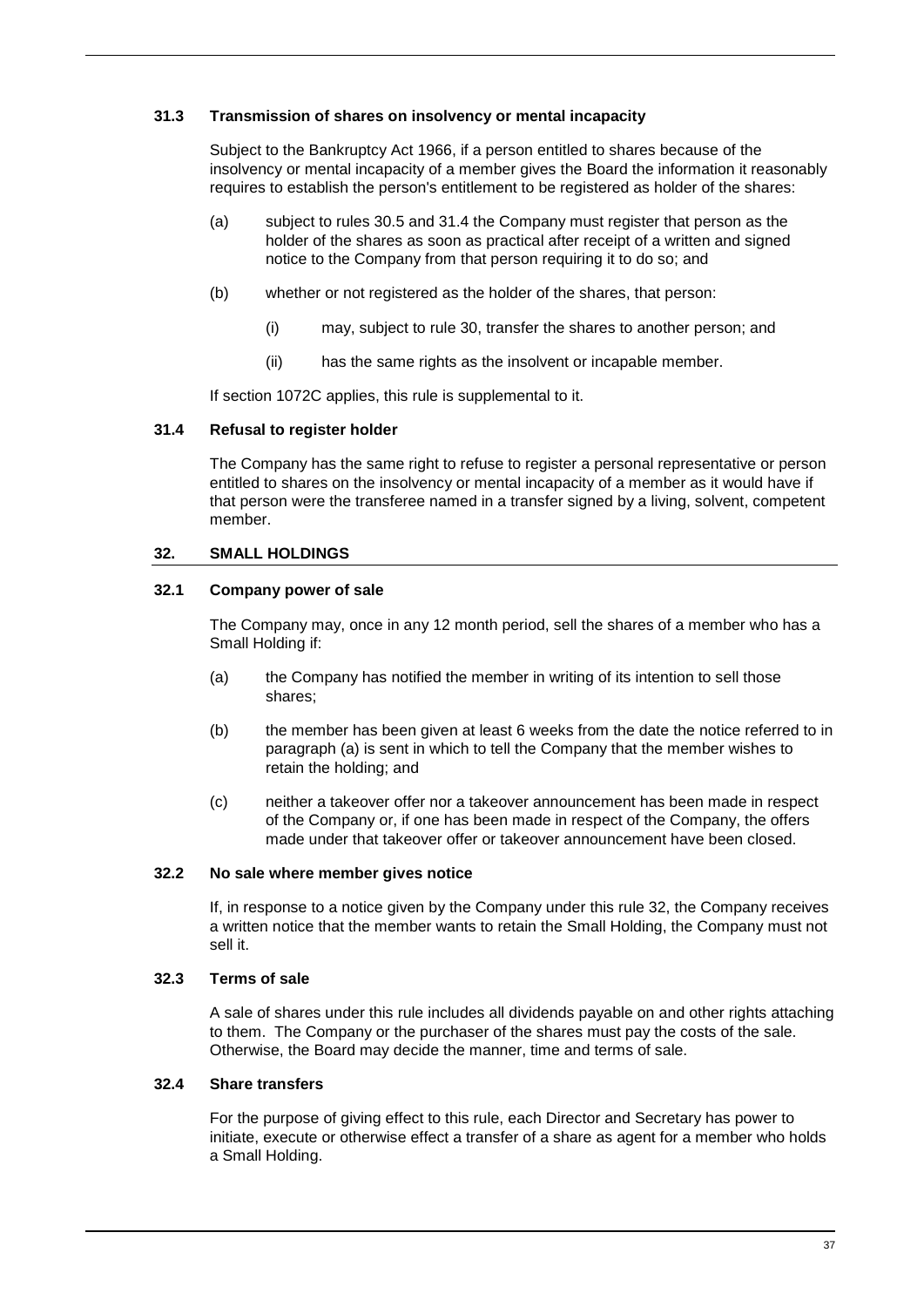# **32.5 Application of proceeds**

The Company must:

- (a) deduct any Called Amount in respect of the shares sold under this rule from the proceeds of sale and pay the balance into a separate bank account it opens and maintains for the purpose only;
- (b) hold that balance in trust for the previous holder of the shares (the **Divested Member**);
- (c) as soon as practical give written notice to the Divested Member stating:
	- (i) what the balance is; and
	- (ii) that it is holding the balance for the Divested Member while awaiting the Divested Member's instructions and return of the certificate (if any) for the shares sold or evidence of its loss or destruction;
- (d) if the shares sold were certificated, not pay the proceeds of sale out of the trust account until it has received the certificate for them or evidence (satisfactory to the Company) of its loss or destruction; and
- (e) subject to paragraph (d), deal with the amount in the account as the Divested Member instructs.

# **32.6 Protections for transferee**

The title of the new holder of a share sold under this rule is not affected by any irregularity in the sale. The sole remedy of any person previously interested in the share is damages which may be recovered only from the Company.

# **33. ALTERATION OF SHARE CAPITAL**

# **33.1 Capitalisation of profits**

The Company may capitalise profits, reserves or other amounts available for distribution to members. Subject to the terms of issue of shares and rule 32.4, members are entitled to participate in a capital distribution in the same proportions in which they are entitled to participate in dividends.

# **33.2 Adjustment of capitalised amounts**

The Board may settle any difficulty that arises in regard to a capitalisation of profits as it thinks appropriate and necessary to adjust the rights of members among themselves including:

- (a) fix the value of specific assets;
- (b) make cash payments to members on the basis of the value fixed for assets or in place of fractional entitlements so as to adjust the rights of members between themselves;
- (c) disregard fractional entitlements; and
- (d) vest cash or specific assets in trustees.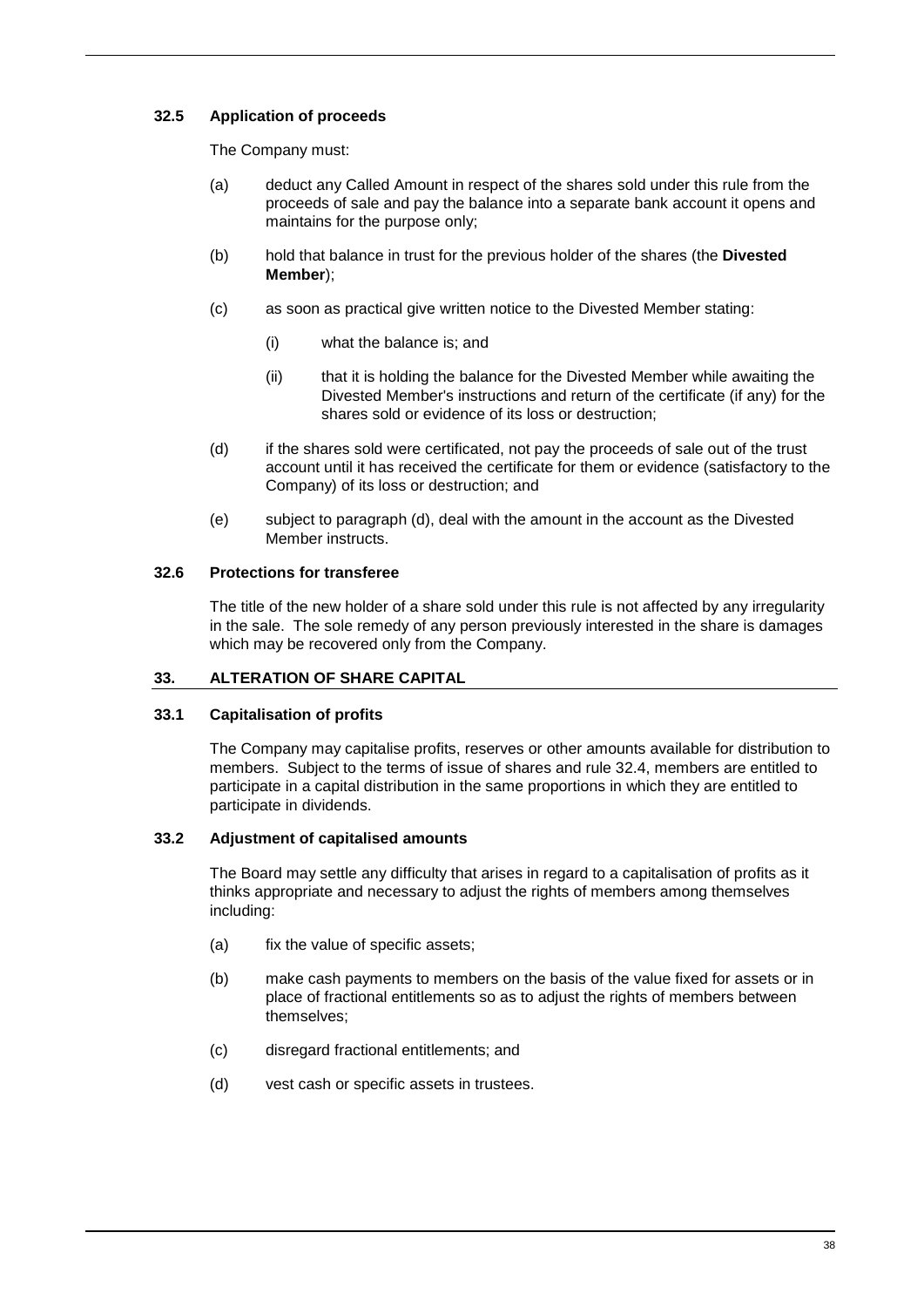# **33.3 Conversion of shares**

Subject to Part 2H.1, the Listing Rules and rules [22.2](#page-31-2) and [22.6,](#page-31-3) the Company may convert:

- (a) shares into a larger or smaller number of shares;
- (b) an ordinary share into a preference share; and
- (c) a preference share into an ordinary share,

by resolution (but in the case of partly paid shares the proportion between the amount paid and the amount unpaid on each share must be the same as before the conversion).

## **33.4 Adjustments on conversion**

The Board may do anything it thinks appropriate and necessary to give effect to a resolution converting shares including, if a member becomes notionally entitled to a fraction of a share as a result of the conversion:

- (a) make a cash payment or disregard fractional entitlements so as to adjust the rights of members between themselves; or
- (b) vest fractional entitlements in a trustee to be dealt with as determined by the Board; or
- (c) round up fractional entitlements to the nearest whole share by capitalising an amount under rule 33.1 even though not all members participate in the capitalisation.

# **33.5 Reduction of capital**

Subject to the Listing Rules, the Company may reduce its share capital:

- (a) by reduction of capital in accordance with Division 1 of Part 2J.1;
- (b) by buying back shares in accordance with Division 2 of Part 2J.1;
- (c) in the ways permitted by sections 258E and 258F; or
- (d) in any other way for the time being permitted by the Act.

# **33.6 Payments in kind**

Where the Company reduces its share capital in accordance with Division 1 of Part 2J.1, it may do so by way of payment of cash, distribution of specific assets (including shares or other securities in another corporation), or in any other manner permitted by law. If the reduction is by distribution of specific assets, the Board may:

- (a) fix the value of any assets distributed:
- (b) make cash payments to members on the basis of the value fixed so as to adjust the rights of members between themselves; and
- (c) vest an asset in trustees.

#### **33.7 Payment in kind by way of securities in another corporation**

Where the Company reduces its share capital by way of distribution of specific assets, being shares or other securities in another corporation, each member is taken to have agreed to become a member of that corporation and to have agreed to be bound by the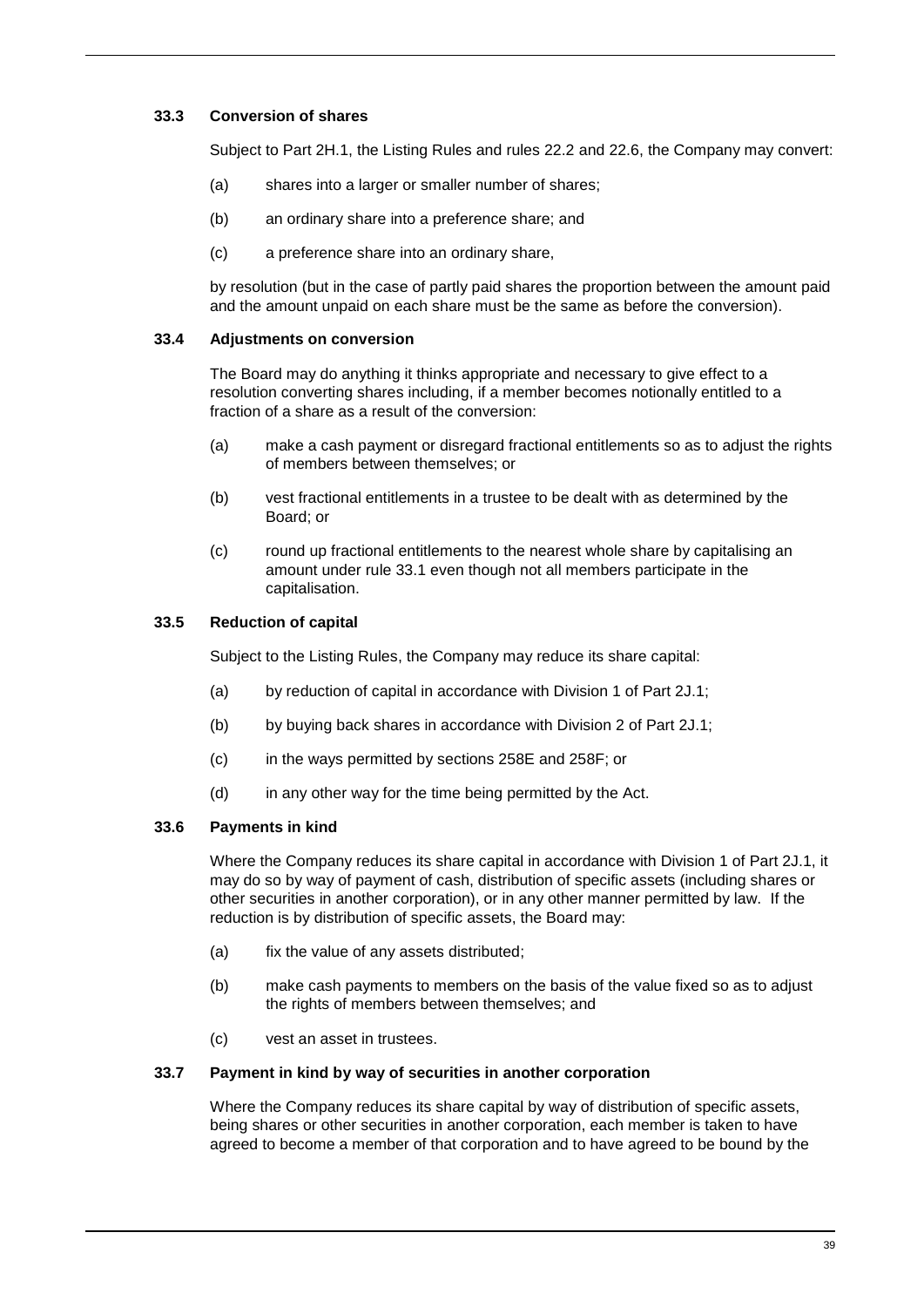constitution of that corporation. Each member also appoints each Director and each Secretary their agent and attorney to:

- (a) agree to the member becoming a member of that corporation; and
- (b) agree to the member being bound by the constitution of that corporation; and

execute any transfer of shares or securities, or other document required to give effect to the distribution of shares or other securities to that member.

## **34. CURRENCY FOR PAYMENTS**

#### **34.1 Board may decide currency**

The Board may, with the agreement of the recipient or in accordance with the terms of issue of a share, pay:

- (a) dividends;
- (b) other amounts payable to members (including repayments of capital and distributions of capitalised amounts); or
- (c) remuneration of Directors or other officers,

in the currency of a country other than Australia.

## **34.2 Conversion to Australian dollars**

If the Board decides to make a payment in a currency other than Australian dollars and it is necessary, for the purposes of these rules or for any other purpose, to calculate the Australian dollar equivalent of the payment, the Board must fix a time (earlier than the time for payment) and specify the buying or selling rate quoted by a particular financial institution as the time and rate that apply for that purpose.

#### <span id="page-46-0"></span>**35. WINDING UP**

## **35.1 Entitlement of Members**

Subject to the terms of issue of shares and this rule [35,](#page-46-0) the surplus assets of the Company remaining after payment of its debts are divisible among the members in proportion to the number of fully paid shares held by them and, for this purpose, a partly paid share is counted as a fraction of a fully paid share equal to the proportion which the amount paid on it bears to the total issue price of the share.

## <span id="page-46-1"></span>**35.2 Distribution of assets generally**

If the Company is wound up, the liquidator may, with the sanction of a special resolution:

- (a) divide the assets of the Company among the members in kind;
- (b) for that purpose fix the value of assets and decide how the division is to be carried out as between the members and different classes of members; and
- (c) vest assets of the Company in trustees on any trusts for the benefit of the members as the liquidator thinks appropriate.

# **35.3 No distribution of liabilities**

The liquidator cannot compel a member to accept marketable securities in respect of which there is a liability as part of a distribution of assets of the Company.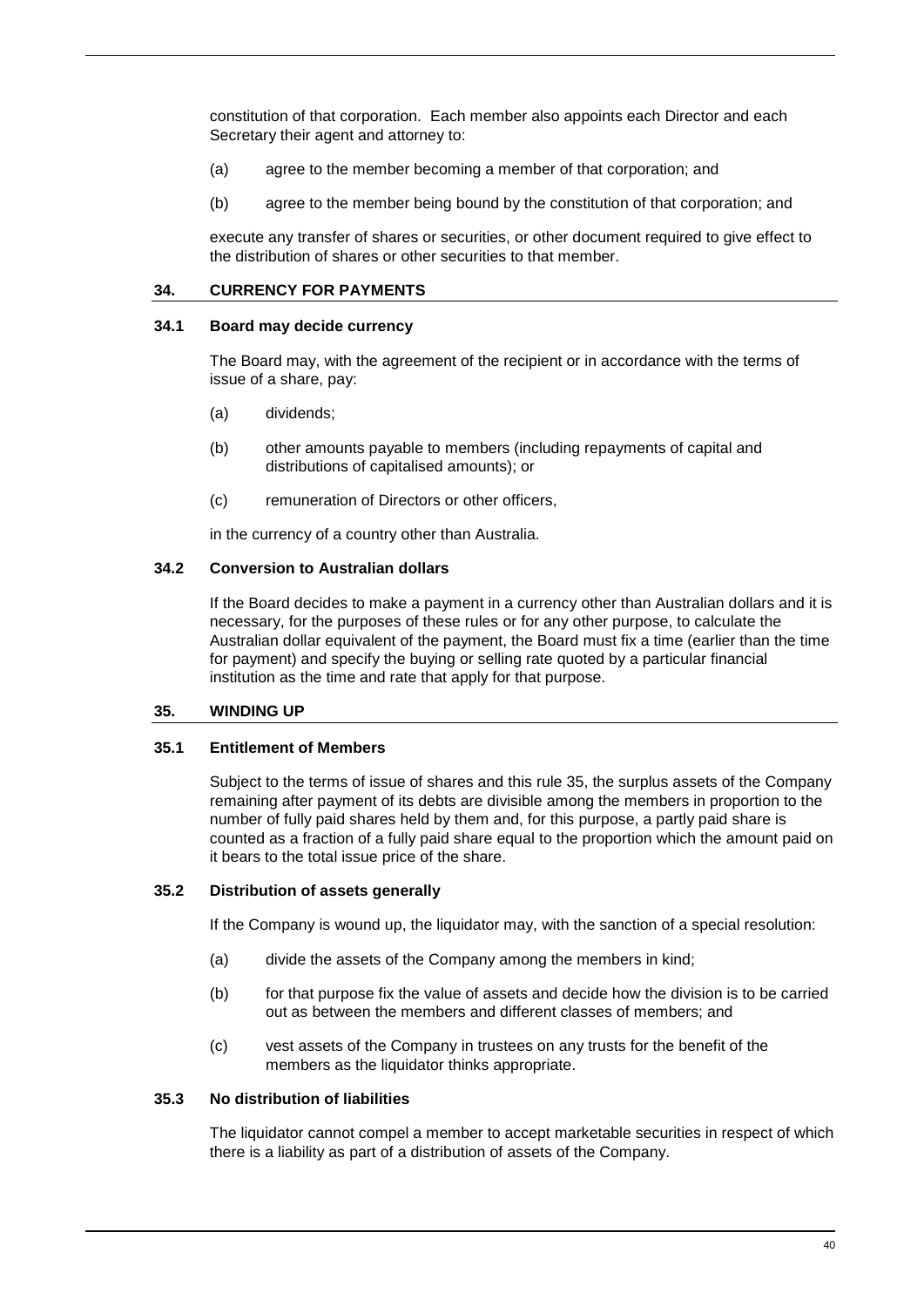## **35.4 Distribution not in accordance with legal rights**

If the liquidator decides on a division or vesting of assets of the Company under rule [35.2](#page-46-1) which does not accord with the legal rights of the contributories, any contributory who would be prejudiced by it may dissent and has ancillary rights as if that decision were a special resolution passed under section 507.

## **36. NOTICES**

## <span id="page-47-0"></span>**36.1 Notices by Company**

A notice is properly given by the Company to a person if it is:

- (a) in writing signed on behalf of the Company (by original or printed signature);
- (b) addressed to the person to whom it is to be given; and
- (c) either
	- (i) delivered personally;
	- (ii) sent by pre-paid mail (by airmail, if the addressee is overseas) to that person's address; or
	- (iii) sent by fax to the fax number (if any) nominated by that person; or
	- (iv) sent by electronic message to the electronic address (if any) nominated by that person.

## **36.2 Overseas members**

A member whose registered address is not in Australia may notify the Company in writing of an address in Australia to which notices may be sent.

## **36.3 When notice is given**

A notice to a person by the Company is regarded as given and received:

- (a) if it is delivered personally:
	- (i) by 5.00 pm (local time in the place of receipt) on a business day on that day; or
	- (ii) after 5.00 pm (local time in the place of receipt) on a business day, or on a day that is not a business day - on the next business day;
- (b) if it is sent by fax or electronic message or given under section  $249J(3)(cb)$ :
	- (i) by 5.00 pm (local time in the place from which it is sent or given) on a business day – on that day; or
	- (ii) after 5.00 pm (local time in the place from which it is sent or given) on a business day, or on a day that is not a business day – on the next business day; and
- <span id="page-47-1"></span>(c) if it is sent by mail, 1 business day after posting.

A certificate in writing signed by a Director or Secretary stating that a notice was sent is conclusive evidence of service.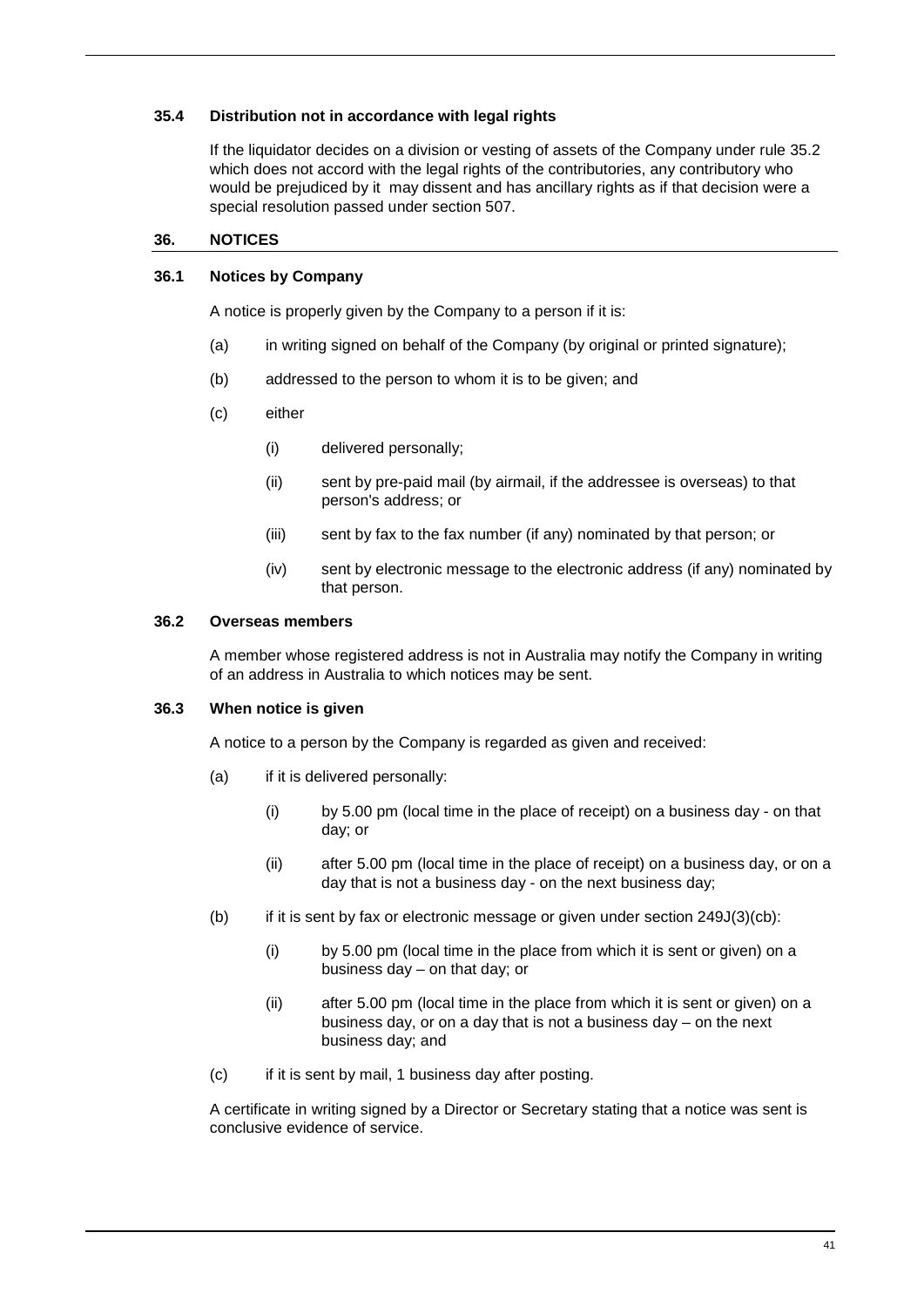# **36.4 Notice to joint holders**

Notice to joint holders of shares must be given to the joint member named first in the Register. Every person who becomes entitled to a share is bound by every notice in respect of that share that was properly given to a person registered as the holder of the share before the transfer or transmission of the share was entered in the Register.

# **36.5 Counting days**

If a specified period must pass after a notice is given before an action may be taken, neither the day on which the notice is given nor the day on which the action is to be taken may be counted in reckoning the period.

# **36.6 Notices to "lost" members**

If:

- (a) on 2 or more consecutive occasions a notice served on a member in accordance with this rule is returned unclaimed or with an indication that the member is not known at the address to which it was sent; or
- (b) the Board believes on other reasonable grounds that a member is not at the address shown in the Register or notified to the Company under rule 36.2,

the Company may give effective notice to that member by exhibiting the notice at the Company's registered office for at least 48 hours.

This rule ceases to apply if the member gives the Company notice of a new address.

# **36.7 Notices to ASX**

If the Company is admitted to the ASX, the Company must provide ASX with a copy of each document it sends to its members in accordance with the Listing Rules.

# <span id="page-48-0"></span>**37. UNCLAIMED MONEY**

The Company must deal with unclaimed dividends and distributions and unclaimed proceeds of shares sold or reissued under this document in accordance with the law relating to unclaimed money in the Company's jurisdiction of registration.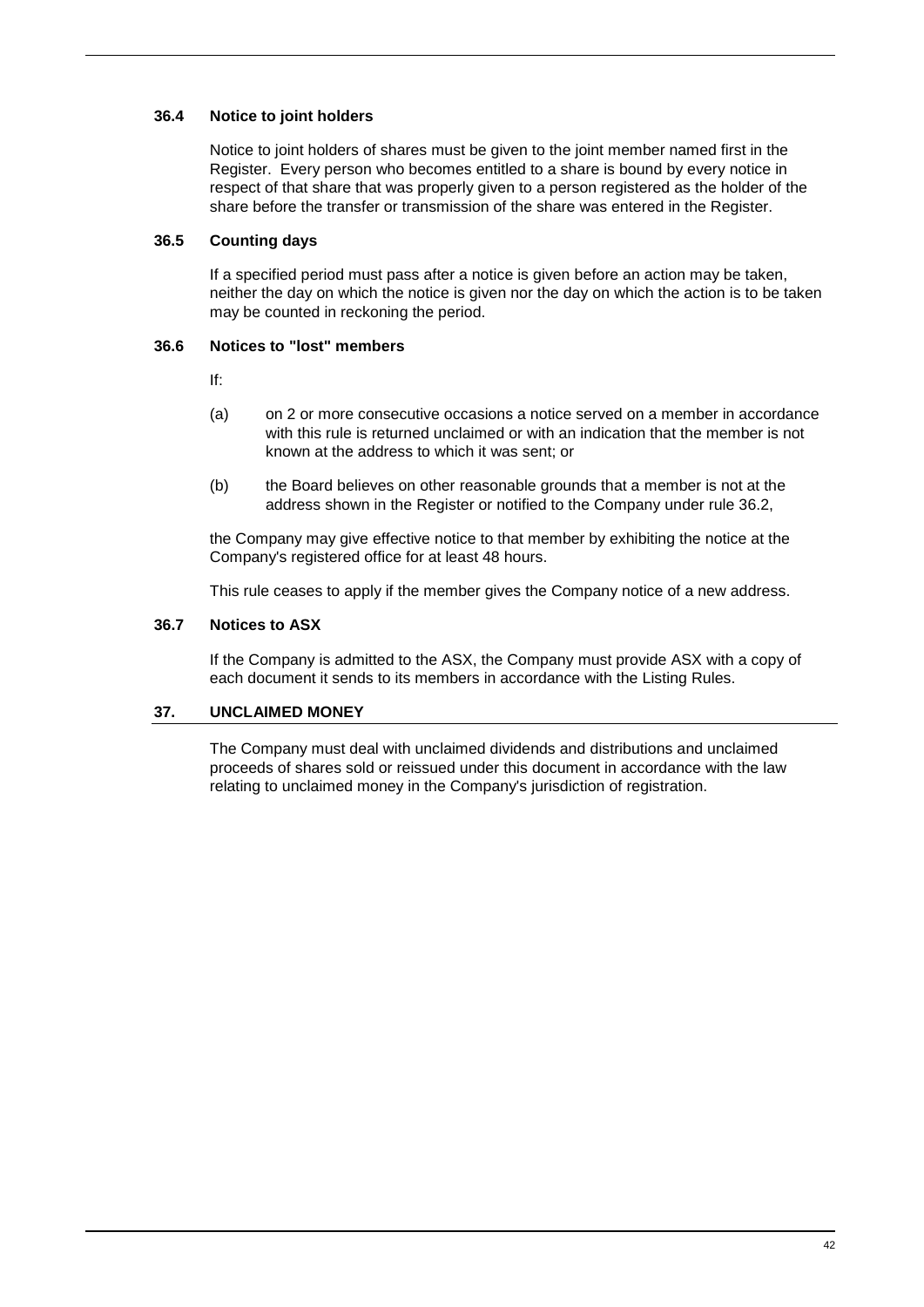## **SCHEDULE**

#### **Terms of issue of preference shares**

## 1. **Definitions**

The following definitions apply in relation to a preference share issued under rule [22.2.](#page-31-2)

**Dividend Amount** for any Dividend Period means the amount calculated as

 $DA = DR \times N$ 365

where:

DA = Dividend Amount;

DR = Dividend Rate; and

N = number of days in the relevant Dividend Period.

**Dividend Date** means a date specified in the Issue Resolution on which a dividend in respect of that preference share is payable.

#### **Dividend Period** means:

- (a) the period that begins on and includes the Issue Date and ends on and includes the day before the first Dividend Date after the Issue Date; and
- (b) the period that begins on and includes each Dividend Date and ends on and includes the day before the next Dividend Date; and
- (c) the period that begins on and includes the last Dividend Date and ends on and includes the day before the Redemption Date.

**Dividend Rate** means the rate specified in the Issue Resolution for the calculation of the amount of dividend to be paid on that preference share on any Dividend Date.

**franked dividend** means a distribution franked in accordance with section 202-5 of the Tax Act.

**Issue Date** means the date on which the share is issued.

**Issue Resolution** means the resolution passed under clause 2 of this schedule.

**redeemable preference share** means a preference share which the Issue Resolution specifies is liable to be redeemed:

- (a) at a fixed time or on the happening of a particular event;
- (b) at the Company's option; or
- (c) at the holder's option.

**Redemption Amount** in relation to a redeemable preference share means the amount specified in the Issue Resolution to be paid on redemption of that share.

**Redemption Date** in relation to a redeemable preference share, means the date on which the Issue Resolution requires the Company to redeem that share.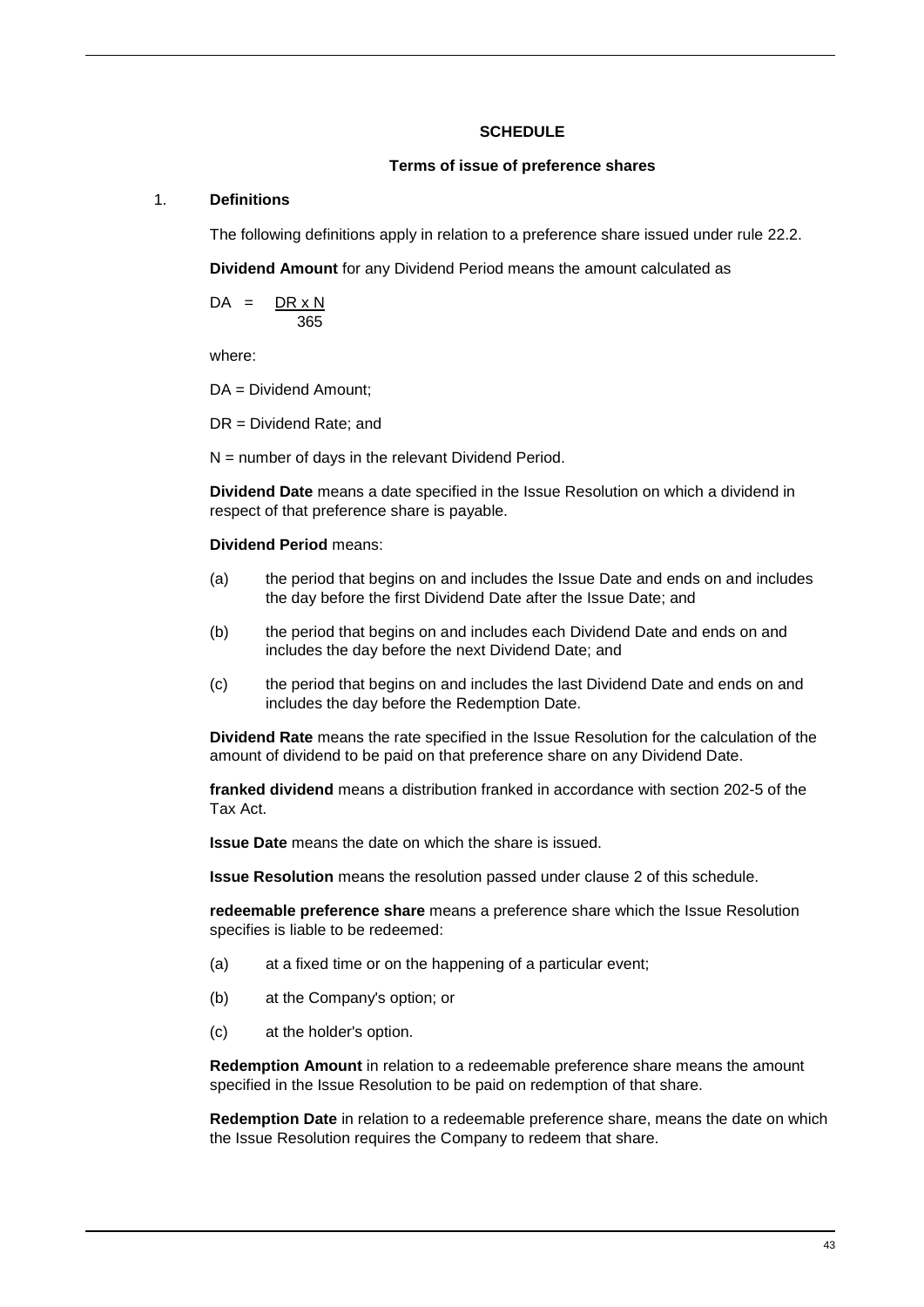**Tax Act** means the *Income Tax Assessment Act 1936* (Cth), the *Income Tax Assessment Act 1997* (Cth), or both, as applicable.

# 2. **Issue Resolution**

If the Board resolves to issue a preference share, it must pass an Issue Resolution which specifies:

- (a) the Dividend Date;
- (b) the Dividend Rate;
- (c) whether dividends are cumulative or non-cumulative;
- (d) the priority with respect to payment of dividends and repayment of capital over other classes of shares;
- (d) whether the share is a redeemable preference share or not, and if so:
	- (i) the Redemption Amount; and
	- (ii) if the share is redeemable at the end of a fixed period, the Redemption Date, or otherwise the circumstances (if any) in which the share is redeemable at the option of the holder or of the Company, the way in which that option must be exercised and the way in which the resulting Redemption Date is ascertained,

and may also specify that the dividend must be a franked dividend or must not be a franked dividend.

# 3. **Franked dividends**

If the Issue Resolution specifies that the dividend on preference shares must be a franked dividend, it may also specify:

- (a) the extent to which the dividend must be franked (within the meaning of the Tax Act); and
- (b) the consequences of the dividend not being franked to that extent, which may include an increase of the dividend by an amount equal to the additional amount of franking credit which would have been imputed to the holder of the share under the Tax Act if the dividend had been franked in accordance with the Issue Resolution.

# 4. **Dividend entitlement**

The holder of a preference share is entitled to be paid on each Dividend Date or, in the case of the final dividend payable on the share on the Redemption Date, in priority to any payment of dividend on any other class of shares over which the relevant Issue Resolution or rights conferred under rule [22.2](#page-31-2) give it priority, a preferential dividend of the Dividend Amount for the Dividend Period ending on the day before that Dividend Date or the Redemption Date as the case may be. The dividend entitlement is cumulative if the Issue Resolution states that it is cumulative and otherwise is non-cumulative.

# 5. **Priority on winding up**

The holder of a preference share is entitled, on a winding up, to payment in cash of:

(a) the amount then paid up on the share; and